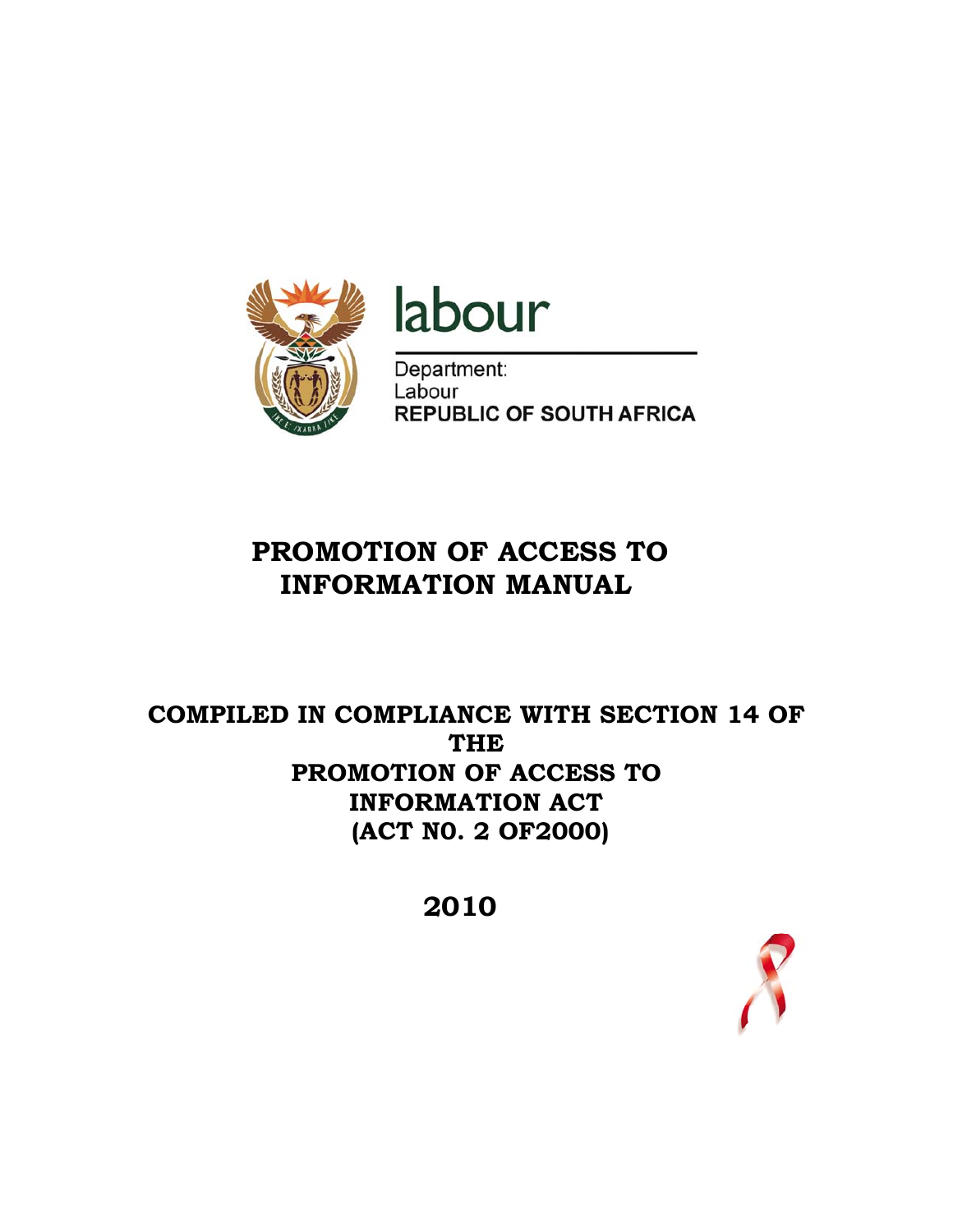## **TABLE OF CONTENTS**

| <b>Description</b> |                                                                                 | Page<br><b>No</b> |
|--------------------|---------------------------------------------------------------------------------|-------------------|
| <b>SECTION 1</b>   | <b>INTRODUCTION</b>                                                             | $\mathbf{3}$      |
| <b>SECTION 2</b>   | <b>DEFINITIONS</b>                                                              | $\overline{3}$    |
| <b>SECTION 3</b>   | CONTACT DETAILS OF INFORMATION OFFICER AND DEPUTY<br><b>INFORMATION OFFICER</b> | 5                 |
| <b>SECTION 4</b>   | <b>GUIDE IN TERMS OF SECTION 10</b>                                             | $6\phantom{1}6$   |
| <b>SECTION 5</b>   | <b>ORGANGRAM</b>                                                                | $\overline{7}$    |
| <b>SECTION 6</b>   | <b>MANDATE</b>                                                                  | 8                 |
| <b>SECTION 7</b>   | <b>LEGISLATION</b>                                                              | 10                |
| <b>SECTION 8</b>   | <b>STRUCTURE AND FUNCTIONS OF DoL</b>                                           | 10                |
|                    |                                                                                 |                   |
| <b>SECTION 9</b>   | <b>PROGRAMMES OF DoL</b>                                                        | 11                |
| <b>SECTION 10</b>  | <b>STATUTORY BODIES</b>                                                         | 20                |
| <b>SECTION 11</b>  | <b>DIVISIONS IN DoL</b>                                                         | 23                |
| <b>SECTION 12</b>  | RECORDS IN POSSESSION OF DoL                                                    | 24                |
| <b>SECTION 13</b>  | <b>REQUEST PROCEDURE</b>                                                        | 36                |
| <b>SECTION 14</b>  | NATURE OF SERVICES PROVIDED BY DoL                                              | 40                |
| <b>SECTION 15</b>  | PUBLIC INVOLVEMENT                                                              | 40                |
| <b>SECTION 16</b>  | <b>REMEDIES AVAILABLE</b>                                                       | 41                |
| <b>SECTION 17</b>  | <b>UPDATING THE MANUAL</b>                                                      | 42                |
| <b>SECTION 18</b>  | <b>AVAILABILITY OF THE MANUAL</b>                                               | 43                |
| <b>SECTION 19</b>  | <b>PRESCRIBED FEES</b>                                                          | 43                |
| <b>FORMS</b>       |                                                                                 | 46                |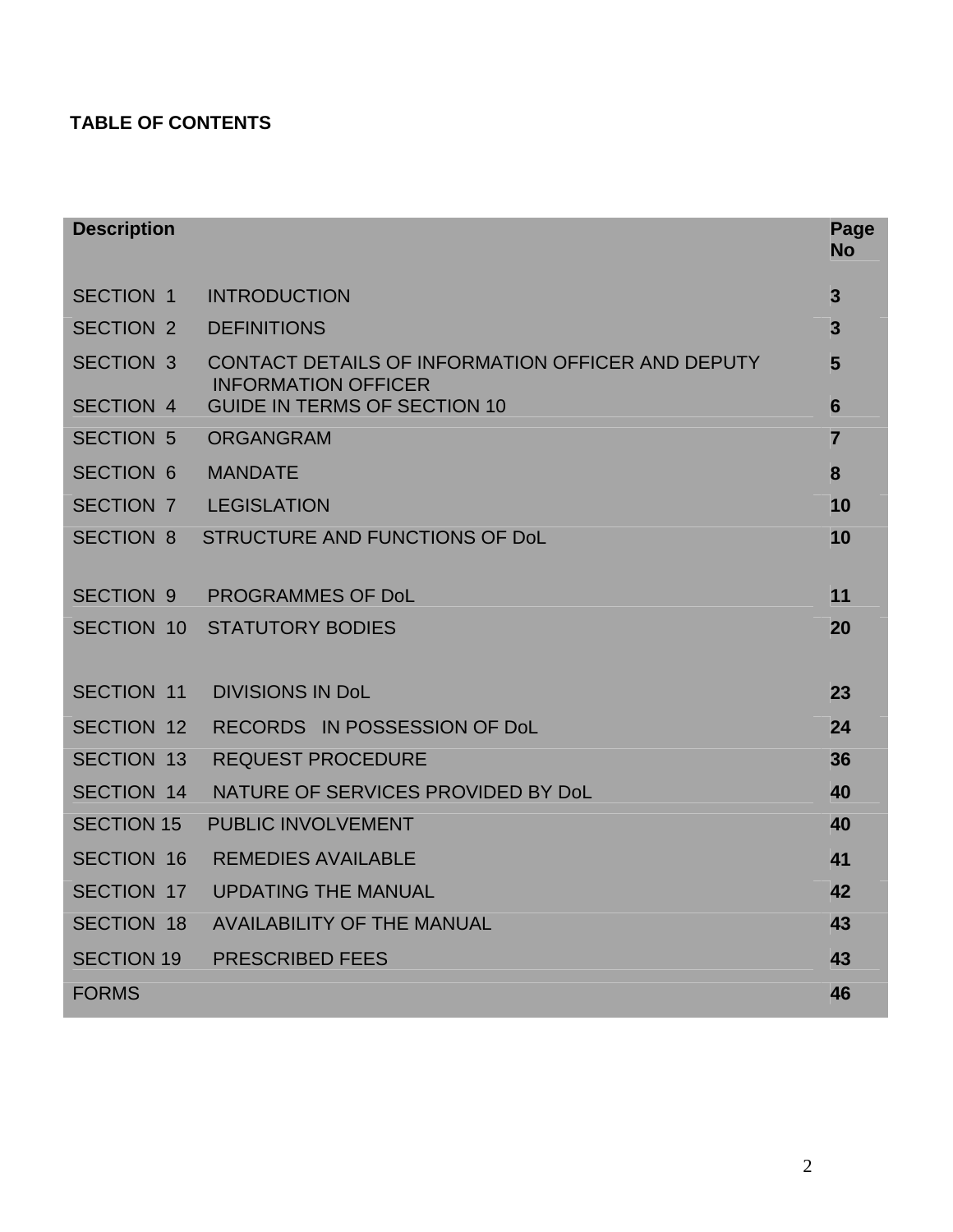## **SECTION 1**

## **INTRODUCTION**

This Manual has been compiled in accordance with the Promotion of Access to Information Act of 2000 (Act No. 2 of 2000) (The Act). The Act prescribes that a public body must provide details of records held by such public body so that any request for information may be accommodated.

The Manual is to serve as a guide on how members of the public can access the information that is being kept in the records of the Department of Labour. The Manual gives effect to the right of access to information as contained in the Constitution of the Republic of South Africa and the Promotion of Access to Information Act 2 of 2000 (PAIA) This provides for the right of access to information held by the State or other public bodies by members of the public. The Manual also prescribes the manner in which the information must be accessed. Set out below is the procedure with regard to the lodging of a request for access to the Department of Labour's information.

The Manual also contains information of the designated Information Officer and Deputy Information Officer who are responsible for handling all the applications that are made for access to information as well as the name of each Programme and it's core function and a list of all records kept by the Department of Labour.

#### **SECTION 2**

#### **DEFINITIONS**

For the purpose of this Manual, unless the context otherwise indicates,

**'The Act'** means the Promotion of Access to Information Act 2000 (Act No. 2 of 2000);

**'the Manual'** means this manual together with all the annexures and which are available at the Department of Labour;

"BAS" means Basic Accounting Systems;

**"BCEA"** means Basic Conditions of Employment Act of 1997 (Act No. 75 of 1997);

"**CCMA"** means The Commission for Conciliation, Mediation and Arbitration;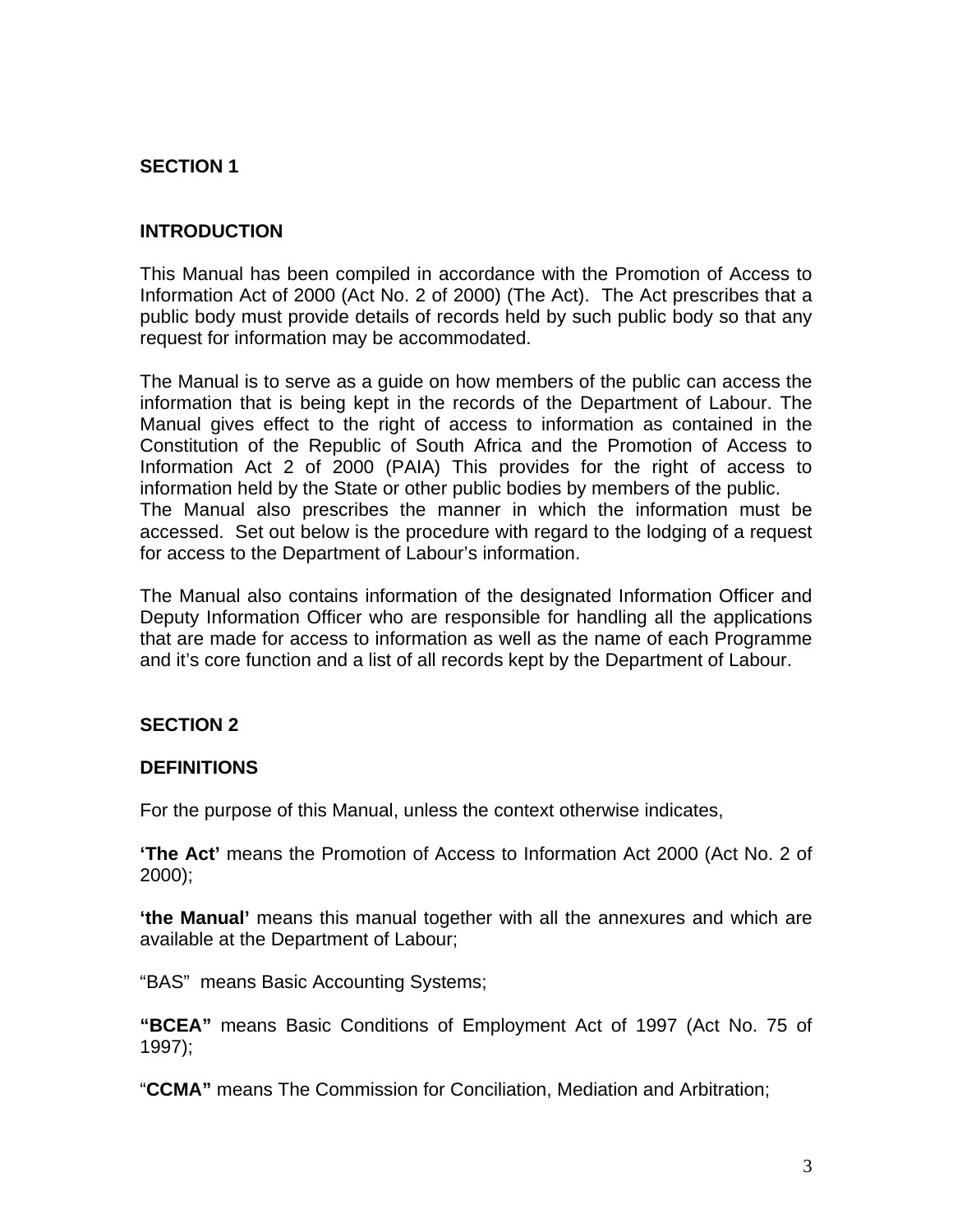**"CEE"** means Commission for Employment Equity;

- **"CF"** means Compensation Fund;
- **"CFO"** means Chief Financial Officer;

**'COIDA'** means the Compensation for Occupational Injuries and Diseases Act of 1993 (Act No. 130 of 1993);

**"DG"** means Director-General: Labour;

**'DoL'** means the Department of Labour;

**"EEA"** means the Employment Equity Act of 1998 (Act No.55 of 1998);

"**ECC"** means Employment Conditions Commissions;

**'HRD'** means Human Resource Development;

**"HRM"** means Human Resource Management;

**"IES"** means Inspection and Enforcement Services;

**"MISS"** means Minimum Information Security;

**"MTEF"** means Medium-Term Expenditure Framework;

**'NEDLAC'** means The National Economic Development and the Labour Council;

**"NPI"** means National Productivity Institute;

**"NASA"** means National Archives of South Africa;

**'NASA Act"** means the National Archives Act and Records of South Africa Act of 1996 (Act No.43 of 1996);

**"NIA"** means National Intelligence Agency;

**"The Minister"** means the Minister of Labour;

**"OHS"** means Occupational Health and Safety;

**"PEM"** means Provincial Executive Manager;

**"PES"** means Public Employment Services;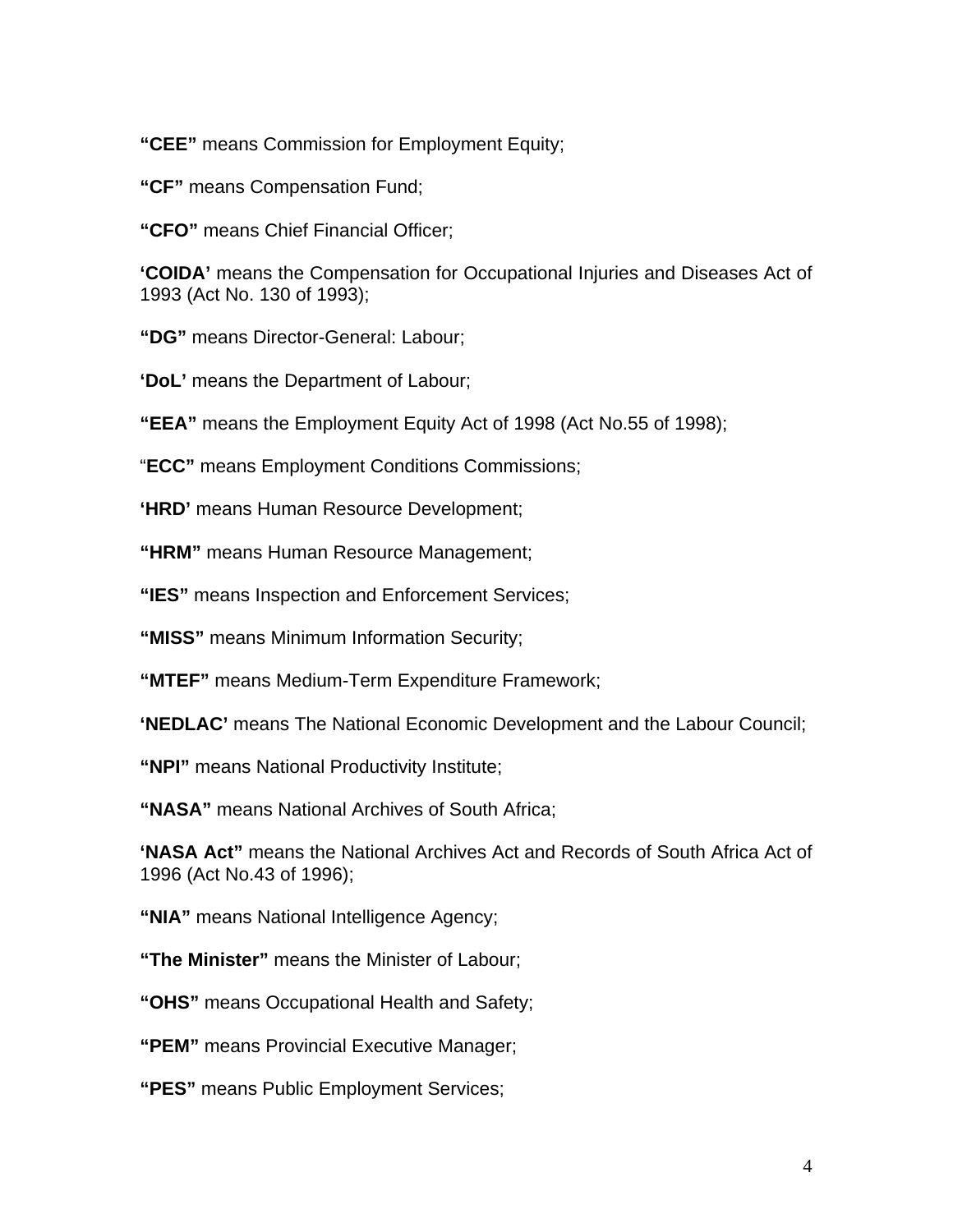**'PFMA'** means the Public Finance Management Act of 1999 (Act No. 1 of 1999);

**"Programmes"** means forming the new adopted structure of DoL comprised of four independent branches. See organogram below for more details;

**'Records'** means the records as defined in terms of section 1 of The Act;

**'SAHRC'** means the South African Human Rights Commission;

**"SAPS"** means the South African Police Services;

**"SARS"** means South African Revenue Services;

**"SLA"** means Service Level Agreement;

**"SOP**" means Standard Operating Procedure;

**"UI Board"** means The Unemployment Insurance Board;

**'UIA"** means Unemployment Insurance Act of 2001 (Act No. 63 of 2001);

**"UIF"** means The Unemployment Insurance Fund";

## **SECTION 3**

## **CONTACT DETAILS OF INFORMATION OFFICER AND DEPUTY INFORMATION OFFICER**

#### **INFORMATION OFFICER**

| <b>Designation</b>    | : Director-General          |
|-----------------------|-----------------------------|
| <b>Postal Address</b> | : Private Bag $X117$ ,      |
|                       | Pretoria, 0001              |
| Telephone No.         | $: +270123094988$           |
| Fax No.               | $: (012)$ 320 6084          |
| <b>E-mail Address</b> | : jimmy.manyi@labour.gov.za |

#### **Description of the Functions**

**To provide departmental direction to DoL and ensure a transparent, accountable and professional and efficient client service, that include litigants, parliament and government.**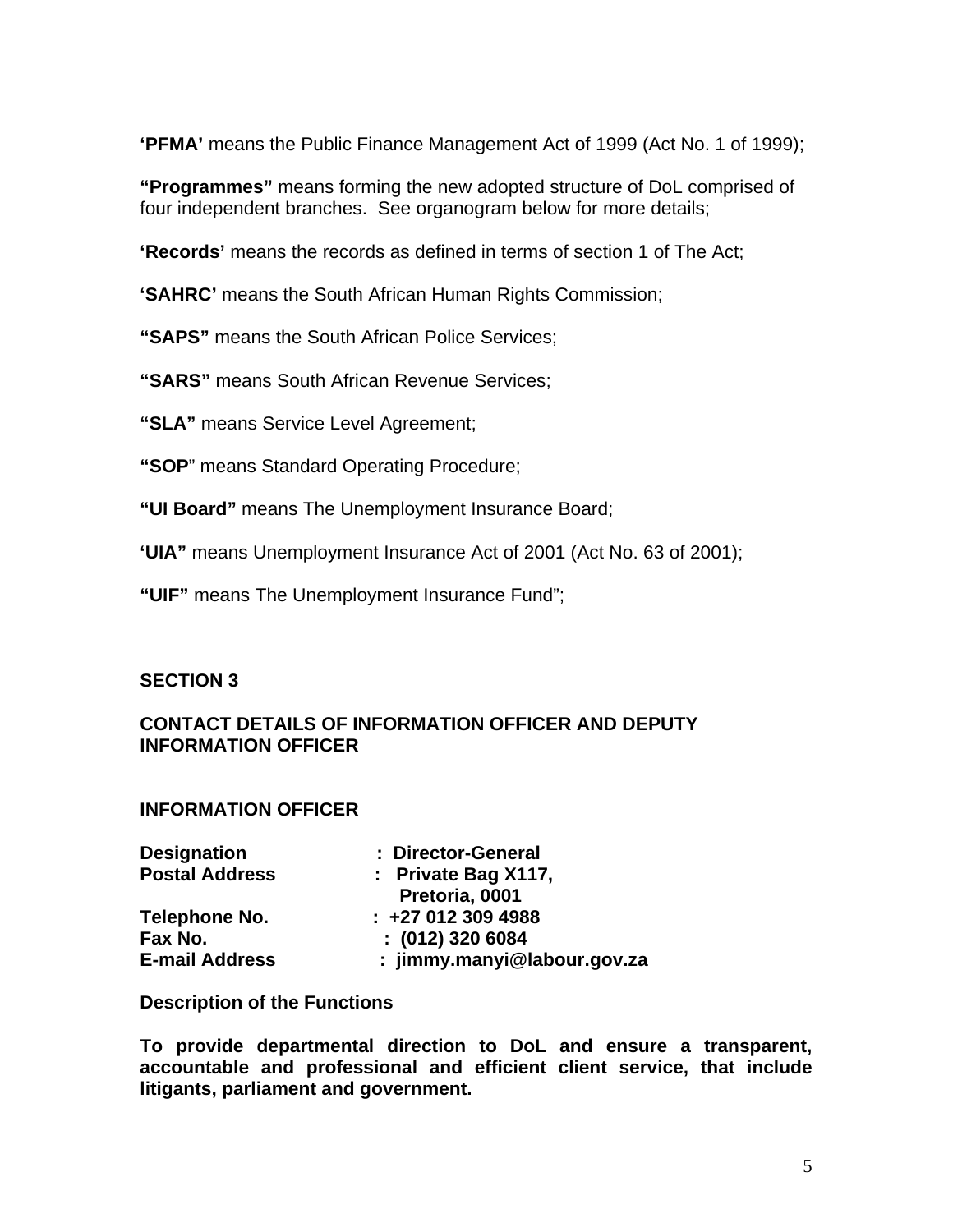## **DEPUTY INFORMATION OFFICER**

| <b>Designation</b>    | : Chief Legal Administration Officer |
|-----------------------|--------------------------------------|
|                       | <b>Advocate Nkaholeng Phasha</b>     |
| <b>Postal Address</b> | : Private Bag $X117$ ,               |
|                       | Pretoria, 0001                       |
| <b>Telephone No</b>   | $\div$ +27 12 309 4370               |
| Fax No.               | $: (012)$ 309 4758                   |
| <b>E-mail Address</b> | : nkaholeng.phasha@labour.gov.za     |

**Description of the Functions** 

**To co-ordinate all matters relating to transparency, legislation and to process requests in terms of the Act.** 

#### **SECTION 4**

#### **GUIDE OF ALL MANUALS IN SOUTH AFRICA – SECTION 10 OF THE ACT**

The SAHRC has in terms of **section 10 of The Act** compiled a guide on the use of The Act. The guide is available at the SAHRC. The SAHRC will further upon receiving each and every Manual from public and private bodies compile a final directory (Guide). This Directory would be similar to a telephone directory and will contain the "Address" where a Body's Manual could be found apart from the SAHRC.

Any queries relating to the guide should be directed to SAHRC, at:

**PAIA (Promotion of Access to Information) Information and Communications Private Bag X2700 Houghton 2041** 

| <b>Telephone</b> | $: +27114848300$      |
|------------------|-----------------------|
| <b>Fax</b>       | $: (011)$ 484 1360    |
| e-Mail           | : $paia@sahrc.org.za$ |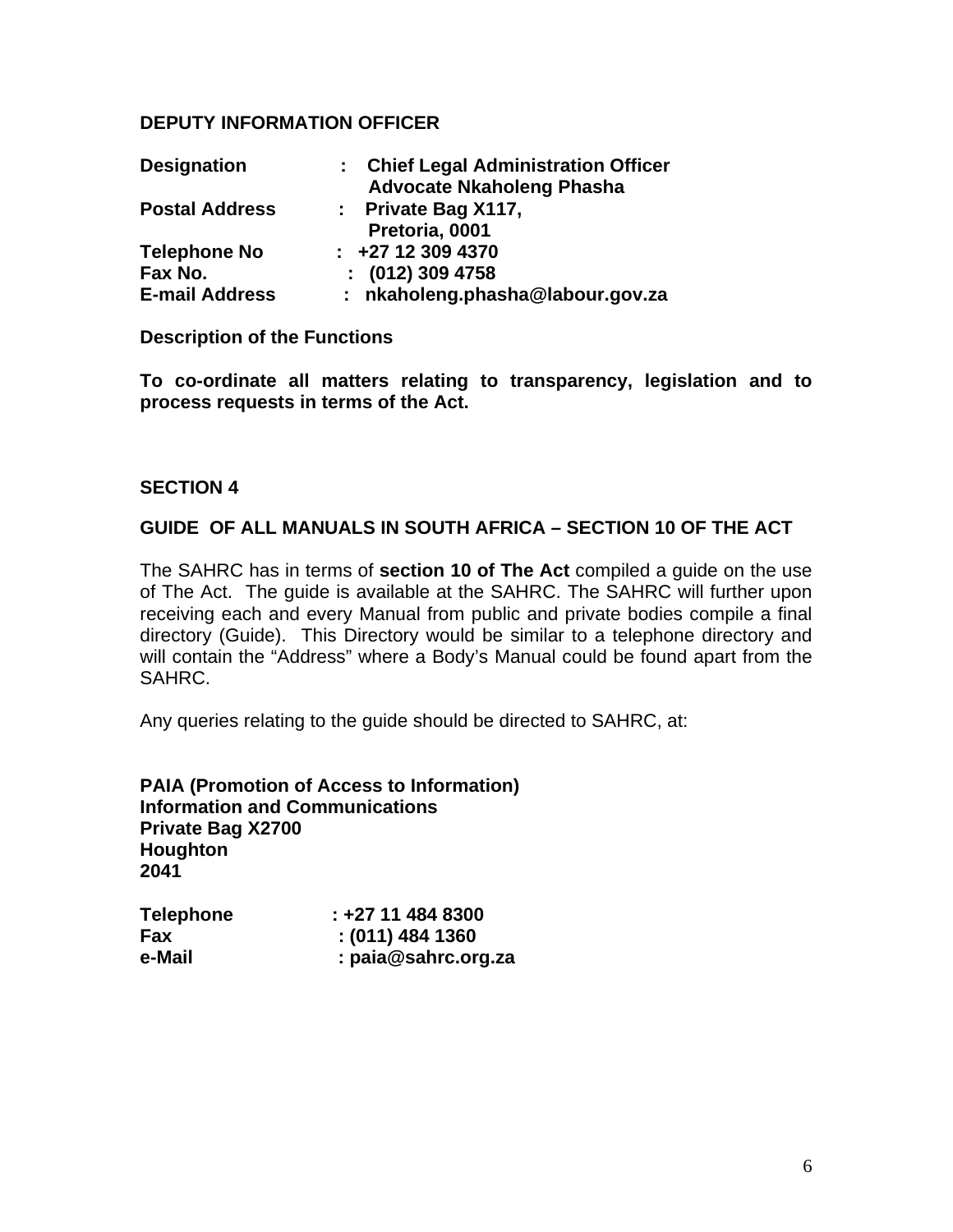## **SECTION 5**

## **ORGANOGRAM OF DoL**

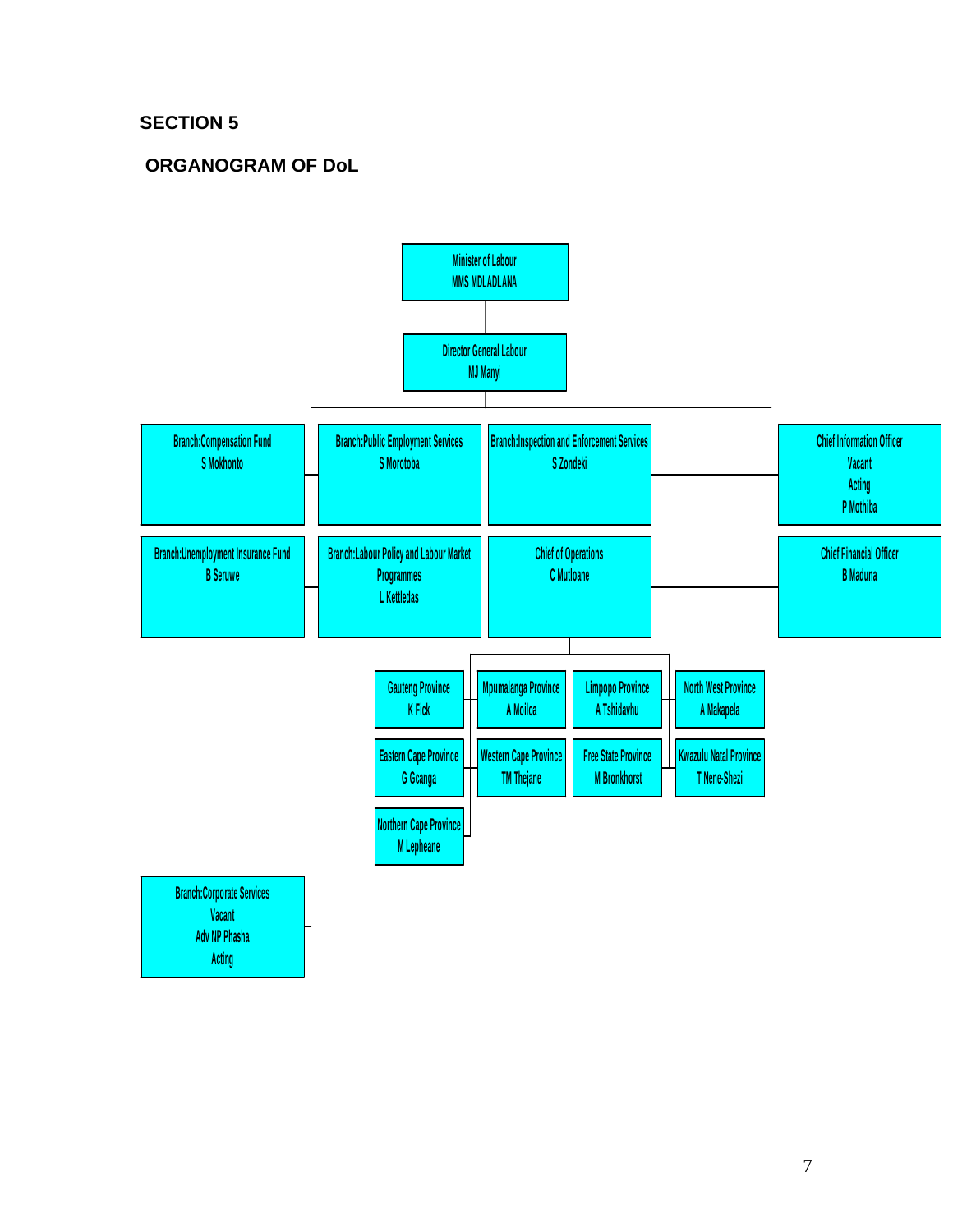## **SECTION 6**

## **MANDATE**

## **AIM:**

The aim of DoL is to regulate the labour market, unemployment, poverty and inequality through policies and programmes developed in consultation with social partners, which are aimed at:

- Improved economic efficiency and productivity;
- Employment creation;
- Sound labour relations
- Eliminating inequality and discrimination in the workplace;
- Alleviating poverty in employment;
- Enhancing occupational health and safety awareness and compliance in the workplace; and
- Nurturing the culture of acceptance that worker rights are human rights.

#### **OUR VISION**

DoL will strive for a labour market which is condusive to investment, economic growth, Employment Creation and decent work.

#### **OUR MISSION**

- Regulate the South African labour market for a sustainable economy through:
	- o Appropriate legislation and regulations;
	- o Inspection, compliance monitoring and enforcement;
	- o Protection and observance of human rights;
	- o Provision of Employment Services;
	- o Promoting equity;
	- o Social and income protection; and
	- o Social dialogue.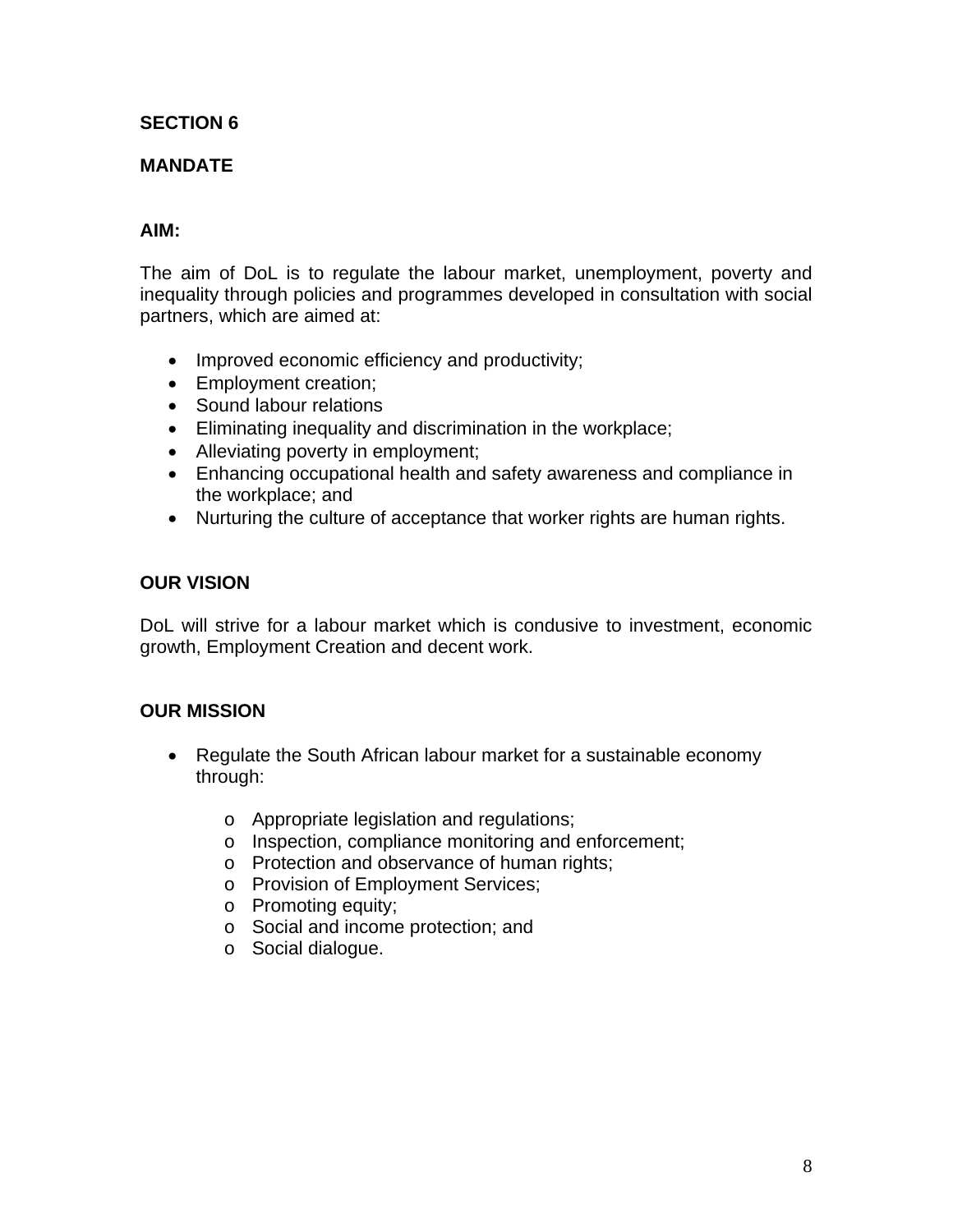## **OUR VALUES**

- We treat employees with care, dignity and respect;
- We respect and promote:
	- o Client centered services;
	- o Accountability;
	- o Integrity and ethics;
	- o Learning and development;
- We live Batho Pele Principles;
- We live the principles of DoL's Service Charter;
- We inculcate these values through our performance management system.

## **DoL's 9 key Result Areas (KRA) 2010-2015**

These KRA broadly outline the interventions to be undertaken in order to address the strategic objectives, key outcomes and the priorities:

- Contribution to employment creation;
- Promote equality in the labour market;
- Protecting vulnerable workers;
- Strengthening multilateral and bilateral relations;
- Strengthening social protection;
- Promoting sound labour relations;
- Strengthening the capacity of labour market institutions;
- Monitoring the impact of legislation; and
- Strengthening the institutional capacity of DoL.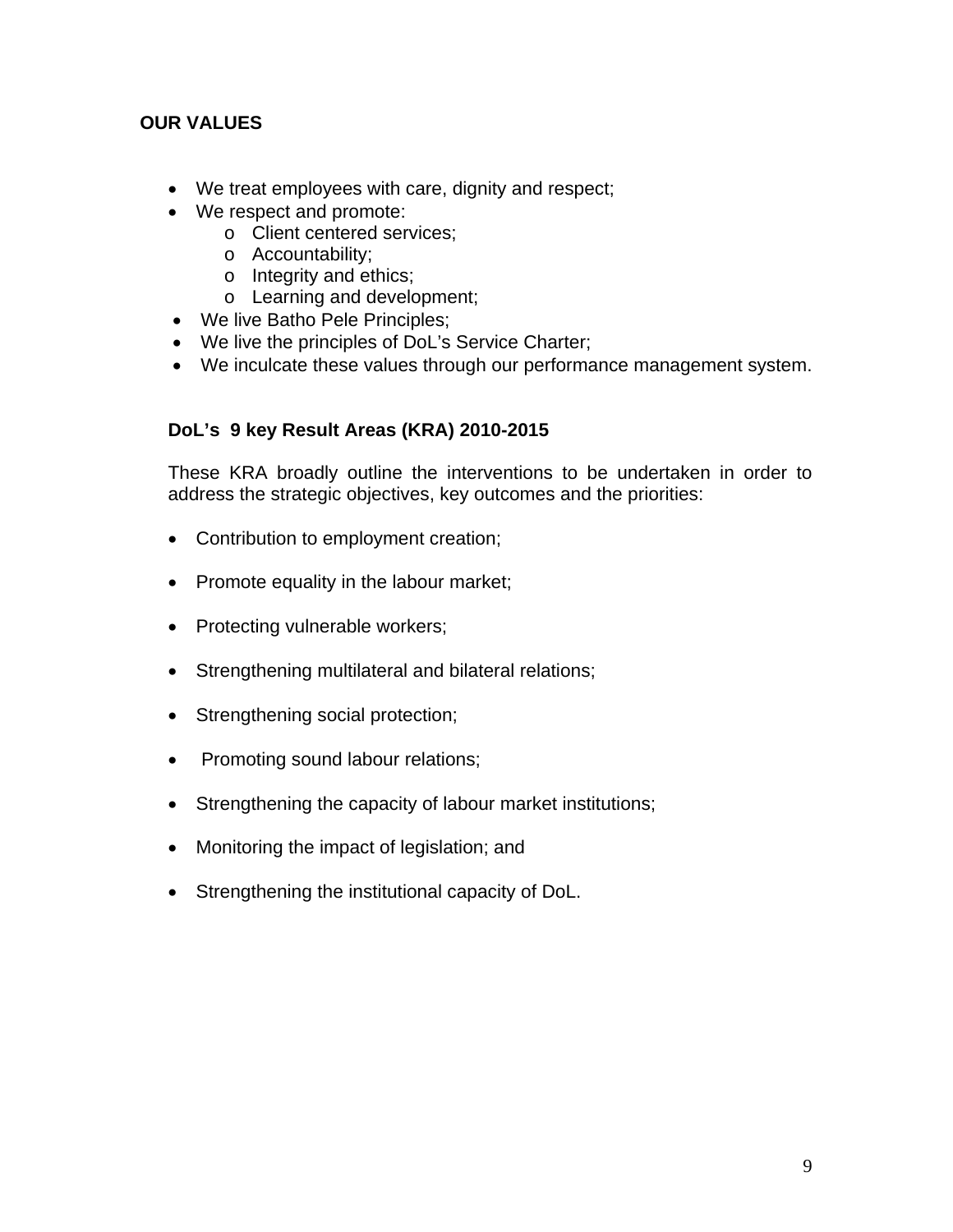## **SECTION 7**

## **LEGISLATION MANAGED BY DoL**

- Labour Relations Act of 1995 (Act No. 65 of 1995);
- Basic Conditions of Employment Act of 1997 (Act No.75 of 1997);
- Employment Equity Act of 1998 (Act No.55 of 1998);
- Occupational Health and Safety Act of 1993 (Act No. 85 of 1993);
- Compensation for Occupational Injuries and Diseases Act of 1993 (Act No. 130 of 1993);
- Unemployment Insurance Act of 2001 (Act No. 63 of 2001) and;
- NEDLAC Act of 2002 (Act No. 35 of 1994).

## **SECTION 8**

## **STRUCTURE AND FUNCTIONS OF DoL**

 DoL is structured to undertake the fulfillment of its mandate as outlined in its mission and vision statement. DoL's key mandate is to ensure that the South African labour market functions optimally through the process of intensive labour law reform and the creation of appropriate institutions to support economic growth and job creation, labour market stability and promote social debate.

DoL will endeavour to enhance the quality and accessibility of services by improving efficiency and accountability to the citizens and service beneficiaries.

DoL will continue to transform the labour market and to provide improved service delivery by enhancing access to services and information aimed at improving the quality of all South African citizens.

The structure of DoL is set out in the Organogram. From the Organogram, it can be seen that the Minister of Labour is the Executive Authority with the Director-General as head of Administration as well as the Accounting Officer.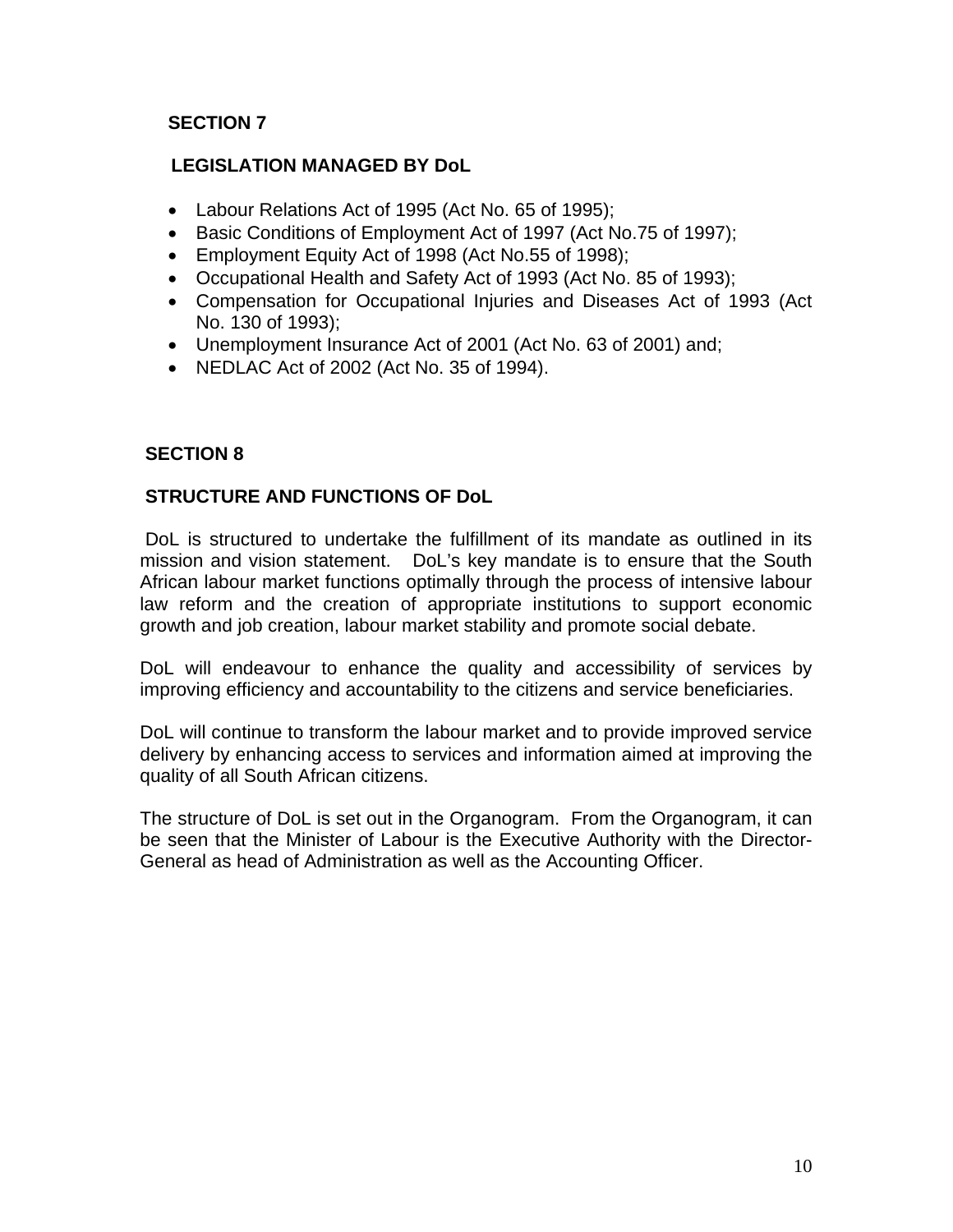## **SECTION 9**

#### **PROGRAMMES OF DoL**

**DoL is made up of the following Programmes (Branches)** 

#### **9.1 PROGRAMME 1 : ADMINISTRATION**

#### **PURPOSE:**

Provides overall management, strategic support and advisory services to DoL and the Ministry.

#### **PROGRAMME OVERVIEW**

#### **DIRECTOR-GENERAL : Mr Jimmy Manyi**

#### **Description of Functions**

Oversees the effective implementation of DoL's Mandate and the overall accounting of DoL.

#### **9.1.1 MANAGEMENT**

Deputy Director-General (Acting) : Advocate Nkaholeng Phasha

#### **OFFICE OF THE CHIEF OPERATOINS OFFICER**

**Chief Operations Officer : Ms Caroline Mutloane** 

#### **Description of Functions**

Will ensure effectiveness in all operations.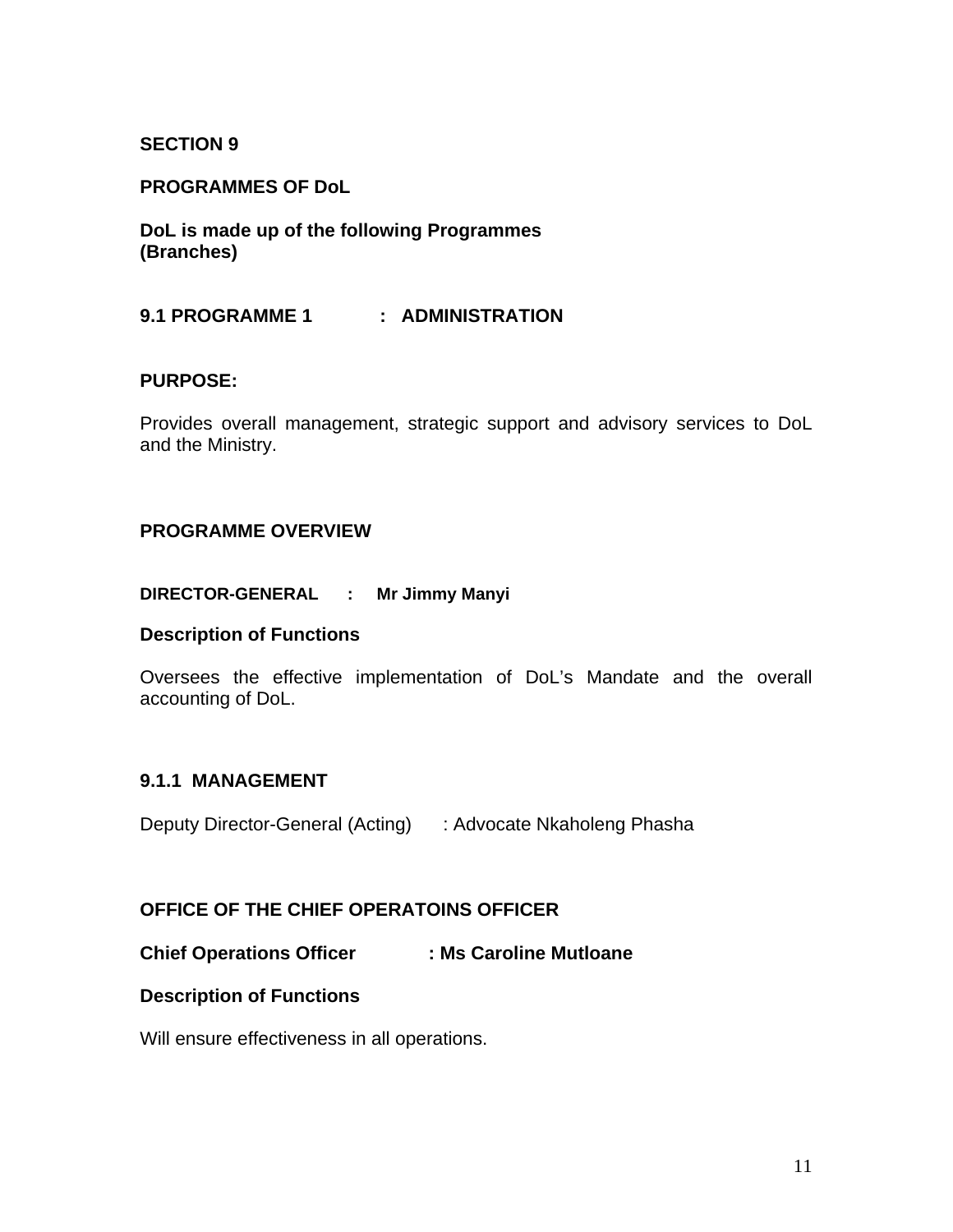#### **INTERNAL AUDIT**

#### **Senior Executive Manager : Mr Vernon Macleod**

#### **Description of Functions**

Provides Management and the Audit Committee with independent objective assurance that improves effectiveness of governance, risk management and control processes.

#### **RISK MANAGEMENT**

#### **Executive Manager : Tayron Tshitaudzi**

#### **Description of Functions**

Pro-actively manages/addresses risks that have a negative impact on DoL's performance.

#### **SECURITY SERVICES**

#### **Executive Manager : Mr Eunice Madzivhandila**

#### **Description of Functions**

Renders security support aimed at protecting DoL's staff and assets.

## **9.1.2 CORPORATE SERVICES**

#### **COMMUNICATION**

**Senior Executive Manager : Mr Page Boikayo** 

#### **Description of Functions**

Creates awareness about available services in DoL.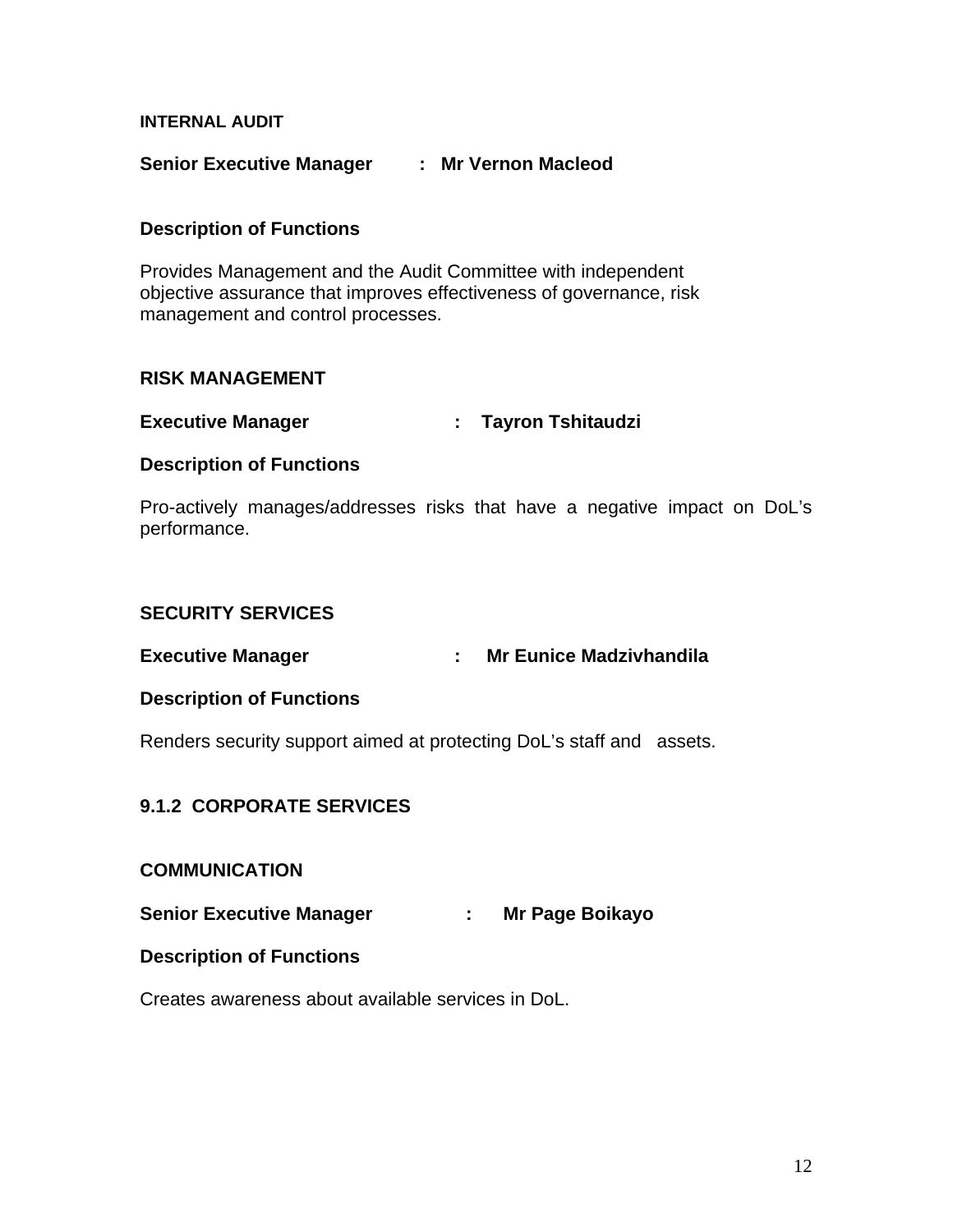## **HUMAN RESOURCE MANAGEMENT**

**Senior Executive Manager (Acting) : Mr Risimati Chauke**

## **Description of Functions**

Ensures effective and efficient utilisation of human resources.

## **CHIEF INFORMATION OFFICER**

**Senior Executive Manager (Acting) : Mr Phineas Mothiba** 

## **Description of Functions**

Develop information technology (IT) systems in support of key business processes.

## **LEGAL SERVICES**

**Chief Legal Administration Officer : Advocate Nkahloleng Phasha**

#### **Description of Functions**

Ensures well drafted and binding contracts, policies, legislation, legal opinions and to ensure cost effective office and minimized litigation.

## **9.1.3 OFFICE OF THE CHIEF FINANCIAL OFFICER (CFO)**

## **Chief Financial Officer** : **Mr Bheki Maduna**

#### **Description of Functions**

Ensure accurate financial Systems and management information; ensure effective financial oversight: Public Entities; ensure effective office administration and supply chain management.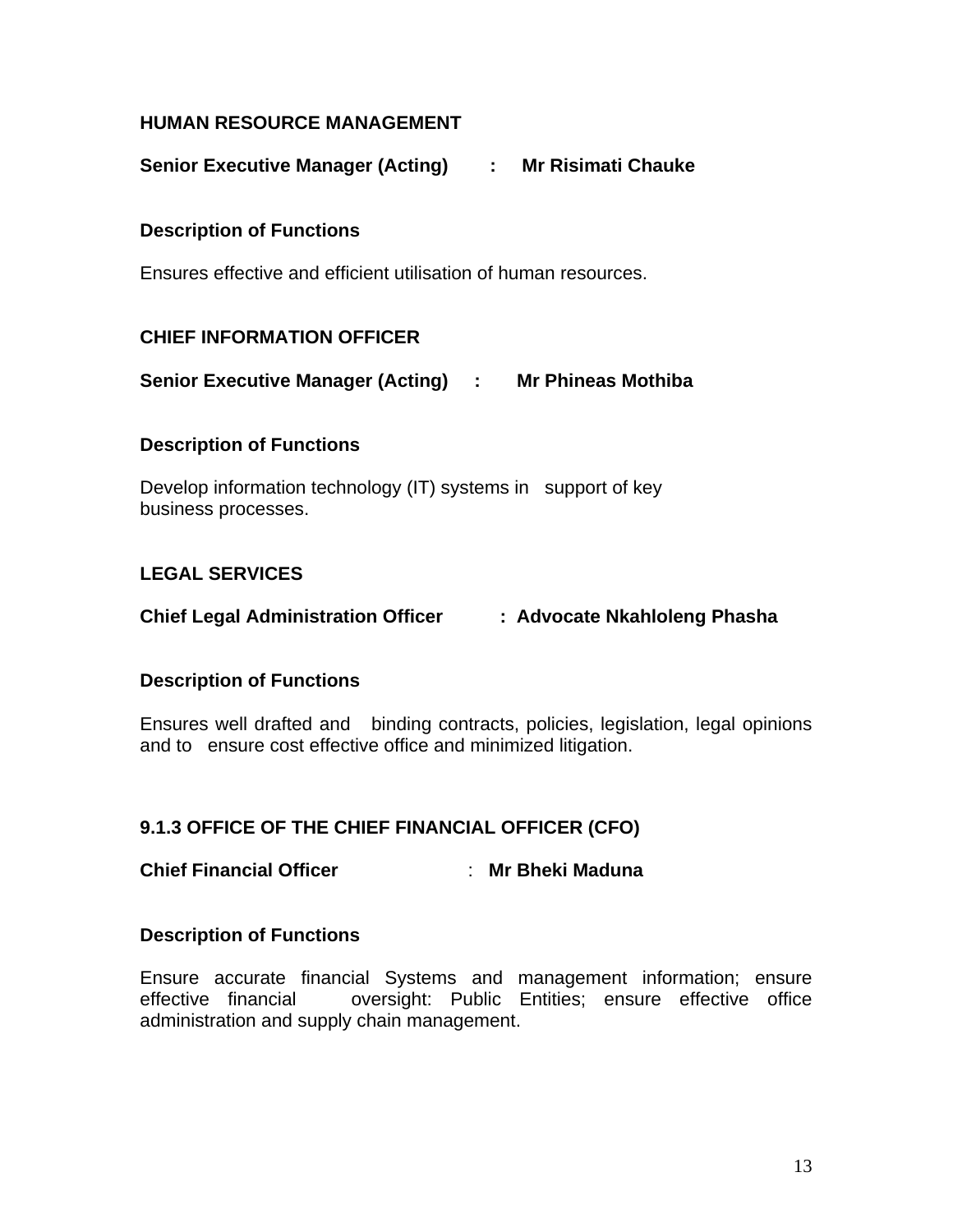## **9.2 PROGRAMME 2 : INSPECTION AND ENFORCEMENT SERVICES (IES)**

## **DEPUTY DIRECTOR-GENERAL : Ms Siyanda Zondeki**

#### **PURPOSE**

Ensure implementation of and compliance with DoL's policies and programmes through monitoring, evaluation and inspections.

#### **PROGRAMME OVERVIEW**

#### **MANAGEMENT AND SUPPORT SERVICES**:

#### **Senior Executive Manager : Mr Thobile Lamati**

#### **Description of Functions**

Inspection and Enforcement Services manages the delegated administrative and financial responsibilities of the office of the Deputy Director-General: Inspection and Enforcement Services and provides corporate support to line function subprogrammes within the Programme.

#### **OCCUPATIONAL HEALTH AND SAFETY**:

#### **Senior Executive Manager : Mr Thobile Lamati**

#### **Description of Functions**

Promotes health and safety at the workplace by regulating dangerous activities and the use of plant and machinery.

#### **REGISTRATION: INSPECTION AND ENFORCEMENT SERVICES**

#### **Executive Managers x3 : Mr Tibor Szana, Mr Jacob Malatse Ms Milly Ruiters**

#### **Description of Functions**

Registers incidents relating to labour practices and occupational health and safety matters, as reported by members of the public and communicates these to the relevant structures within the Compliance, Monitoring and Enforcement subprogramme for investigation.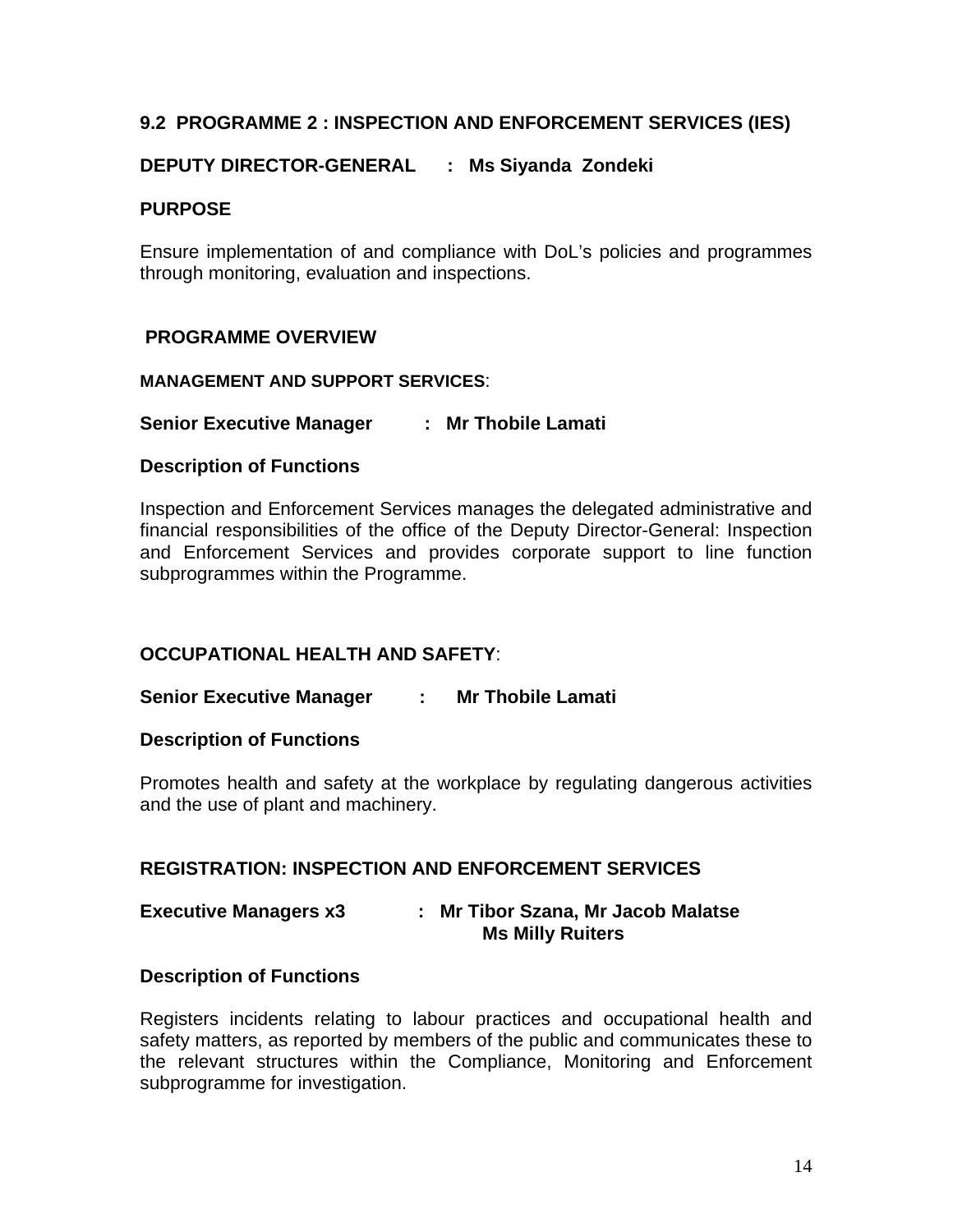## **COMPLIANCE, MONITORING AND ENFORCEMENT**

## **Executive Manager : Mr Zakes Mogwathle**

## **Description of Functions**

Ensures that employers and employees comply with labour legislation through regular Inspections and following up on reported incidents.

## **TRAINING OF STAFF**: **INSPECTION AND ENFORCEMENT SERVICES**

## **Assistant Manager : Mr Lucas Masango**

## **Description of Functions**

Defrays all expenditure relating to staff training within this programme in order to easily identify this expenditure for reporting purposes.

#### **9.3 PROGRAMME 3 : PUBLIC EMPLOYMENT SERVICES**

**DEPUTY DIRECTOR-GENERAL : Mr Samuel Morotoba** 

#### **PURPOSE**

To provide Public Employment Services to assist companies and worker to adjust to changing labour market conditions and to regulate Private Employment Services.

#### **PROGRAMME OVERVIEW**

**MANAGEMENT AND SUPPORT SERVICES: PUBLIC EMPLOYMENT SERVICES**

**Executive Manager : Mr Noel Scwebu**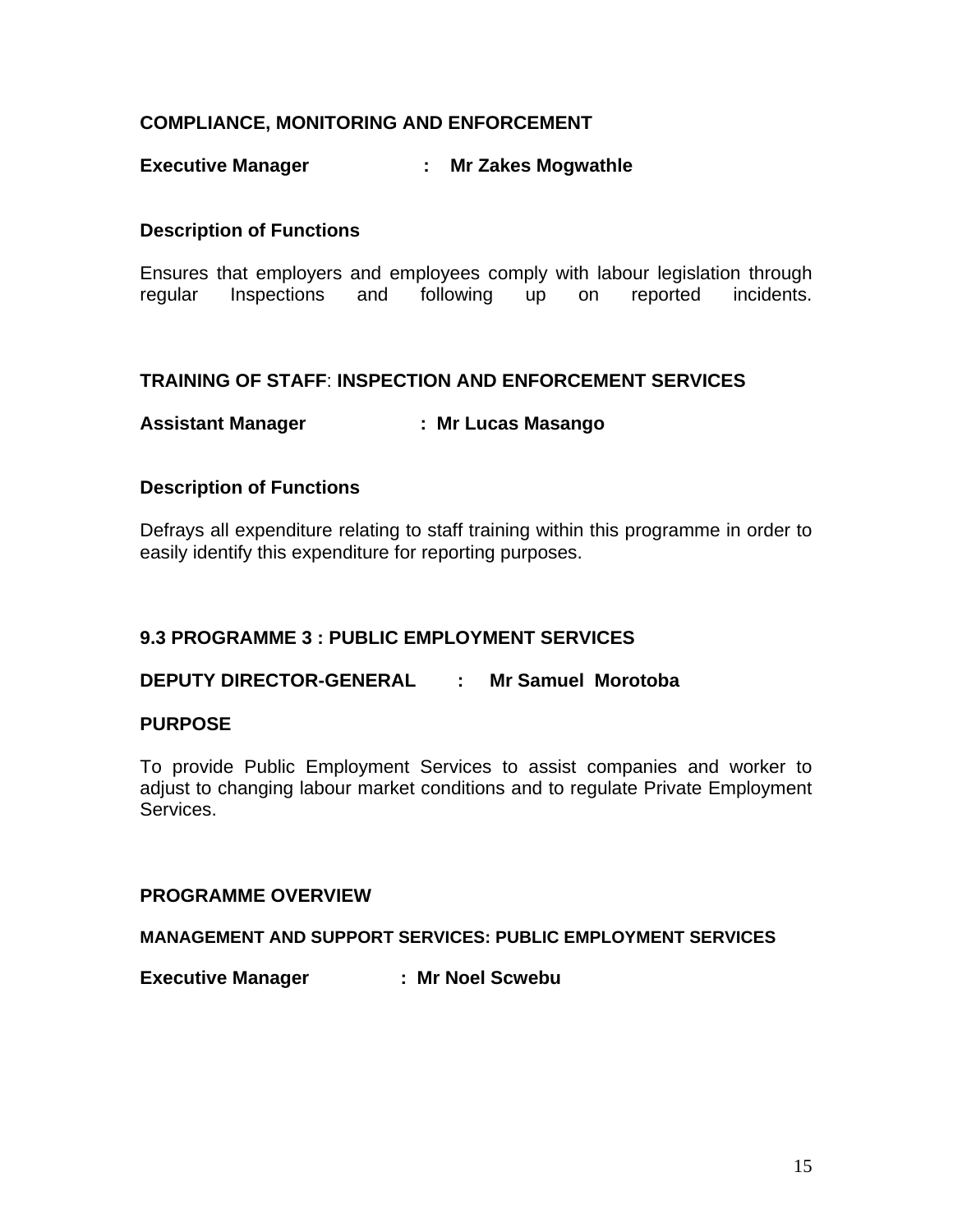#### **Description of Functions**

Manages delegated financial responsibilities, co-ordinates all planning, monitoring and evaluation functions and provides corporate support for line function subprogramme.

#### **EMPLOYER SERVICES**

**Senior Executive Manager : Vacant**

#### **Description of Functions**

Facilitates registering vacancies, generates and disseminates scarce skills information, issues immigrant corporate and work permits, records migrating skilled South Africans, overseas placements, responds to companies in distress, provides a social plan and regulates private employment agencies.

## **REGISTRATION AND PLACEMENT SERVICES: PUBLIC EMPLOYMENT SERVICES**

#### **Executive Managers x 2 : Ms Zodwa Mabaso Vacant**

#### **Description of Functions**

Registers work-seekers, retrenched workers, work vacancies, training and income generating opportunities on the employment services system, and facilitates access to employment and income generating opportunities for the unemployed and under-employed. Funding is mainly used for salaries, personnel related costs and delivering frontline client services.

#### **DESIGNATED GROUPS SPECIAL SERVICES**

This service is provided for a certain group of persons, that is, the disabled.

#### **Senior Executive Manager : Vacant**

#### **Description of Functions**

Facilitates the transfer of subsidies to national councils to promote the employment of people with various disabilities and facilitates collaboration with sheltered employment factories and other relevant bodies to promote employing people with disabilities.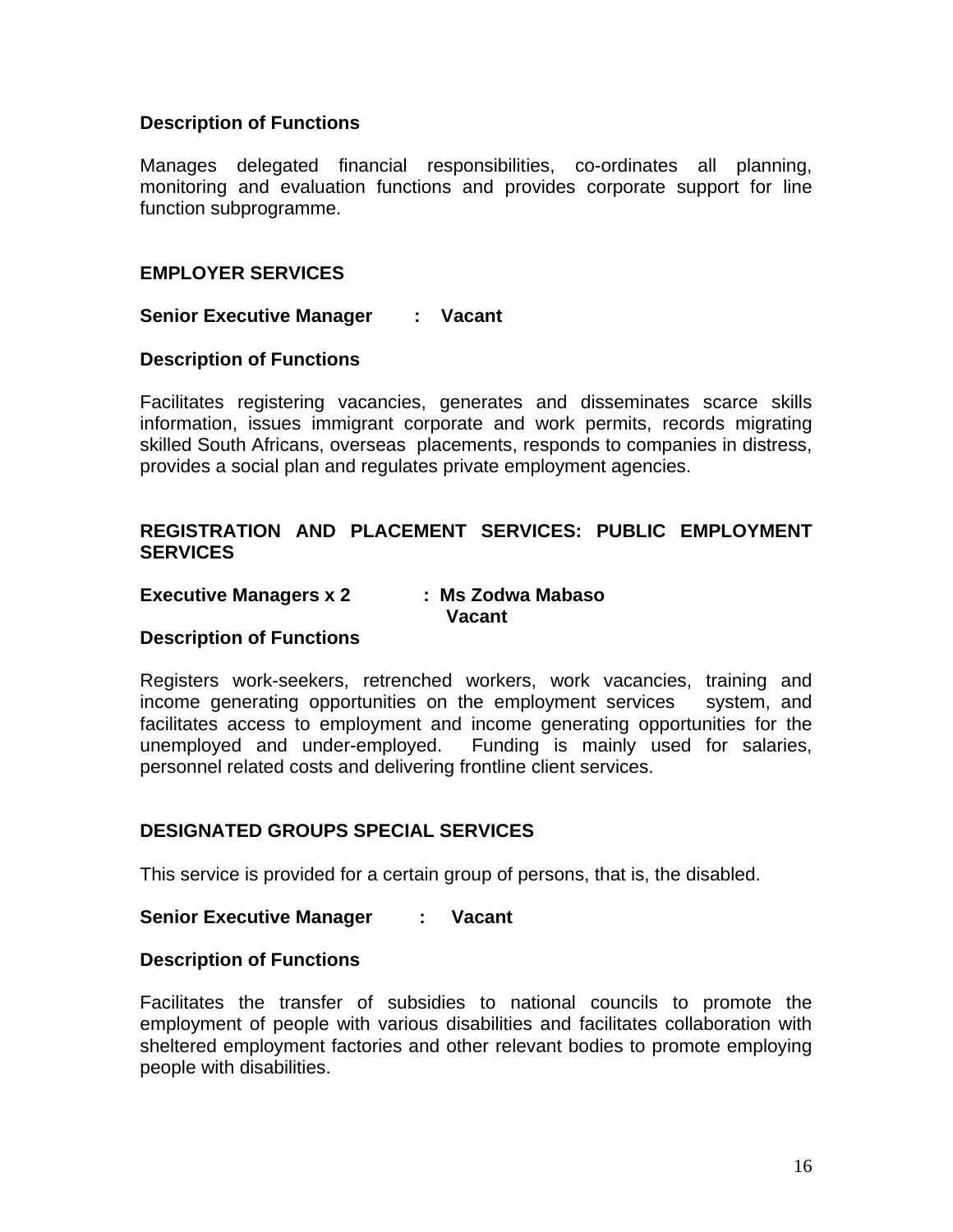#### **SHELTERED EMPLOYMENT FACTORIES AND SUBSIDIES TO DESIGNATED WORKSHOPS**

#### **Senior Executive Manager : Mr Silumko Nondwanga**

#### **Description of Functions**

Facilitates transfers to subsidised workshops for the blind and subsidised work centres for people with disabilities and aims to improve administration, production and financial control of sheltered employment factories and workshops.

#### **PRODUCTIVITY SOUTH AFRICA**

#### **Senior Executive Manager : Vacant**

#### **Description of Functions**

Transfers funds to Productivity South Africa to promote improvements in workplace productivity and for social plan of action where necessary.

#### **9.4 PROGRAMME 4: LABOUR POLICY AND LABOUR MARKET PROGRAMMES**

#### **DEPUTY DIRECTOR-GENERAL : Mr Les Kettledas**

#### **PURPOSE**

Provide for the establishment of an equitable and sound labour relations environment and the promotion of South Africa's interests in international labour matters through research, analysing and evaluating labour policy and providing statistical data on the labour market, including providing support to institutions that promote social dialogue.

#### **PROGRAMME OVERVIEW**

#### **MANAGEMENT AND SUPPORT SERVICES: LABOUR POLICY AND LABOUR MARKET PROGRAMMES**

 **Senior Executive Manager : Vacant**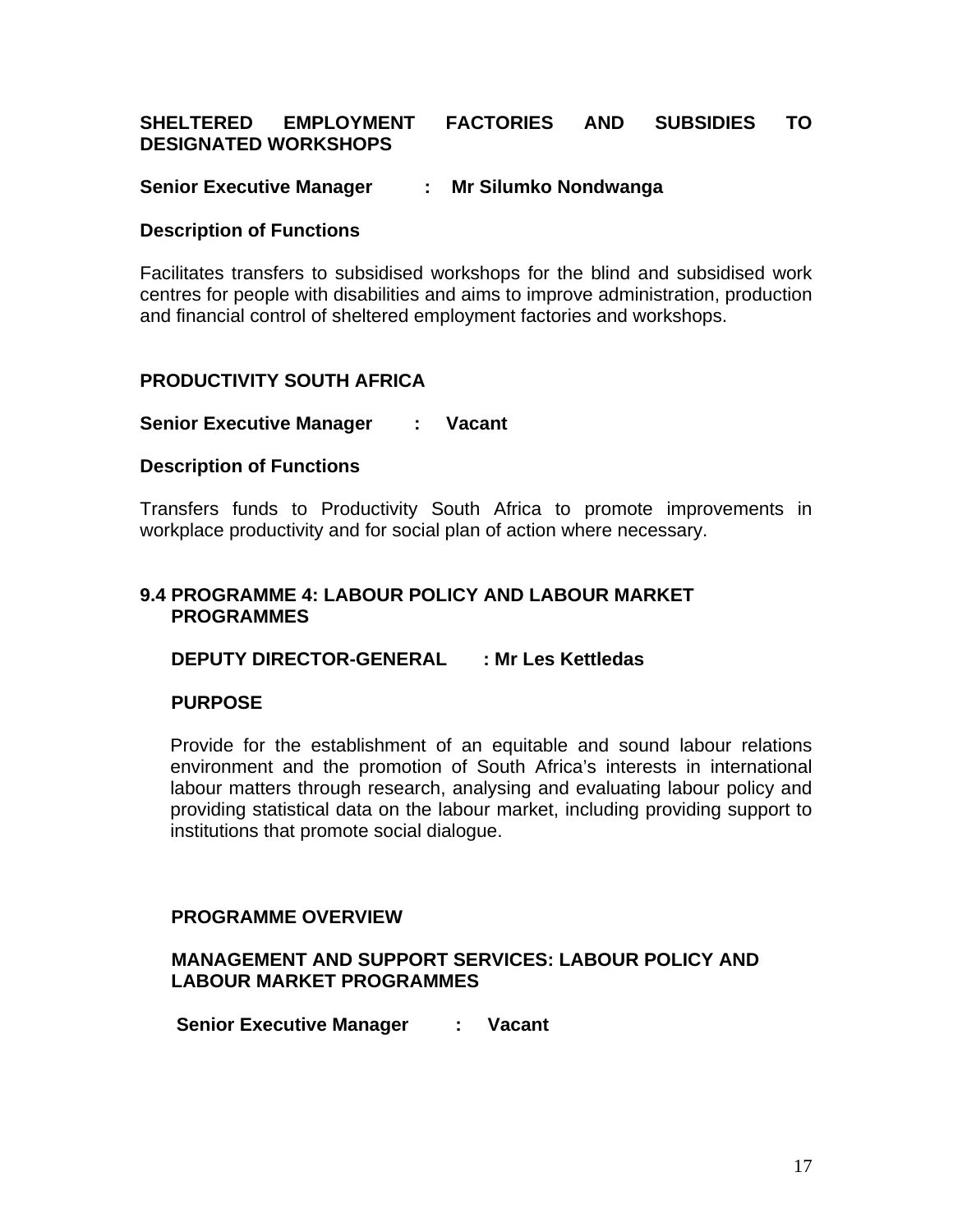#### **Description of Functions**

Manages delegated administrative and financial responsibilities, co-ordinates all planning, monitoring and evaluation functions and provides corporate support to line function subprogrammes.

#### **STRENGTHEN CIVIL SOCIETY**

#### **Manager : Mr Steven Rathai**

#### **Description of Functions**

Manages delegated administrative responsibilities and to strengthen the capacity of workers and employers to contribute to a stable smoothly functioning labour market by providing resources, support and expertise to improve the independence and self-reliance of workers and employers through transfers to the Development Institute for Training, Support and Education for Labour, the Workers' College Kwa-Zulu Natal, the South African Labour Bulletin, the Southern Cape Committee Trust, selected rural advice offices, the Congress of South African Trade Unions and the South African Confederation of Trade Unions.

#### **COLLECTIVE BARGAINING**

#### **Senior Executive Manager : Mr T Mkalipi**

#### **Description of Functions**

Manages delegated administrative responsibilities and manages the implementation of the Labour Relations Act (1995) through Policies and Practices that promote sound labour relations. Funds are mainly used to: register labour organisations and de-register those that are non-compliant; publish and extend collective agreements; support and advance participation in collective bargaining structures; participate in the government structures for Commission for Conciliation, Mediation and Arbitration; and to participate in the relevant National Economic Development and Labour Council activities.

#### **EMPLOYMENT EQUITY AND STANDARDS**

 **Executive Managers : Mr Virgil Seafield and Mr Ntsoaki Mamashela**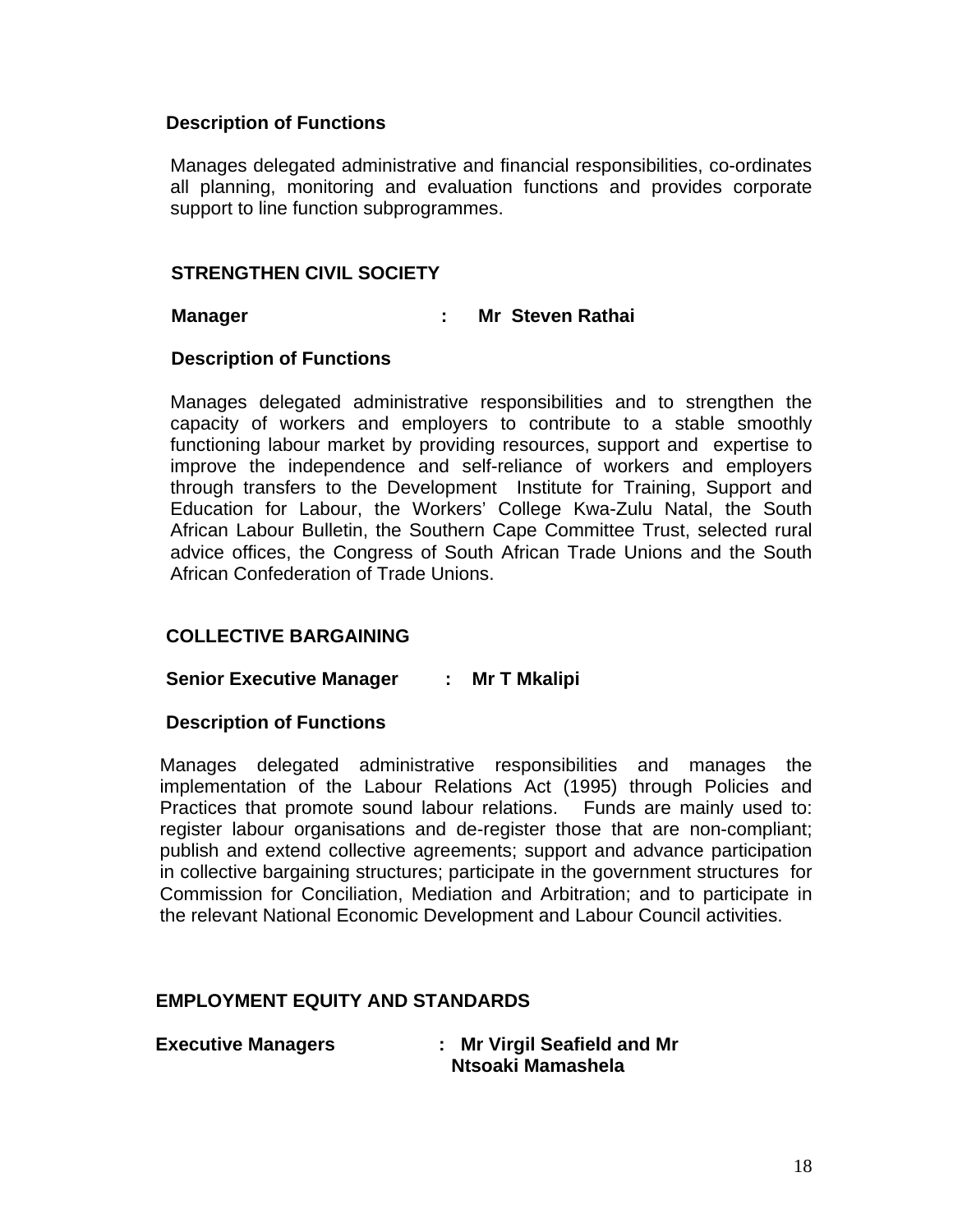#### **Description of Functions**

Promotes equity in the labour market through improving enforcement of the Employment Equity Act (1996) and protects vulnerable workers in the labour market by administering the Basic Conditions of Employment Act (1997). Funds are mainly used for reviewing JSE Securities Exchange listed companies for employment equity substantive compliance, publishing employment equity substantive compliance, and marketing the employment equity online reporting facility. Funds are also used to extend sectoral determinations to increase the protection of vulnerable workers and promote the protection of children.

#### **COMMISSION FOR CONCILIATION MEDIATION AND ARBITRATION**

## **Executive Manager : Mr T Mkalipi**

#### **Description of Functions**

Transfers funds to the Commission for Conciliation, Mediation and Arbitration which promotes social justice and fairness in the workplace through dispute management and dispute resolution services.

#### **RESEARCH, POLICY AND PLANNING**

#### **Senior Executive Manager : Mr K S Molapo**

#### **Description of Functions**

Researches and monitors working conditions and policies affecting the labour market in South Africa. Funds are mainly used fro research, monitoring and evaluation activities and publishing research findings.

#### **LABOUR MARKET INFORMATION AND STATISTICS**

#### **Senior Executive Manager : Mr K S Molapo**

#### **Description of Functions**

Collects, collates, analyses and disseminates internal and external market statistics about changes in the South African labour market that impact legislation.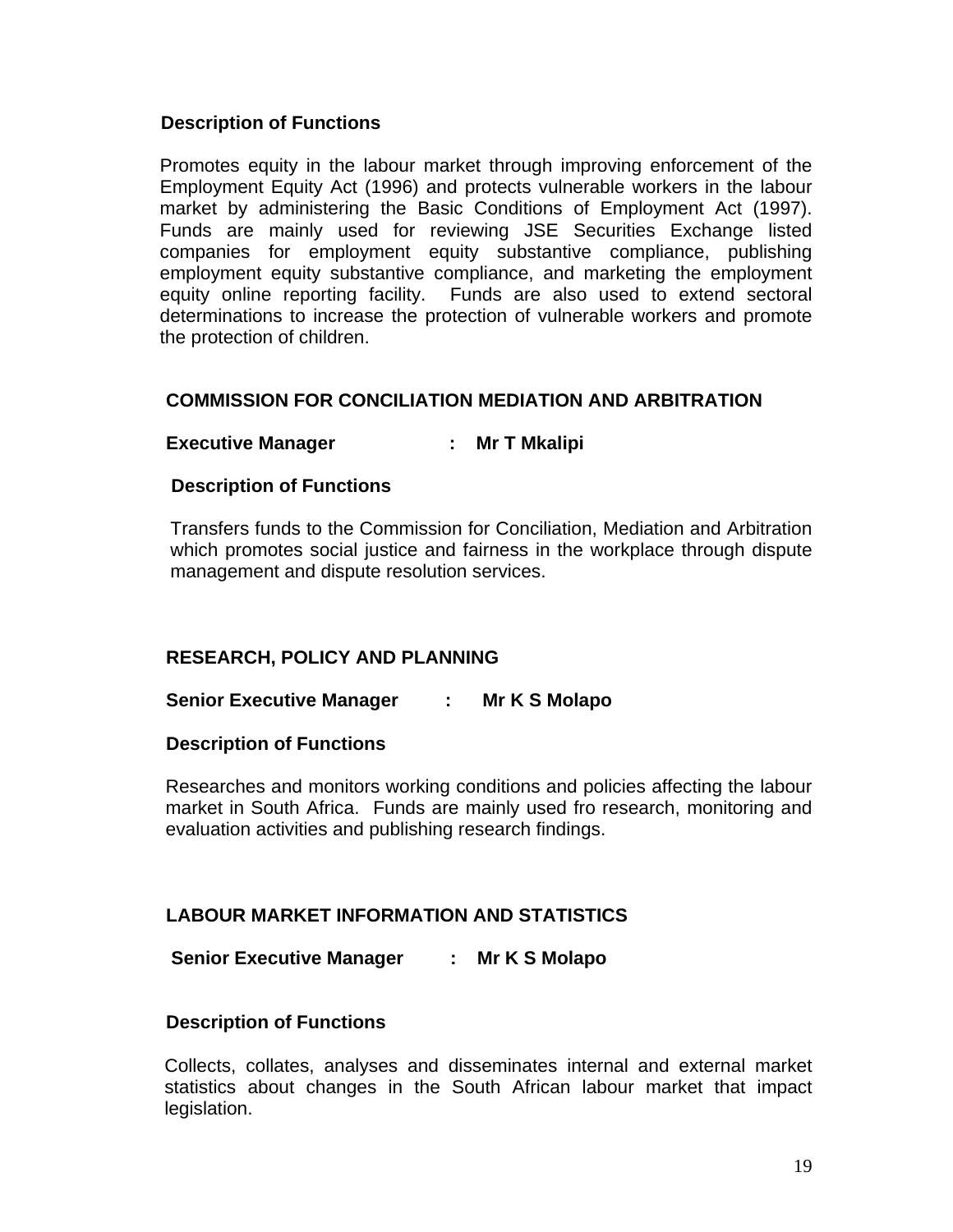## **INTERNATIONAL RELATIONS**

#### **Senior Executive Manager : Mr K S Molapo**

#### **Description of Functions**

Facilitates compliance with international obligations, multi-and bilateral relations and makes transfers to these bodies for membership fees.

#### **NATIONAL ECONOMIC DEVELOPMENT AND LABOUR COUNCIL**

#### **Deputy Director General : Mr Les Kettledas**

#### **Description of Functions**

Transfers funds to the National Economic Development and Labour Council which promotes economic growth, participation in economic decision making and social equity.

#### **SECTION 10**

#### **STATUTORY BODIES THAT REPORT TO THE MINISTER OF LABOUR**

#### **ADVISORY COUNCIL FOR OCCUPATIONAL HEALTH AND SAFETY**

| <b>Deputy Information Officer</b> | : Mr Thobile Lamati              |
|-----------------------------------|----------------------------------|
| <b>Postal Address</b>             | : Private Bag X117 Pretoria 0001 |
| Telephone No.                     | : 0123094377                     |
| Fax No.                           | $: 012$ 309 0923                 |

#### **Description of functions of the Service**

The Council has been established in terms of section 2 of the Occupational Health and Safety Act, 85 of 1993. The Council must advise the Minister with regard to matters of policy arising out of or in connection with the application of the provisions of the OHS and any matter relating to the OHS. The Council with a view to the performance of its functions, do such search and conduct such investigations as it may deem necessary.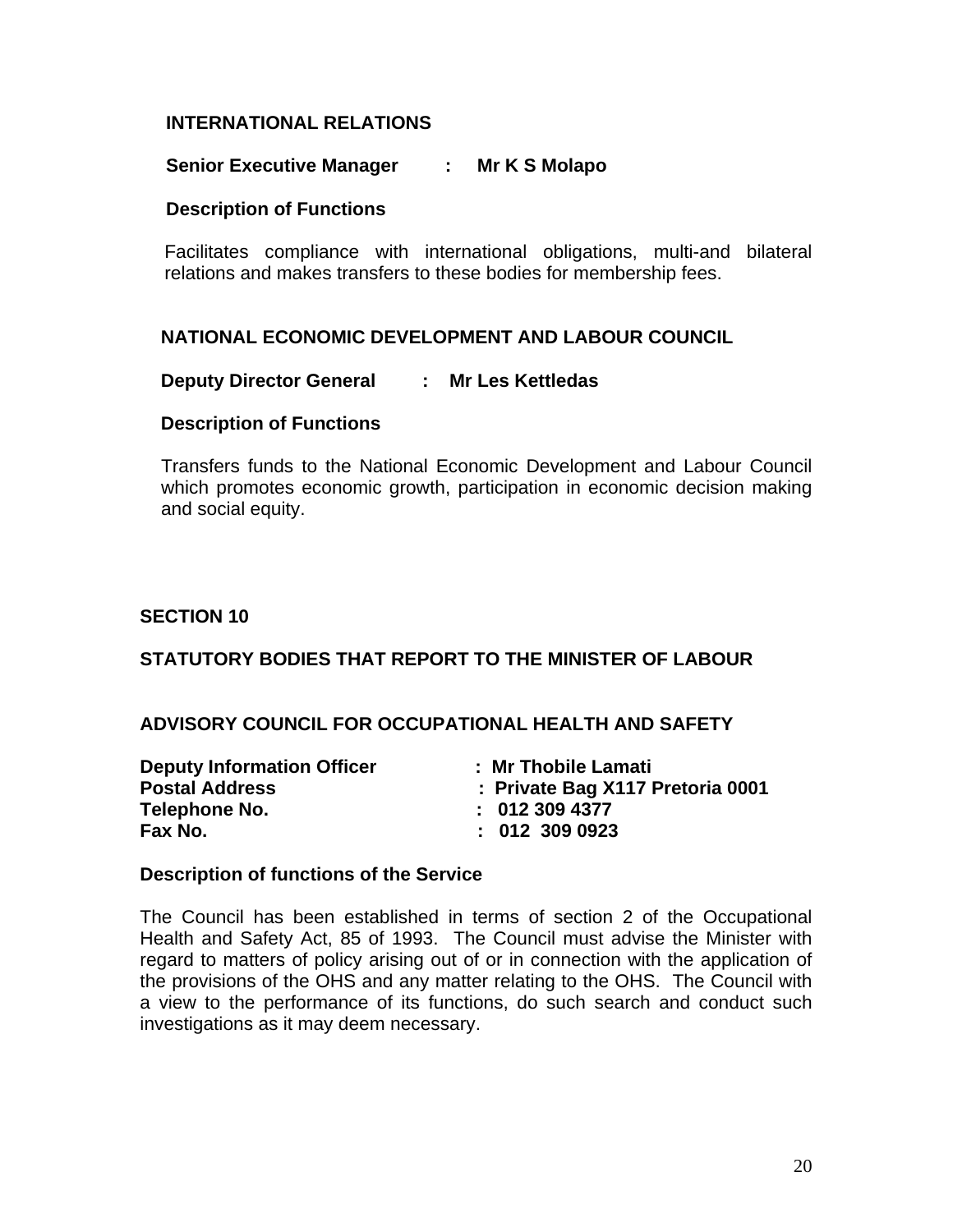## **COMMISSION FOR CONCILIATION MEDIATION AND ARBITRATION (CCMA)**

**Information Officer (Head Office) : Nersan Govender** 

| <b>Postal Address</b> | : Private Bag X94 Marshall |
|-----------------------|----------------------------|
|                       | <b>Town 2107</b>           |
| Telephone No.         | : 0113776650               |
| Fax No.               | : 0118347351               |

#### **Description of functions of the Service**

The CCMA was established in terms of Section 112 of the Labour Relations Act 66 of 1995 (LRA), as a dispute prevention and resolution body. The Commission's brief to conciliate disputes and to arbitrate disputes that remain unresolved after conciliation.

### **COMMISSION FOR EMPLOYMENT EQUITY (CEE)**

| <b>Deputy Information Officer</b> | Mr Mpho Nkeli (Acting<br>Chairperson) |
|-----------------------------------|---------------------------------------|
| <b>Postal Address</b>             | : Private Bag X 117 Pretoria 0001     |
| Telephone No.                     | : 0123094034                          |
| Fax No.                           | : 0123094739                          |

#### **Description of functions of the Service**

The CEE has been established in terms of Section 28 of the Employment Equity Act 55 of 1998 (EEA). The CEE advises the Minister on codes of good practice issued by the Minister; regulations made by the Minister; policy and any other matter concerning the EEA. The CEE monitors employers to ensure that they eliminate unfair employment discrimination by promoting equal opportunity and fair treatment and advise a diverse workforce that is broadly representative of South Africa's people.

#### **COMPENSATION BOARD (THE BOARD)**

| <b>Deputy Information Officer</b> | : Mr Shadrack Mkhonto       |
|-----------------------------------|-----------------------------|
| <b>Postal Address</b>             | : PO Box 955 Pretoria, 0001 |
| Telephone No.                     | $: (012)$ 319 9458          |
| Fax No.                           | : (012) 357 1750            |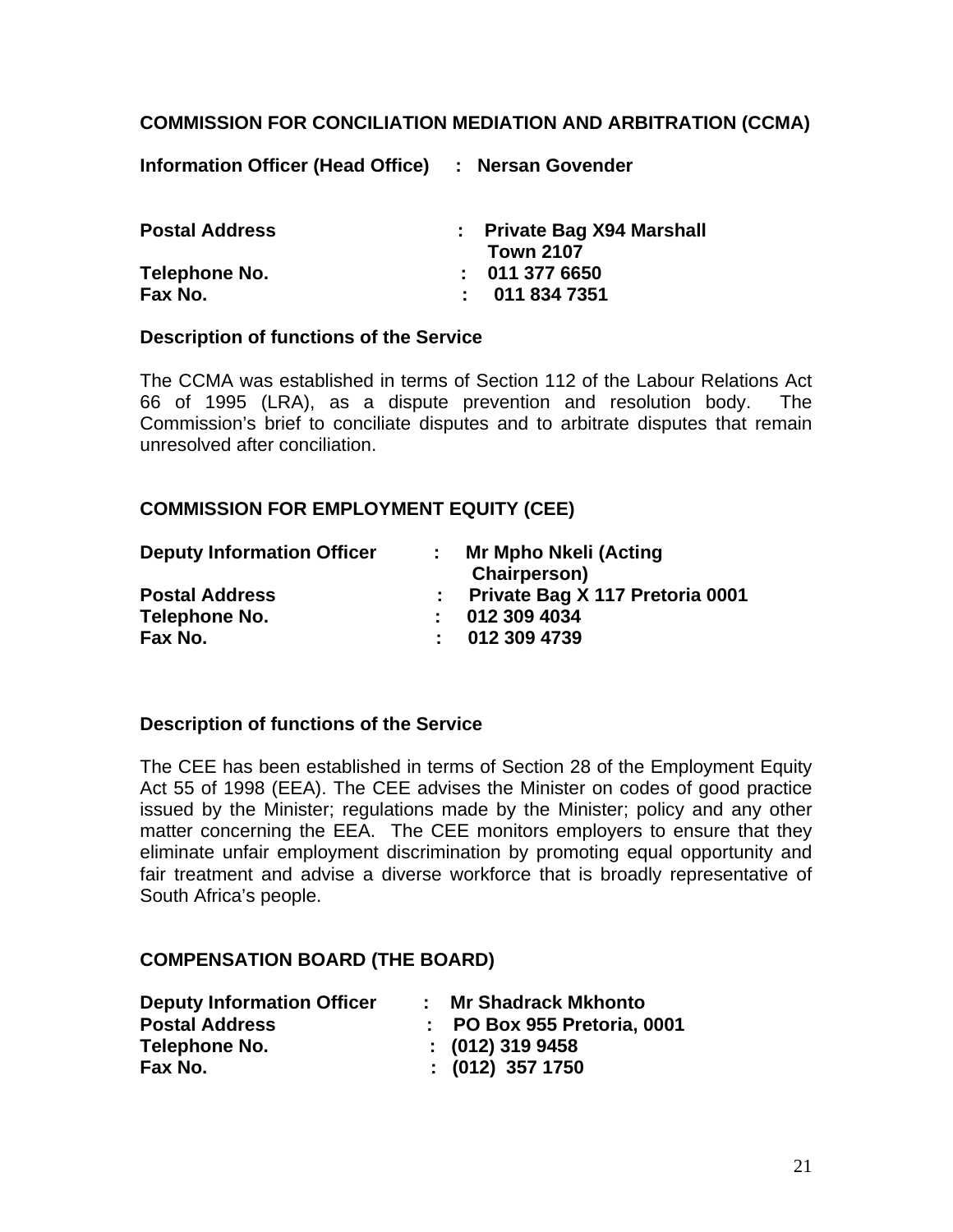## **Description of functions of the Service**

The Board has been established in terms of section 10 of the Compensation for Occupational Injuries and Diseases Act, 130 of 1993 (COIDA). The Board must advise the Minister on matters of policy arising out of or in connection with the Application of COIDA; the nature and extent of the benefits that must be payable to employees or dependents of employees, including the adjustment of pensions; the appointment of assessors.

## **EMPLOYMENT CONDITIONS COMMISSION (ECC)**

| <b>Deputy Information Officer</b> | : Prof Evance Kakula               |
|-----------------------------------|------------------------------------|
| <b>Postal Address</b>             | : Private Bag X 117 Pretoria, 0001 |
| Telephone No.                     | : 0123094025                       |
| Fax No.                           | : 0123094709                       |

#### **Description of functions of the Service**

The ECC was established in terms of Section 59 of the Basic Conditions of Employment Act 75 of 1997 (BCEA). The functions of the ECC are to advise the Minister on sectoral determinations; On any matter concerning the BCEA; on the effect of the policies of the government on employment on trends in collective bargaining: to advise the Minister of Welfare and Population Development, on any matter concerning the employment of children and the Minister for Public Service and Administration on any matter concerning the basic conditions of employment in the public service.

#### **NATIONAL ECONOMIC DEVELOPMENT AND LABOUR COUNCIL (NEDLAC)**

| <b>Deputy Information Officer</b> | : Mr Herbert Mkhize           |
|-----------------------------------|-------------------------------|
| <b>Postal Address</b>             | : PO Box 1775, Saxonwold 2132 |
| Telephone No.                     | $: 011$ 328 4200              |
| Fax No.                           | $: 011$ 447 2089              |

#### **Description of functions of the Service**

The Nedlac Council was established by section 2 of the NEDLAC Act 35 of 1994. NEDLAC strives to promote the goals of economic growth, participation in economic decision making and social equity. It seeks to reach a consensus and conclude agreements pertaining to social and economic policy; Considers all proposed labour legislation relating to labour market policy before it is introduced in Parliament; Encourage and promote the formulation of co-ordinated policy on social and economic matters.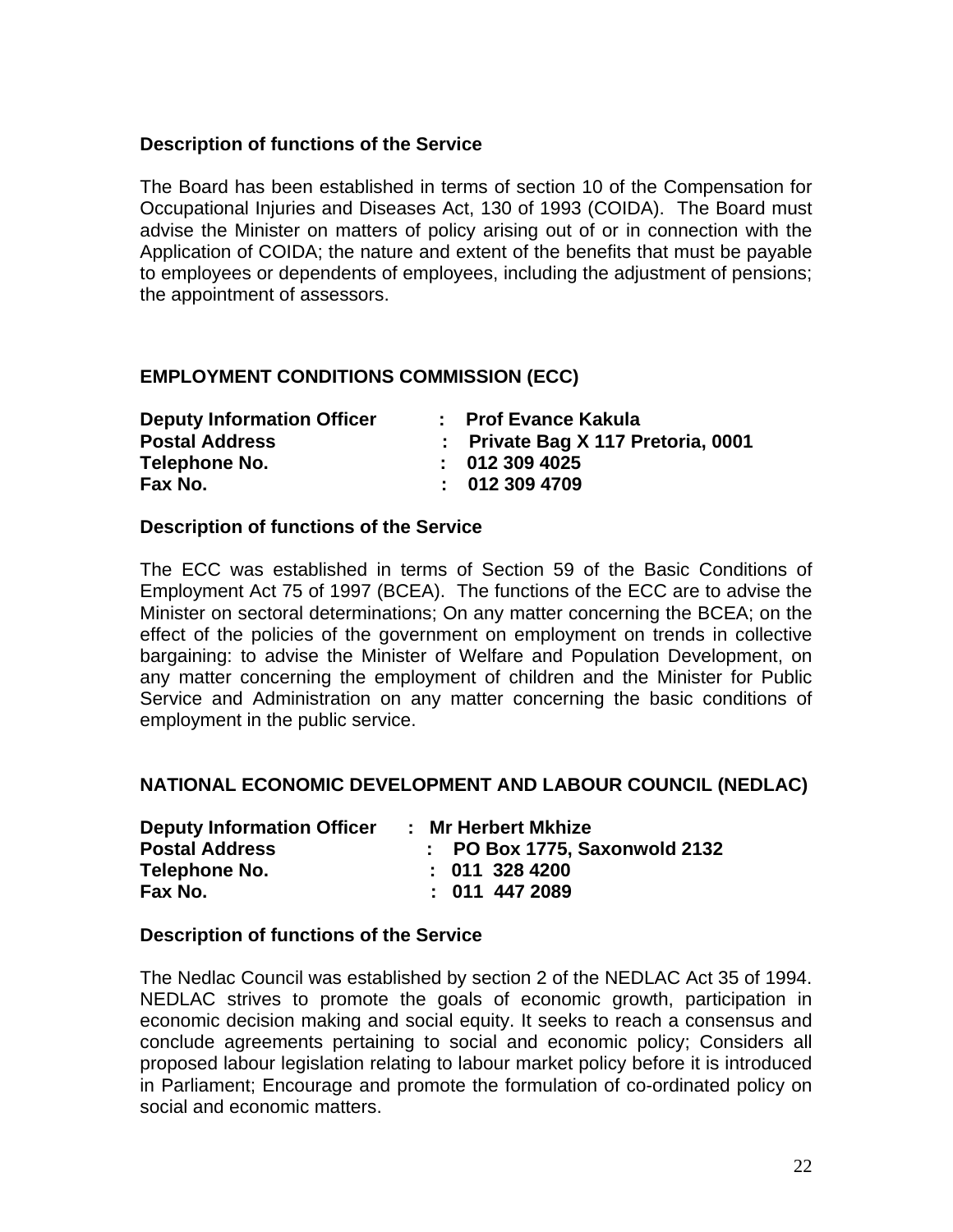#### **PRODUCTIVITY SOUTH AFRICA**

| <b>Deputy Information Officer</b> | <b>Mr Mmbatho Mackay</b>         |
|-----------------------------------|----------------------------------|
| <b>Postal Address</b>             | : Private Bag 235, Midrand, 1685 |
| Telephone No.                     | $\colon$ (011) 848 5386          |
| Fax No.                           | $\colon$ (011) 848 5555          |

#### **Description of functions of the Service**

Productivity SA is a tripartite Advisory Council and Board drawn from government, organised labour and business. Its mandate is to enhance productivity in order to contribute to Africa's socio-economic development and competitiveness.

#### **UNEMPLOYMENT INSURANCE BOARD (UI BOARD)**

| <b>Deputy Information Officer</b> | : Ms Siyanda Zondeki          |
|-----------------------------------|-------------------------------|
| <b>Postal Address</b>             | : PO Box 1851, Pretoria, 0001 |
| Telephone No.                     | $\colon$ (012) 309 4759       |
| Fax No.                           | $: (012)$ 309 4625            |

#### **Description of functions of the Service**

The UI Board has the task of advising the Minister of Labour on unemployment Insurance Policy; Policies arising out of the application of the UIA; Policies for minimising unemployment and the creation of schemes to alleviate the effects of unemployment.

#### **SECTION 11**

#### **DIVISIONS IN DoL**

**These divisions form part of DoL and report to DoL** 

#### **UNEMPLOYMENT INSURANCE FUND (UIF)**

| <b>Deputy Information Officer</b> | : Mr Boas Seruwe             |
|-----------------------------------|------------------------------|
| <b>Postal Address</b>             | ; PO Box 1851 Pretoria, 0001 |
| Telephone No.                     | $: (012)$ 337 1880           |
| Fax No.                           | $: (012)$ 337 1946           |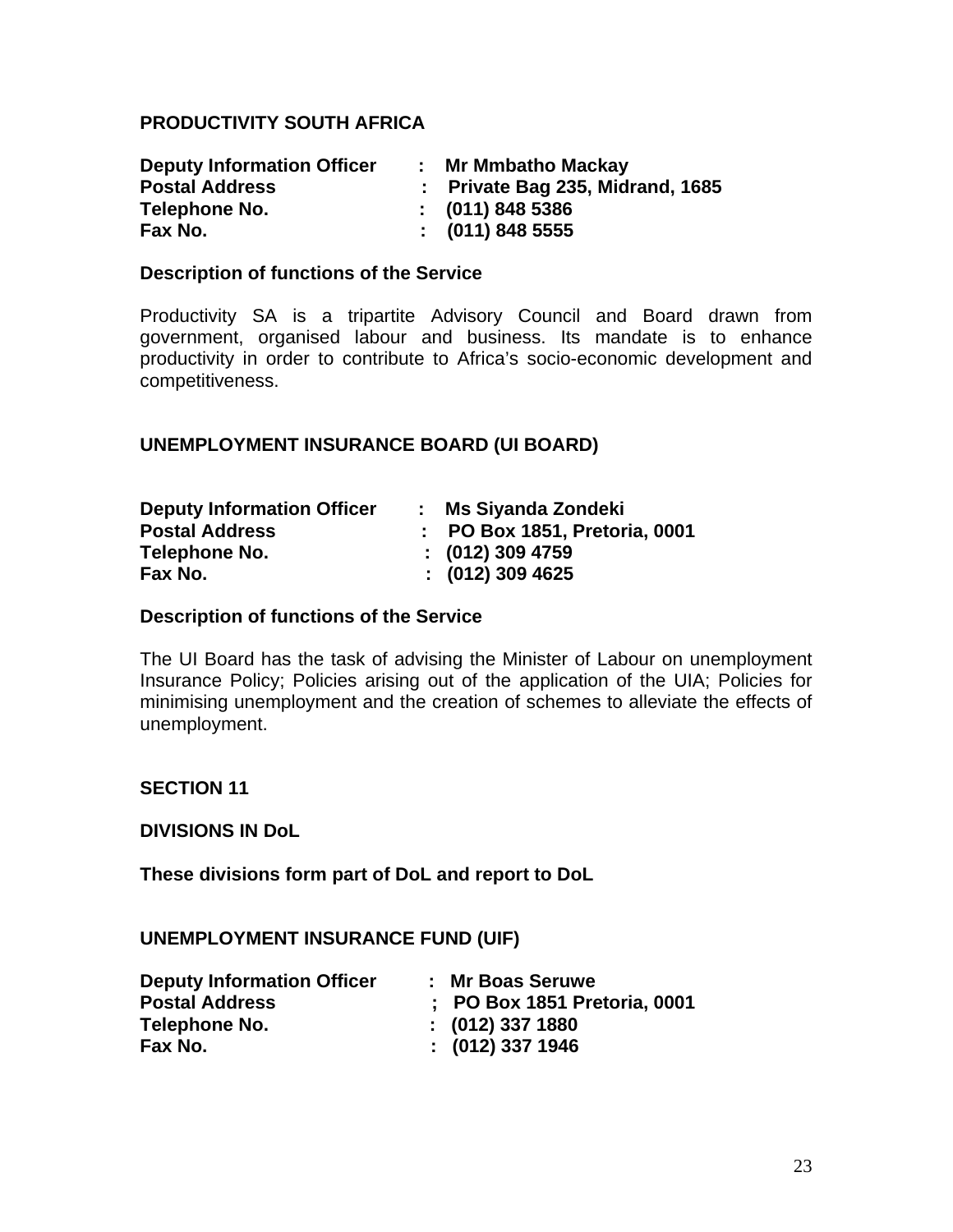#### **Description of functions of the Service**

To lead, direct and manage the management team and all units to ensure effectiveness of the UIF; To develop strategic plans in line with the mission and to translate them into achievable objectives and to motivate others to develop on the organisational mandate; To execute the duties of the Accounting Officer of the fund as prescribed by the PFMA; To execute the duties of the Accounting Office of the fund as prescribed by the UIA and delegated by the Director-General of DoL; to represent the Fund at relevant structures to enhance the value of the UIF and at bilateral negotiations with the Minister on International visits; To champion institutional transformation and change in order to implement new initiatives and deliver on service delivery commitments; To avail the required reports and statistics from all units in the UIF function monthly, quarterly and annually or as and when required.

## **COMPENSATION FUND**

| <b>Deputy Information Officer</b> | : Mr Shadrack Mkhonto        |
|-----------------------------------|------------------------------|
| <b>Postal Address</b>             | : PO Box 955, Pretoria, 0001 |
| Telephone No.                     | $: (012)$ 3199 458           |
| Fax No.                           | $: (012)$ 357 1750           |

#### **Description of functions of the Service**

To develop policy in relation to COIDA in order to protect vulnerable workers in the workplace; To design and develop systems to process claims to meet client expectation; To prevent irregular, fruitless and wasteful expenditure in line with the Public Finance Management Act;

To liaise with the stakeholders; To provide subsidies for the prevention of accidents.

#### **SECTION 12**

#### **RECORDS IN THE POSSESSION OF DoL**

This Chapter deals with the provisions of **Section 14(1)(d)** of The Act, which states that DoL must provide details of records in its possession in order to give effect to requests for access to information. Details of the various subjects on which DoL holds records and the categories of records within these subjects are detailed below.

Some of these records are automatically available and no request form or fees need to be paid for such records.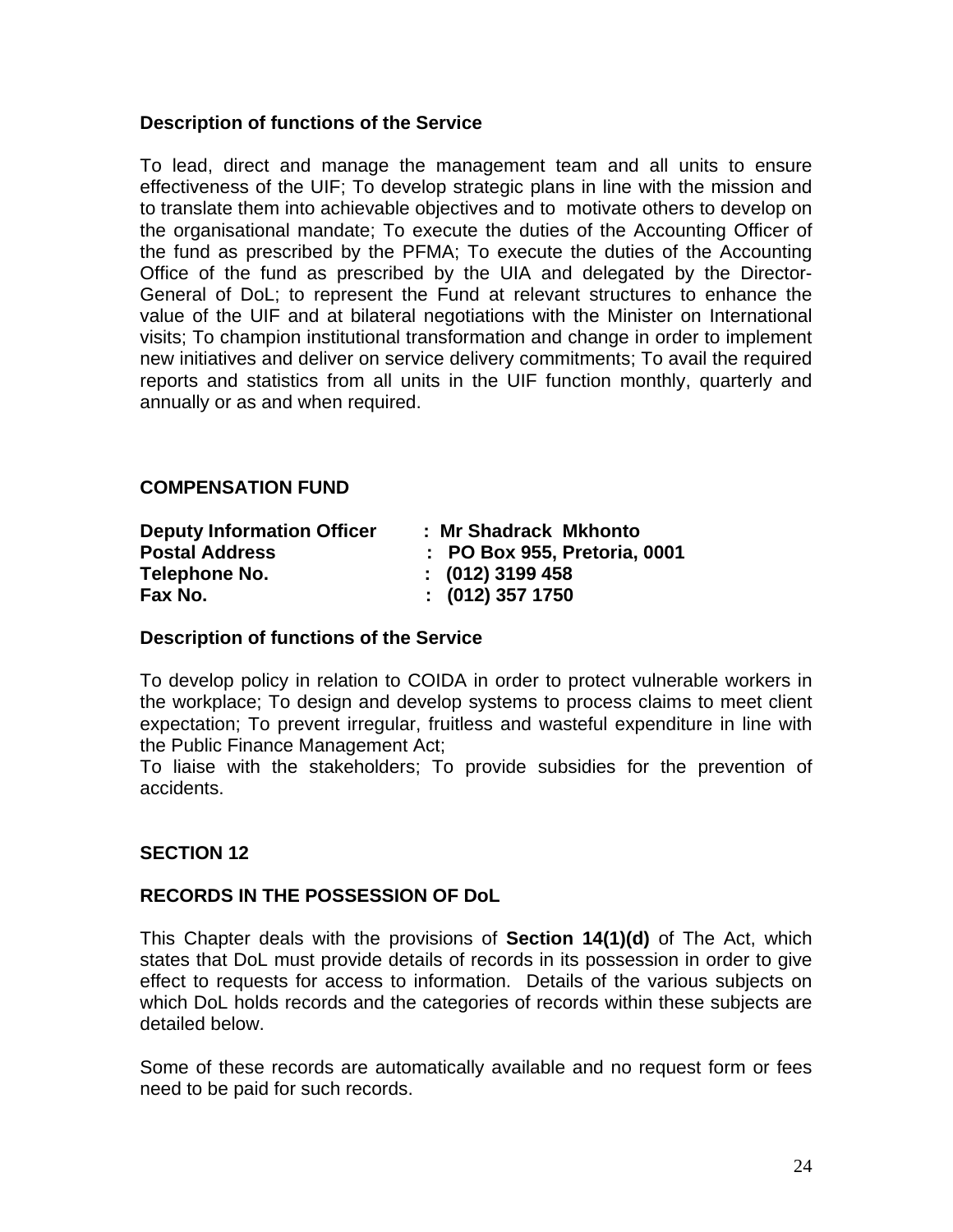## **12.1 ACCESS TO RECORDS IN TERMS OF SECTION 14(1)(e) (Automatic Disclosure)**

The Minister must, in terms of **Section 15(2)** of the Act, publish in the Government Gazette a notice of records that are **automatically available**. This information is also available on DoL's website: www.labour.gov.za.

## **12.2 VOLUNTARY DISCLOSURES**

#### **Primary and Secondary Legislation**

- **Parliamentary Programmes** 
	- Legislative programmes since 1994 to date
	- Records on legislative amendments
	- Equity legislative measures and plans

#### **DoL's Primary Laws**

- Labour Relations Act, 1995
- Basic Conditions of Employment Act, 1997
- Employment Equity Act, 1998
- Occupational Health and Safety Act, 1993
- Compensation for Occupational Injuries, 1993
- Unemployment Insurance Act, 2001
- NEDLAC Act, 1994

#### **DoL's Secondary Legislation (Regulations and Notices)**

(the list below is not exhaustive)

- Regulations under the Basic Conditions of Employment Act;
- Regulations under the Compensation for Occupational Injuries and Diseases Act;
- Regulations under the Employment Equity Act;
- Regulations under the Occupational Health and Safety Act;
- Regulations under the Unemployment Insurance Fund (UIF);
- Medical Tariffs;
- Pension Increase.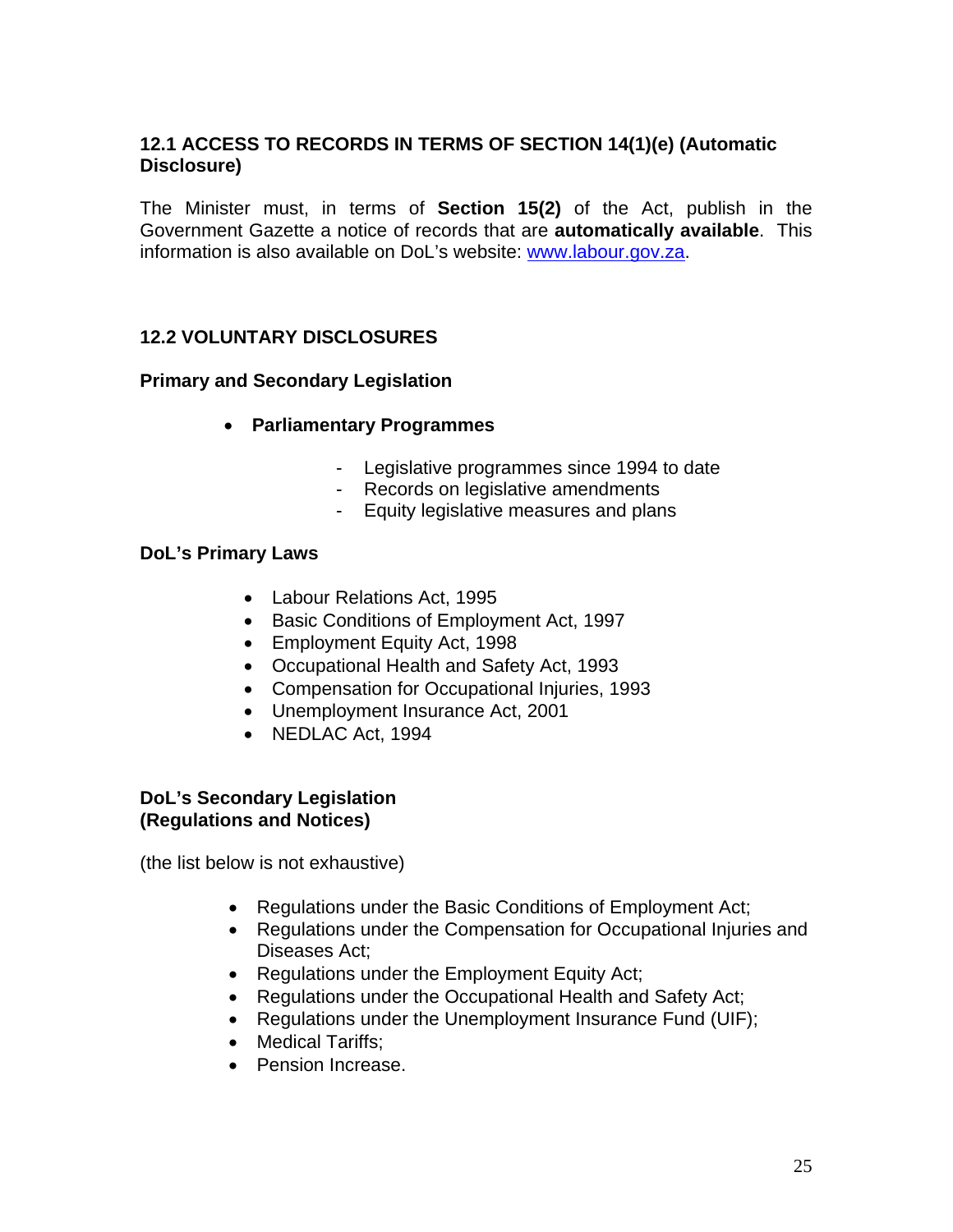## **Basic Guides**

- Basic Conditions of Employment Act, 1997;
- Compensation for Occupational Injuries and Diseases Act 1993;
- Employment Equity Act, 1998;
- Occupational Health and Safety Act, 1993;
- Unemployment Insurance Act, 2001;
- Labour Relations Act, 1995

## **Codes of Good Practise**

- Basic Conditions of Employment
- Employment Equity
- Labour Relations
- Occupational Health and Safety

#### **Sectoral Determination**

#### **Sectoral Determination is a certain sector of workers in a particular industry that have their own conditions of service**

The following are the Sectoral Determinations issued by DoL for each particular industry:

- Children
- Civil Engineering Sector
- Contract Cleaning
- Domestic Workers
- Farm Workers
- Forestry Sector
- Hospitality Workers
- Learnerships
- Private Security Sector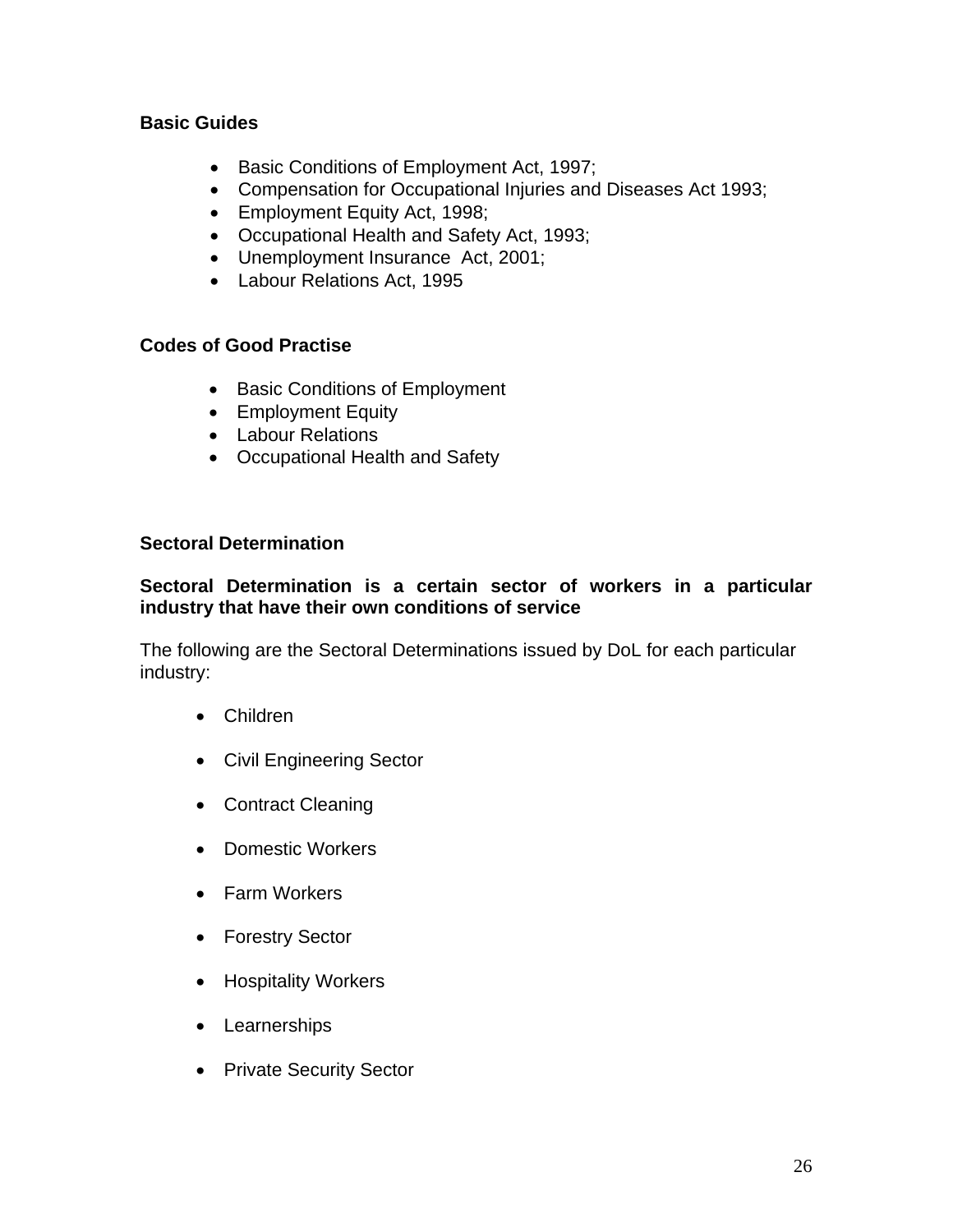- Taxi Sector
- Wholesale and Retail Sector

## **CONVENTIONS, AGREEMENTS AND TREATIES**

- Unemployment Convention, 1919 (No. 2) (Signed in 1924)
- Equality of Treatment (Accident Compensation) Convention,1925 (No. 19) (Signed in 1926)
- Minimum Wage-Fixing Machinery Convention, 1928 (No. 26) (Signed in 1932)
- Forced Labour Convention , 1930 (No. 29) (Signed in 1997)
- Workmen's Compensation (Occupational Disease) Convention (Revised), 1934 (No. 42) (Signed in 1952)
- Underground Work (Women) Convention, 1935 (No. 45) (Signed in 1936)
- Convention concerning Statistics of Wages and Hours of Work, 1938 (No.63) excluding parts II and IV (Signed in 1939)
- Final Articles Revision Convention, 1946 (No. 80) (Signed in 1947)
- Freedom of Association and Protection of the Right to Organise Convention, 1948 (No. 87) (Signed in 1996)
- Night Work (Women) Convention (Revised), 1948 (No. 89) (Signed in 1950)
- Right to Organise and Collective Bargaining Convention, 1949 (No. 98) (Signed in 1996)
- Equal Remuneration Convention, 1951 (No. 100) (Signed in 2000)
- Abolition of Forced Labour Convention, 1957 (No.105) (Signed in 1997)
- Discrimination (Employment and Occupation) Convention, 1958 (No. 111) (Signed in 1997)
- Final Articles Convention, 1961 (No. 116) (Signed in 1963)
- Minimum Age Convention, 1973 (No. 138) (Signed in 2000)
- Tripartite Consultation (International Labour Standards) Convention, 1976 (No. 144) (Signed in 2003)
- Occupational Safety and Health Convention, 1981 (No.155) (Signed in 2003)
- Safety and Health in Mines Convention, 1995 (No. 176) (Signed in 2000)
- Worst forms of Child Labour Convention, 1999 (No. 182) (Signed in 2000)
- Marking of Weight (Packages Transported by Vessels) Convention, 1929 (No 27) (Signed in 1933)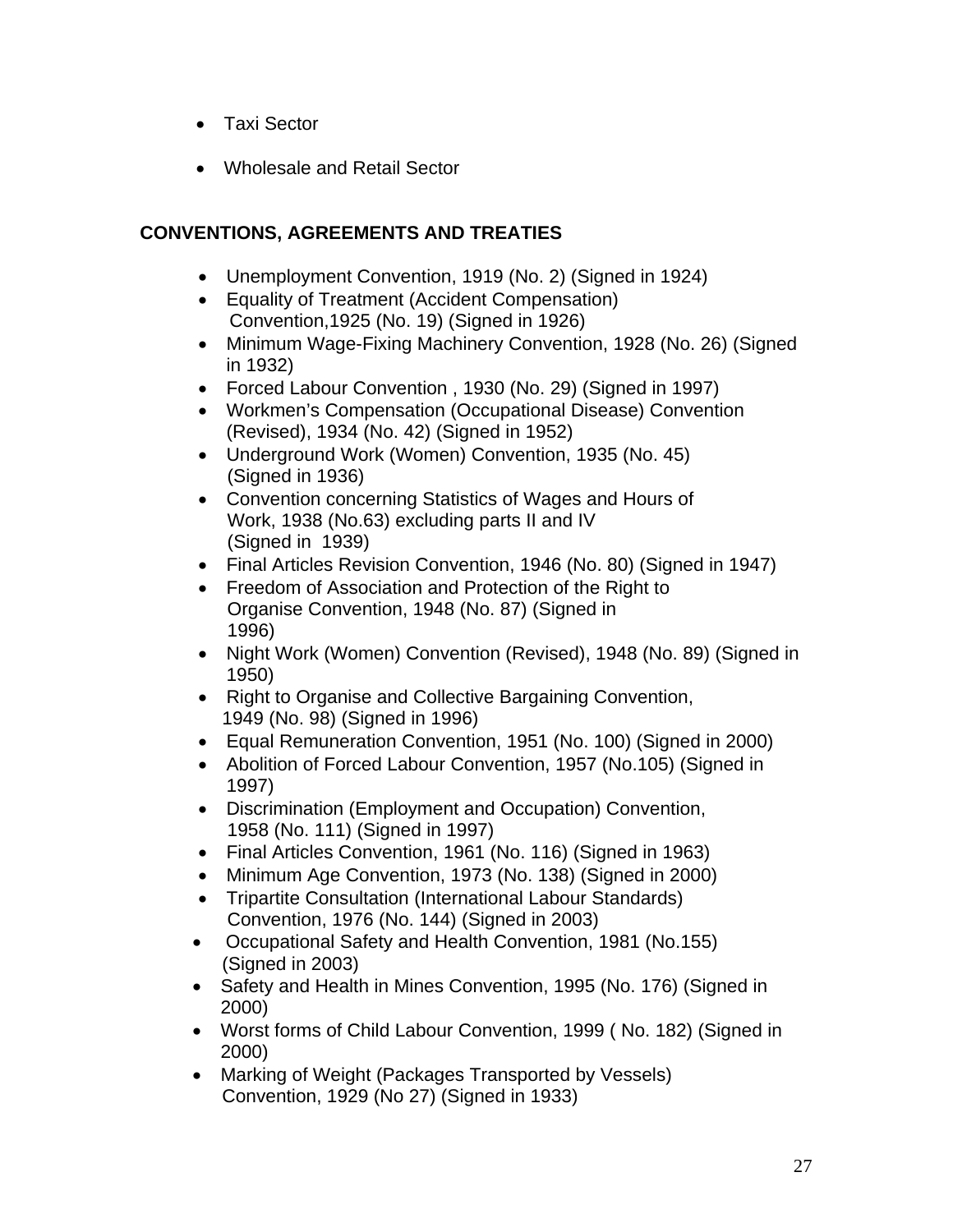## **OTHER PUBLICATIONS**

- Annual Reports
- Newsletters
- Booklets
- Pamphlets
- Brochures
- Any other literature intended for public viewing which may be published from time to time

## **OTHER**

- Registration of Electricians Information
- Registration of Government Competency Certificate
- Registration of Divers Information:
- Registration of Explosive Companies
- Documents establishing the Rules for the Compensation Tribunal;
- Documents establishing the rules for the OHS Enquries.
- Documents establishing the Rules for the Commission for Conciliation, Mediation and Arbitration

## **12.3 MANNER OF ACCESS FOR AUTOMATICALLY AVAILABLE RECORDS**

Section 15 of the Act stipulates that DoL must publish in the Government Gazette the list of records that are automatically available in DoL. In order to access these records, it is not a requirement to fill in the prescribed **FORM A**. It is also not a requirement that requestor fees be paid unless voluminous copies of such record needs to be made. Each and every office of DoL must provide the means to access records that are automatically available. Where records that are automatically available are already placed with NASA for archiving purposes, the records will be made available in compliance with the laws applicable to the perusal of such records:

- The Promotion of Access to Information Act (Act No. 2 of 2000);
- The Protection of Information Act (Act No. 84 of 1982); and
- The National Archives and Records of South Africa Act (Act No. 42 of 1996) (NASA Act).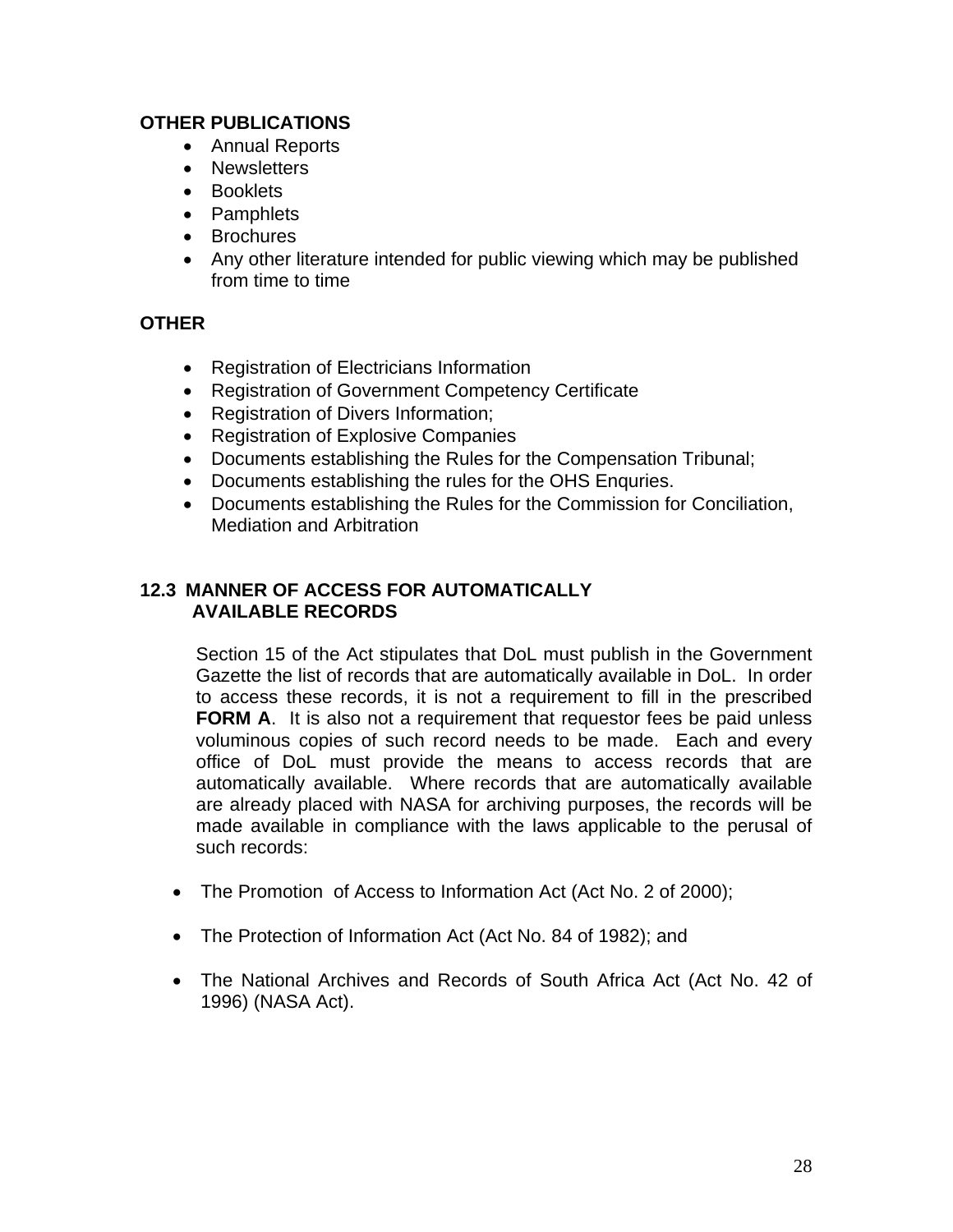## **12.3.1 ADMINISTRATION**

## **OFFICE OF THE CHIEF FINANCIAL OFFICER**

- Records on fiscal policy of DoL which relates to structures of decision
- financial controls
- debt management policy
- PFMA
- Treasury Regulations
- Financial Procedure Manual
- Revenue Recognition
- Subsidised Motor Transport Policy
- Commodity Policy Guidelines
- MTEF guidelines
- Supply Chain Management Policies and Tender Documents **Regulations**
- Asset Management Policy
- Travel and Subsistence Policy
- Disposal Policy

## **HUMAN RESOURCE MANAGEMENT**

- Various Policies
- Organisational Design Guide/Framework
- Change Management
- Strategy
- Ministerial and DG Reports
- Guidelines on the Recruitment and Selection Process in DoL
- Guidelines to Diciplinary and Grievance Procedure
- Revised Establishment/Recruitment and Selection Standards and
- Recognition Agreement,
- Job Evaluation Guide
- Job Evaluation Interpretation Guide

#### I**NTERNAL AUDIT**

- Policies and Procedure Manuals
- Structures and Planning Documents
- Annual Reports.
- Job Evaluation SOP and Revised
- Establishment/Recruitment and Selection Standards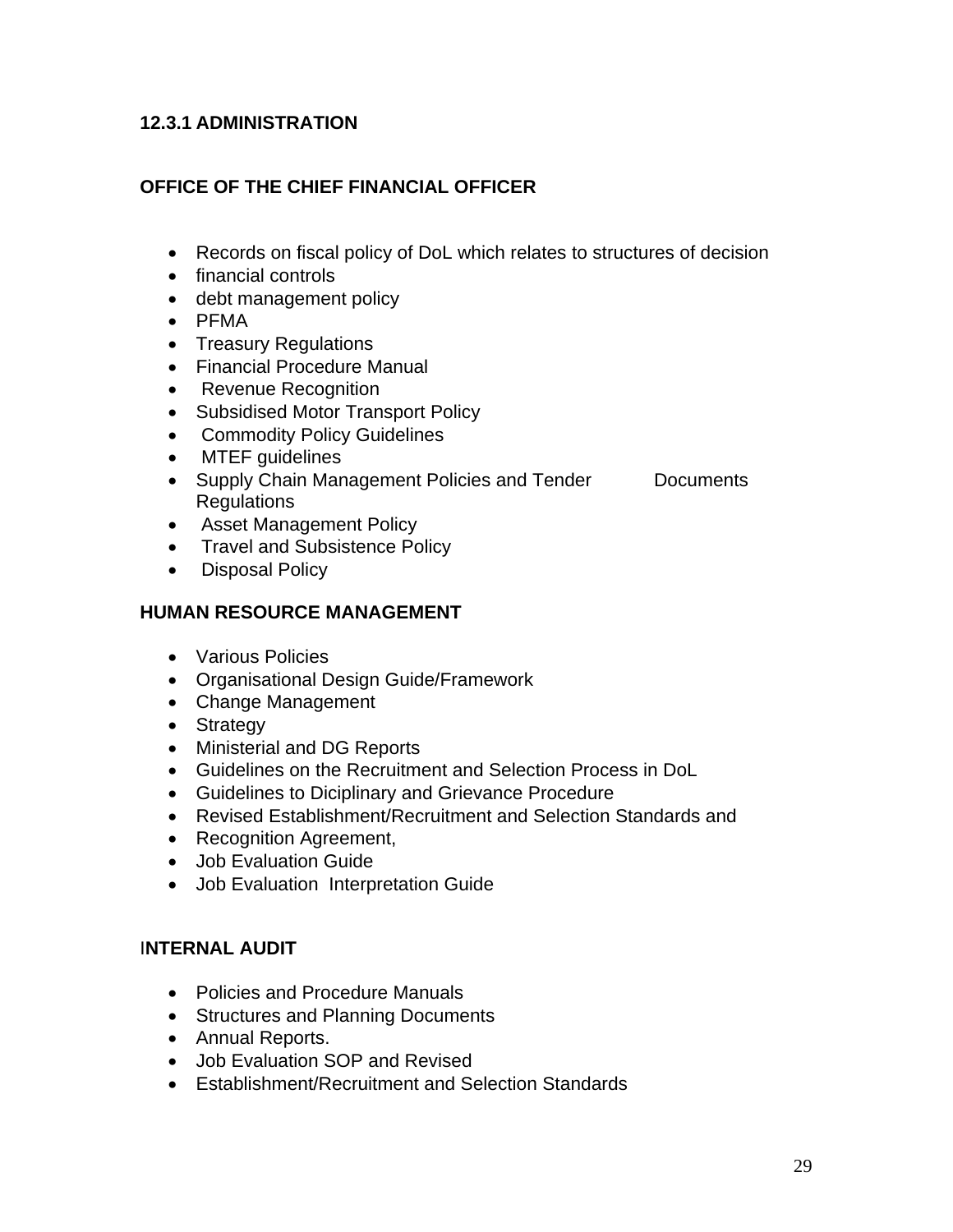## **COMMUNICATONS**

- Press Releases
- DoL's Annual Report
- Leaflets, Newsletters, and Booklets issued by DoL

## **RISK MANAGEMENT**

- Risk Management Framework
- Risk Management Strategy
- Risk Management Policy
- Fraud Prevention Strategy

#### **SECURITY**

- Policy on Security
- Minimum Information Security Standard (MISS)
- Security Procedure Manual

## **12.3.2 INSPECTION AND ENFORCEMENT SERVICES (IES)**

- Polices
- Procedures and Manuals (OHS Directives)
- Structures and Planning Documents (OHS Workplan)

## **12.3.3 LABOUR POLICY AND LABOUR MARKET PROGRAMMES**

#### **EMPLOYMENT EQUITY DIRECTORATE**

Employment Equity Reports

## **LABOUR MARKET (Information Statistics)**

- Industrial Action Report
- Job Opportunity and unemployment in the South African labour market
- Annual Labour Market Bulletin Report
- Client Satisfaction Survey Report
- Budget Speeches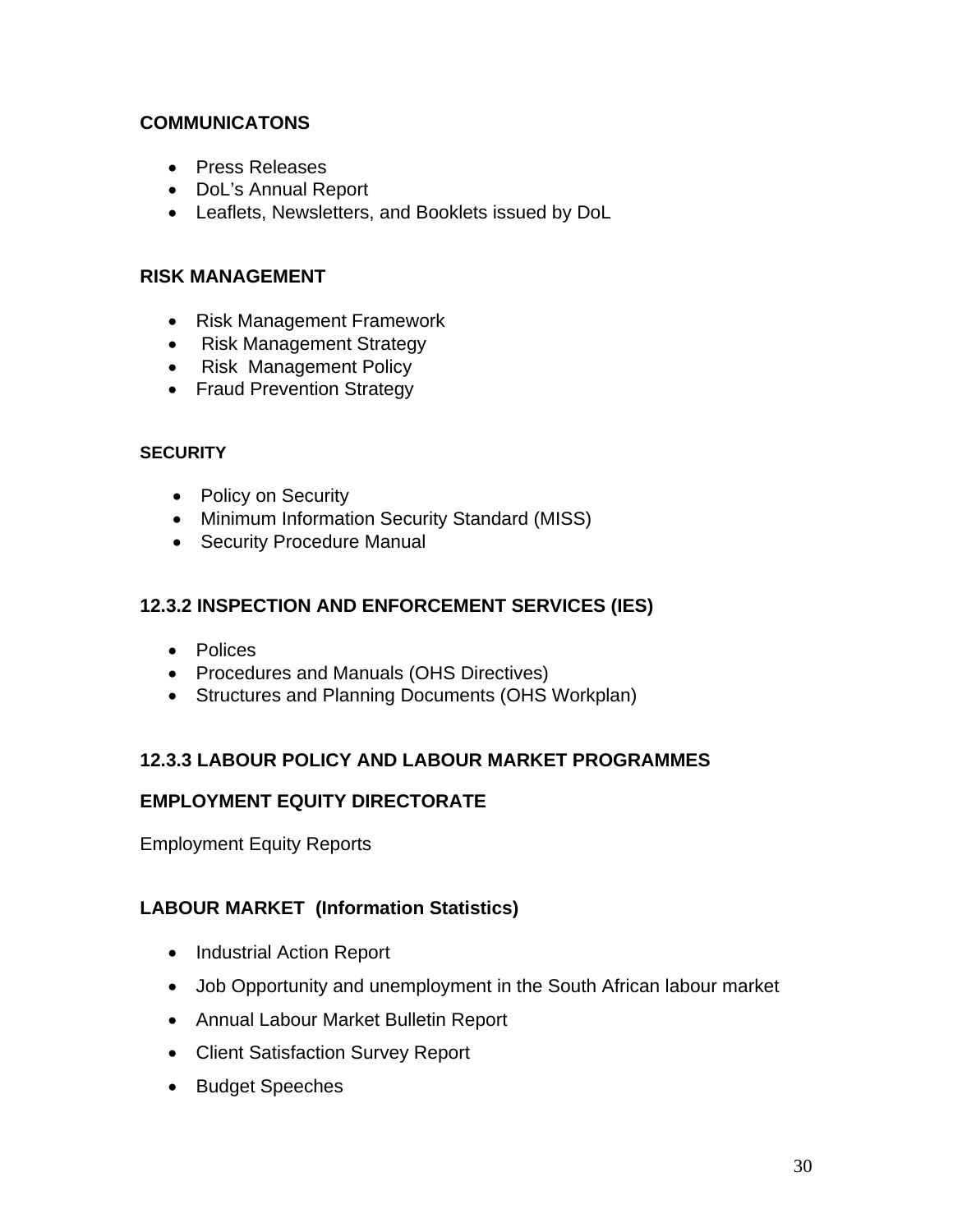## **RESEARCH POLICY AND PLANNING**

• Speeches

## **PUBLIC EMPLOYMENT SERVICES**

- Policies and Procedures,
- Manuals
- Progress Reports
- Public Entities workplan progress reports

#### **UNEMPLOYMENT INSURANCE FUND**

- Policies and Procedures
- Board Services
- Standard Operating Guide
- Axsone Systems Reports

#### **COMPENSATION FUND**

- Policies and Procedures
- Board Services
- Standard Operating Guide
- Systems Reports

#### **12.4 ACCESS TO RECORDS IN TERMS OF SECTION 14(1)(d)**

## **DESCRIPTION OF SUBJECTS ON WHICH DoL HOLDS RECORDS AND CATEGORIES OF RECORDS HELD**

This section of the Manual serves as a reference to the records that the DoL holds in order to facilitate a request in terms of the Act.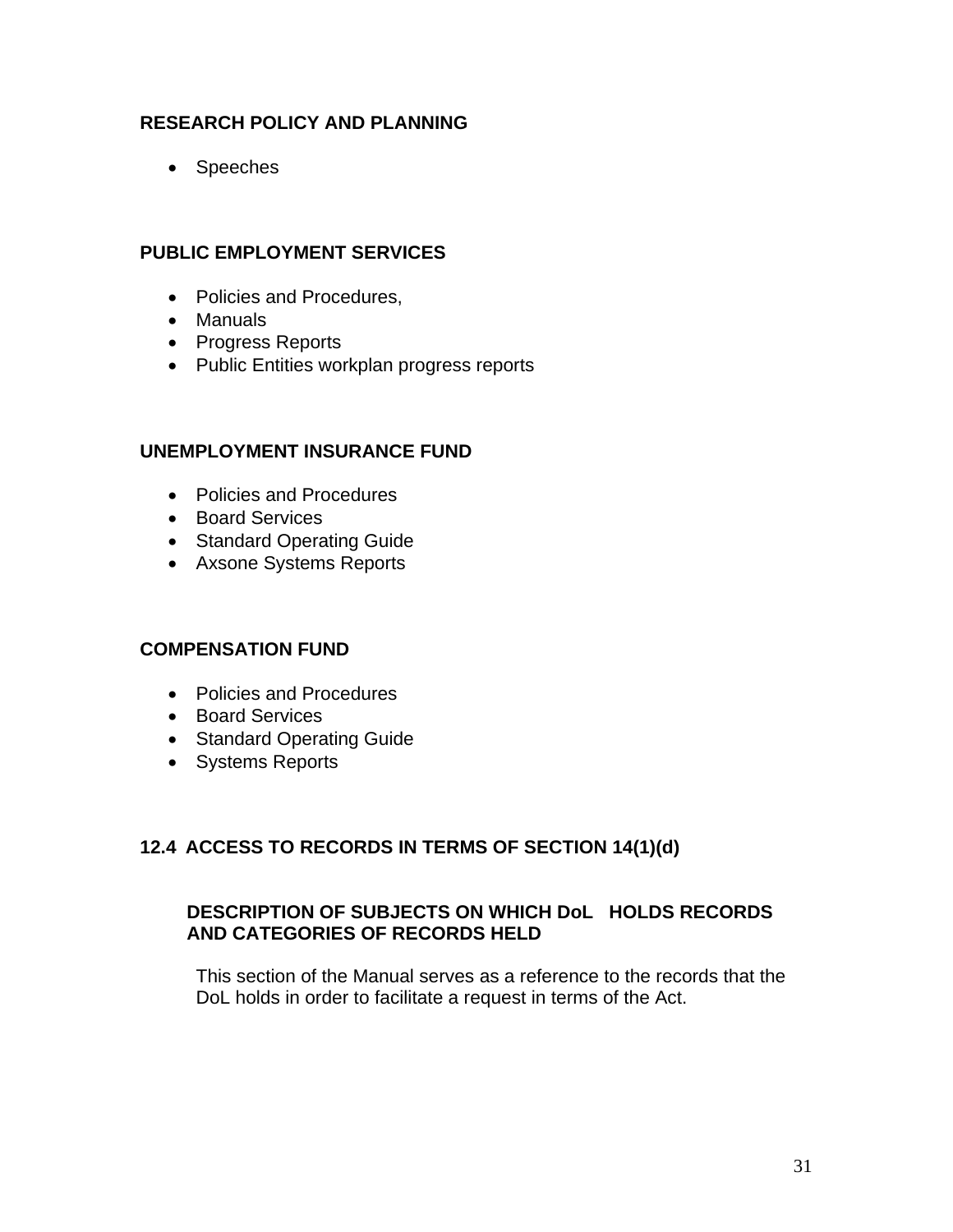## **12.4.1 ADMINISTRATION**

## **FINANCE**

- Receipts and various Payments,
- Annual Financial Statements,
- Tender Documents
- Records of Budget
- Expenditure and Projections for DoL
- Asset Registers
- Orders
- Invoices
- Quotations
- Estimates opf Income and Revenue
- Data Base of Suppliers
- BAS
- Elecrtonic systems

#### **HUMAN RESOURCE MANAGEMENT**

- **Organisational Structures**
- **Staff establishment**
- Bursary files
- Selections
- Electric systems
- Persal
- Personal files of employers
- Performance contracts
- Performance evaluation reports
- Leave files
- Salary files
- Case files:disciplinary hearings
- Appointments
- DG and Ministerial Submissions
- Memorandums
- Letters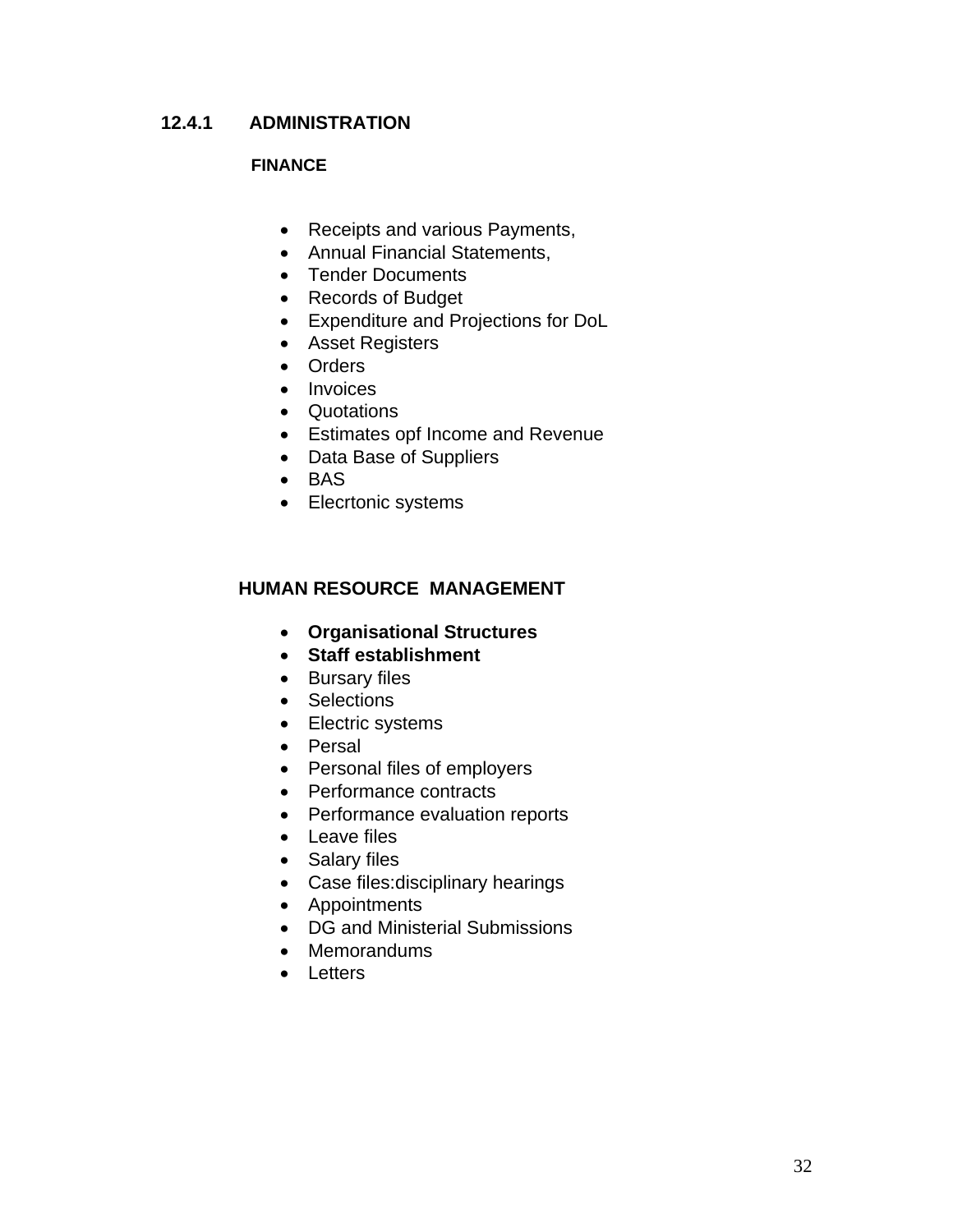#### **LEGAL SERVICES**

- Legal Opinions
- Contracts
- Service Level Agreements
- Legal Documents
- DG/ Ministerial Submissions
- Memorandums
- Letters

## **INTERNAL AUDIT**

- Employee information and Labour Relations issues
- Correspondence with Internal and External Clients **Agreements**
- Legal Documents
- Financial Records
- Statements Budget Plans
- Monthly Projections
- Annual Audit Reports.

#### **COMMUNICATIONS**

.

.

- Internal Communications
- Corporate Image Management
- Media Design
- Research
- Media Liaison
- Photographic and Video Footage images.

#### **RISK MANAGEMENT**

- Antifraud and corruption investigation files
- Inspection Reports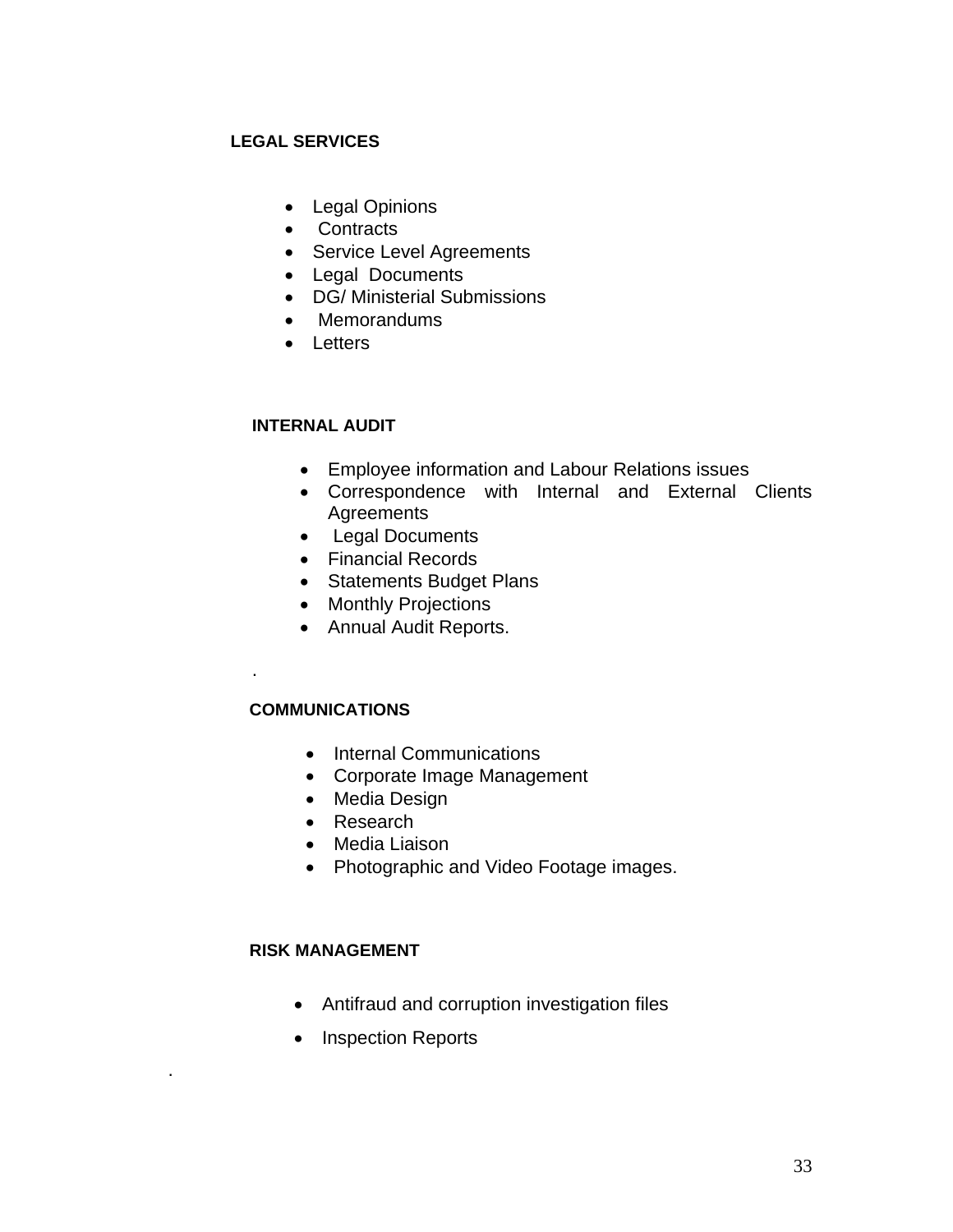#### **SECURITY**

- Correspondences with NIA
- SAPS and Disaster Management
- Security Appraisal Reports from SAPS
- Information Security Audit Reports from NIA
- Security Breaches Investigation Reports
- Security Clearance Reports.

## **12.4.2 INSPECTION AND ENFORCEMENT SERVICES (IES)**

- Correspondence with Internal and External Clients (Exemptions, DG/Ministerial Submissions, Memorandum and Letters)
- Tender Documents (Procurement for Goods and Services less than R500 000).

## **12.4.3 LABOUR POLICY AND LABOUR MARKET PROGRAMMES**

#### **COLLECTIVE BARGAINING DIRECTORATE**

- Register of registered trade unions
- Register of registered employers' organizations
- Register of federations of trade unions whose constitution have been submitted to the Registrar
- Register of federations of employers' organisations whose constitution have been submitted to the Registrar
- Extended collective agreements to non-parties
- Legal requirements of labour organisations (financial statements, membership fees and update of their contact details)
- Proceedings of registrations and refusals of labour organisations
- Cancellation records for non-genuine and non- compliant labour organisations.

## **EMPLOYMENT EQUITY DIRECTORATE**

- Employment Equity Plans of companies (those that are subjected to the DG review processes
- DG review recommendations.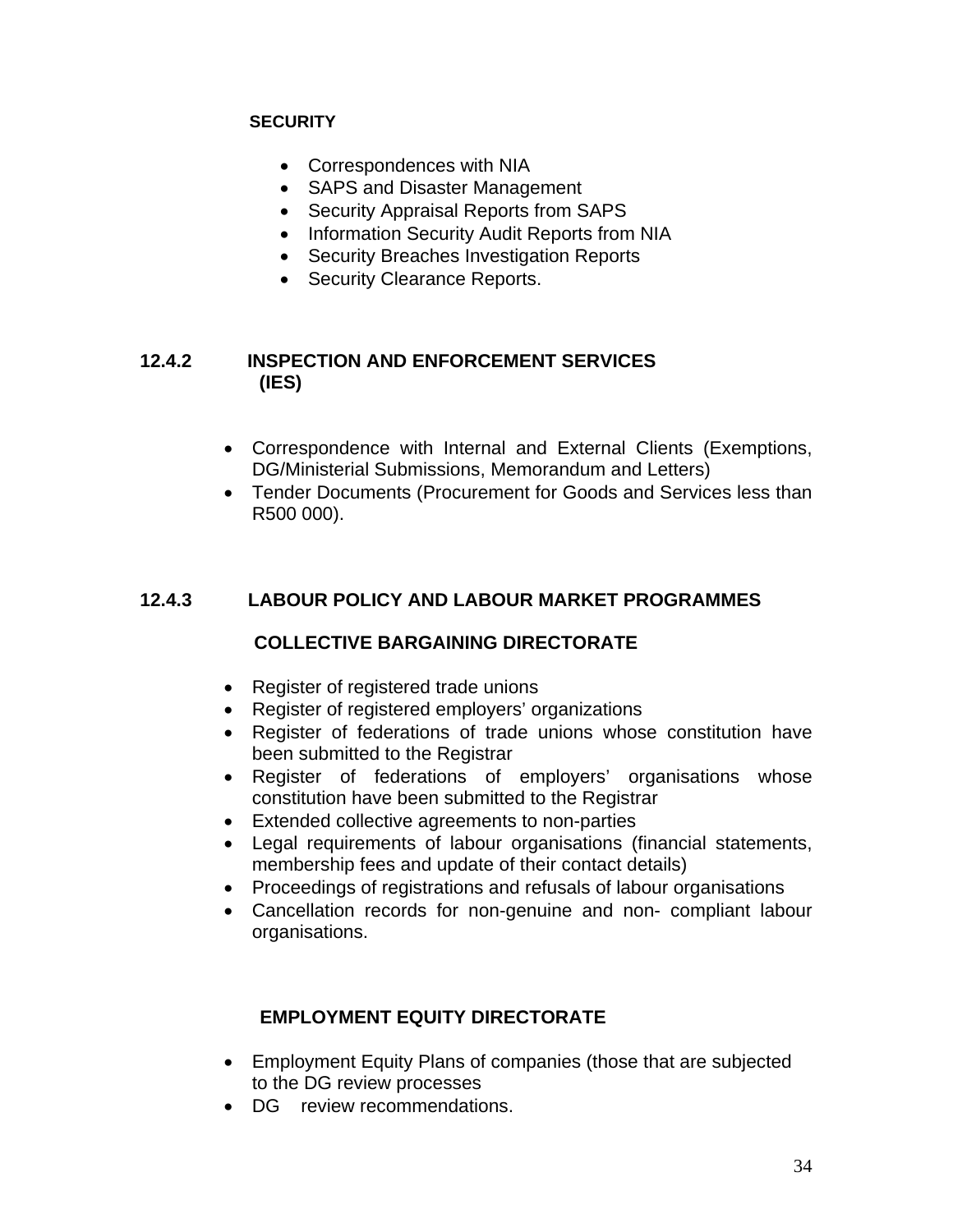## **EMPLOYMENT STANDARD DIRECTORATE**

- Applications of variations
- Granted applications
- Applications for Children in Performing Arts, Granted permits.

## **LABOUR MARKET (Information Statistics)**

• Minister's Briefing Notes.

## **RESEARCH POLICY AND PLANNING**

- Research Monitoring and Evaluation
- Research briefs.

## **12.4.4 PUBLIC EMPLOYMENT SERVICES**

- Correspondence with external Clients
- Service Level Agreements
- Employee Information and Labour Relations issue
- Financial Records and Statements
- Asset Management Register
- Structures and Planning Documents. correspondence with other government departments
- Supply Chain documentation and procurement documents
- Staff Development Reports
- Bursary applications and academic reports
- Donor funded Personnel files
- Attendance Performance Management Records
- Audit queries and response
- Parliamentary enquiries and responses
- Career counselling and response.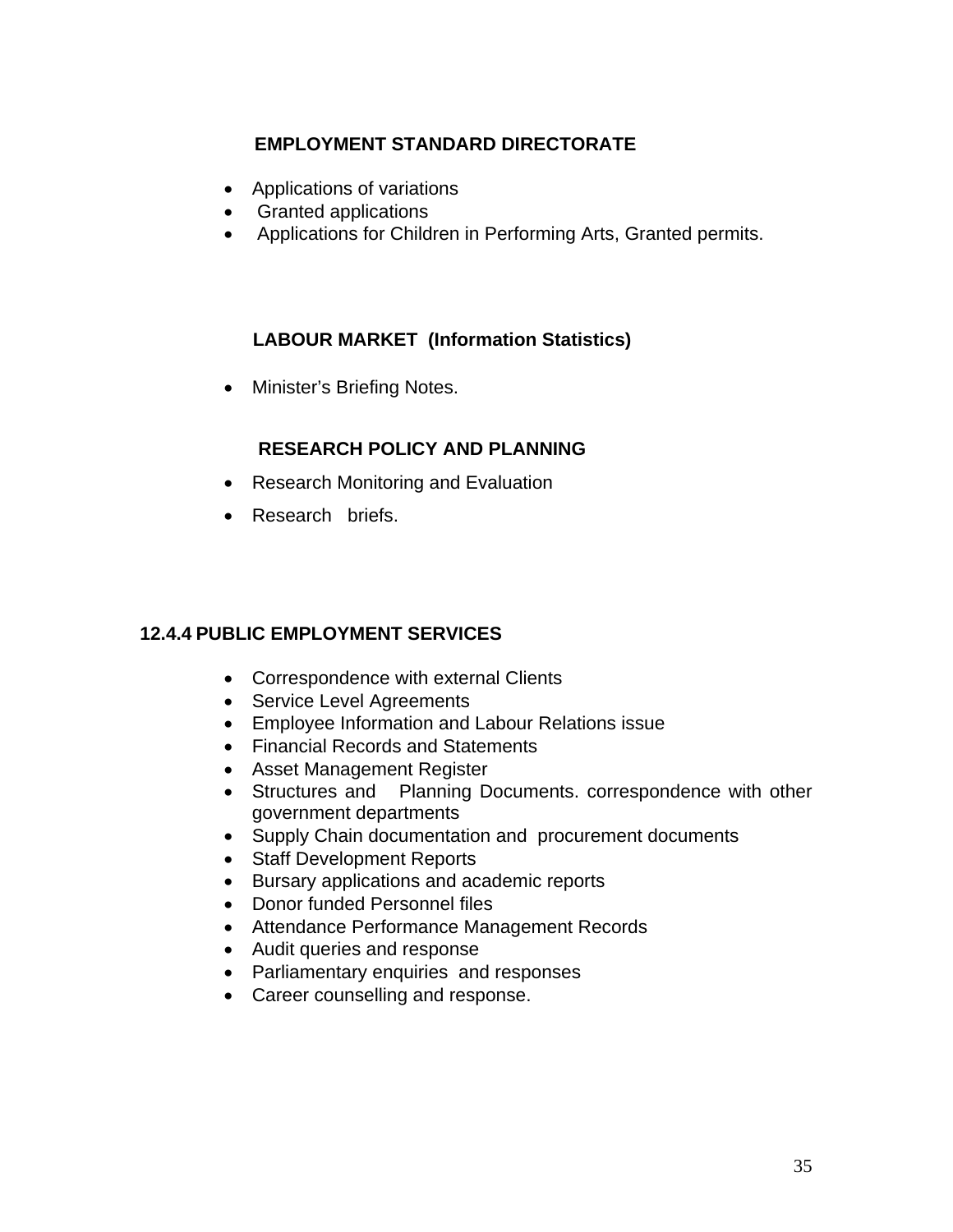## **12.4.5 RECORDS FOR THE UNEMPLOYMENT INSURANCE FUND**

- Bank Reconciliations
- Financial Reporting
- Financial Systems Management
- Treasury and Actuarial Services
- Budget

## **12.4.6 RECORDS FOR THE COMPENSATION FUND**

- Bank Reconciliations
- Financial Reporting
- Financial Systems Management
- Treasury and Actuarial Services
- Budget

## **SECTION 13**

## **REQUEST PROCEDURE**

## **13.1 TELEPHONIC REQUESTS**

Informal telephonic requests are permitted by the Department. Any such request made to the Information Officer/Deputy Information Officer at the telephone number given in this Manual will be attended to unless the Deputy Information Officer indicates that the provisions of the Act must be carried out  $-$  in this case the request will commence with the completion of **FORM A and payment of requisite fees if applicable.** 

## **13.2 VOLUNTARY ACCESS**

Information that is automatically available – automatically available meaning without having to complete **FORM A** and paying the requester's fee – will be made available either at the offices of DoL or in the manner requested, should this be reasonable and possible. The manner of access will include:

- Perusal with copying of material if needed and at the prescribed fee for copies;
- Access to visual, audio-visual material with transcription, dubbing or copying or both, if required.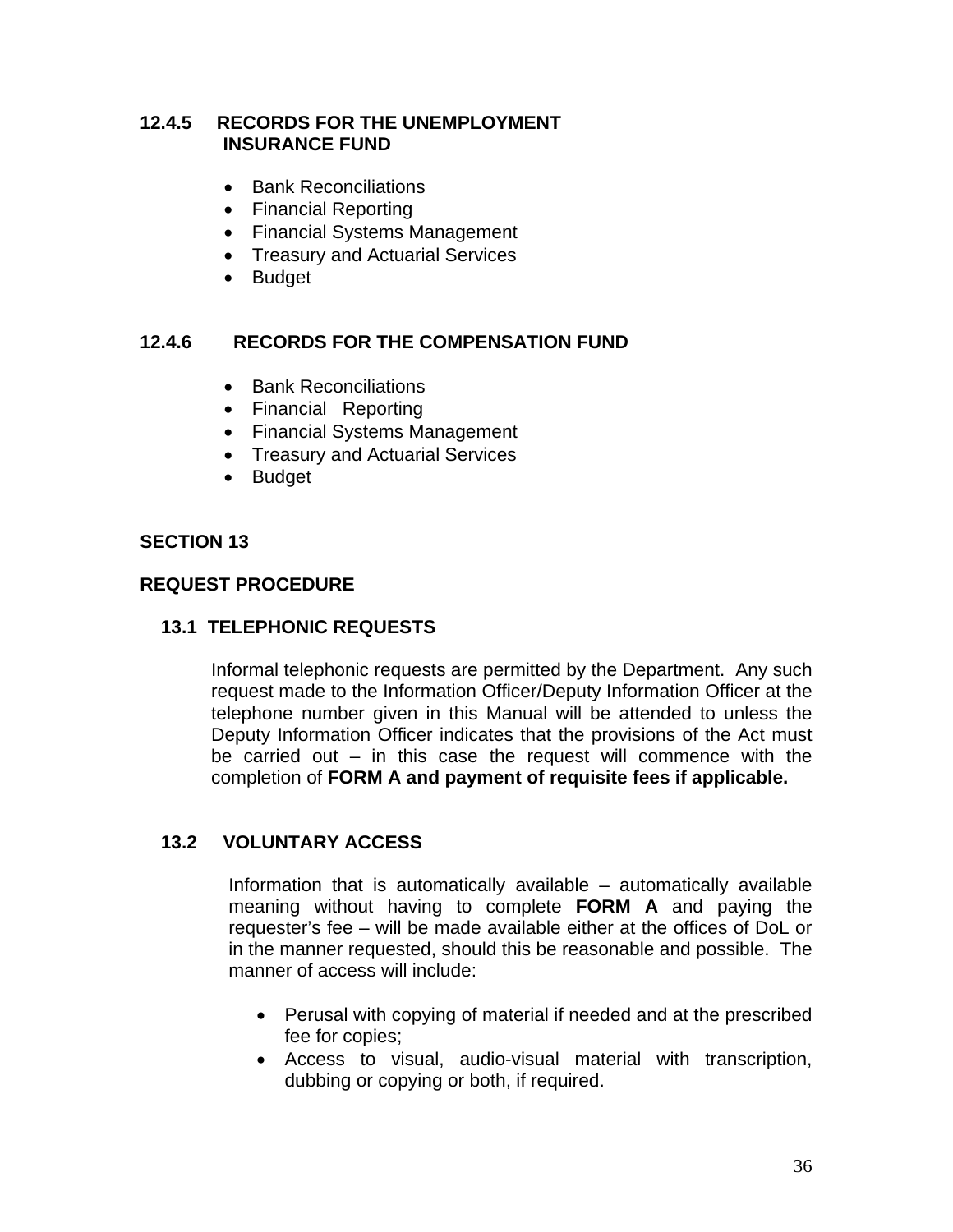## **13.3 SECTION 14(1)(d) REQUESTS**

#### **A Requester must be given access to a record of DoL if the requester complies with the following:**

- The requester complies with all the procedural requirements in the Act relating to the request for access to that record; and
- Access to that record is not refused on any ground of refusal mentioned in the Act.

## **Nature of the request**

- A requester must complete the form similar to the one printed in the Government gazette (Government Notice R 187 -15 February-**FORM A**);(attached at the end of the Manual).
- The requester must indicate the form or manner of access sought as prescribed by section 29;
- DoL will endeavour to give access in the form requested unless this would tamper with the smooth running of DoL;
- Giving access will give due consideration to preservation of material, infringement of copyright and request or access fees as prescribed must be paid before a request is processed and, search and preparation fees are also payable before access is given;
- A requester representing another must give details of the capacity in which they act; s18(2)(f)
- A requester who cannot read nor write or needs assistance in completing a request form, may present the request orally and the Deputy Information Officer is obliged to assist such a requester. 18(3)
- If the Information Officer fails to give the decision on a request for access to the requester concerned within 30 days after the request is received, the Information Officer is, regarded as having refused the request.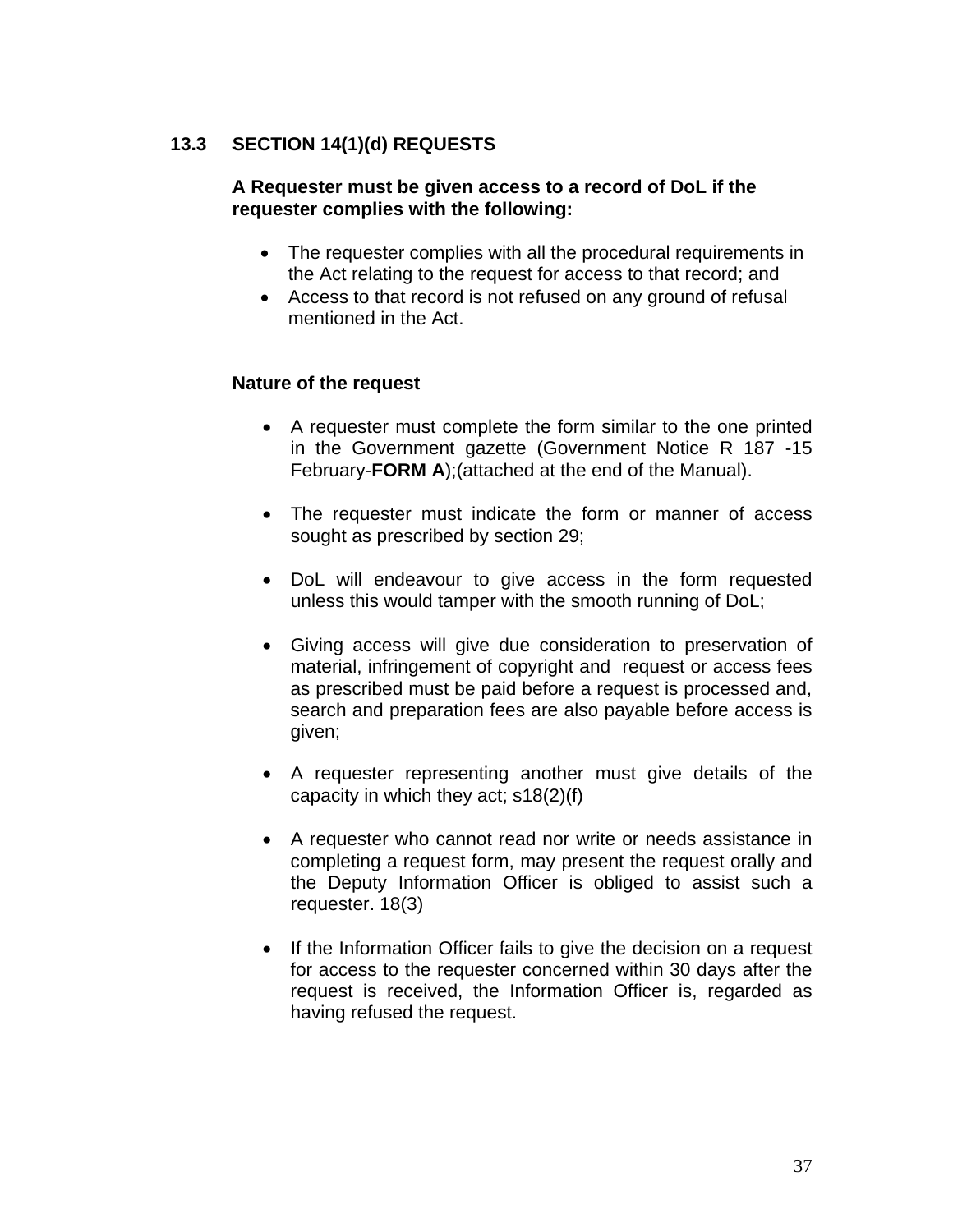## **13.4 FRIVOLOUS OR VEXATIOUS REQUESTS OR SUBSTANTIAL AND UNREASONABLE DIVERSION OF RESOURCES**

**13.4.1** The Information Officer may refuse a request for access to a record if:

- the request is manifestly frivolous or vexatious;
- the work involved in processing the request would substantially and unreasonably divert the resources of the DoL.

## **13.5 MANDATORY DISCLOSURE IN THE INTEREST OF THE PUBLIC**

Despite any other provision in PAIA, the Information Officer must grant a request for access to a record of DoL if :

- a) the disclosure of the record would reveal evidence of
	- a substantial contravention of, or failure to comply with the law; or
	- an imminent and serious public safety or environmental risk; and
- b) the public interest in the disclosure of the record clearly outweighs the harm contemplated in the provision in question.

## **13.6 RECORDS THAT CANNOT BE FOUND OR DO NOT EXIST**

13.6.1If all reasonable steps have been taken to find a record requested and there are reasonable grounds for believing that the record is in DoL's possession but is lost or damaged or does not exist then the Information Officer must by way of an affidavit notify the requester that it is not possible to give access to that record.

13.6.2 The affidavit must give a full account of all steps taken to find the record in question or to determine whether the record exists, including communicating with every person who conducted the search on behalf of the Information Officer.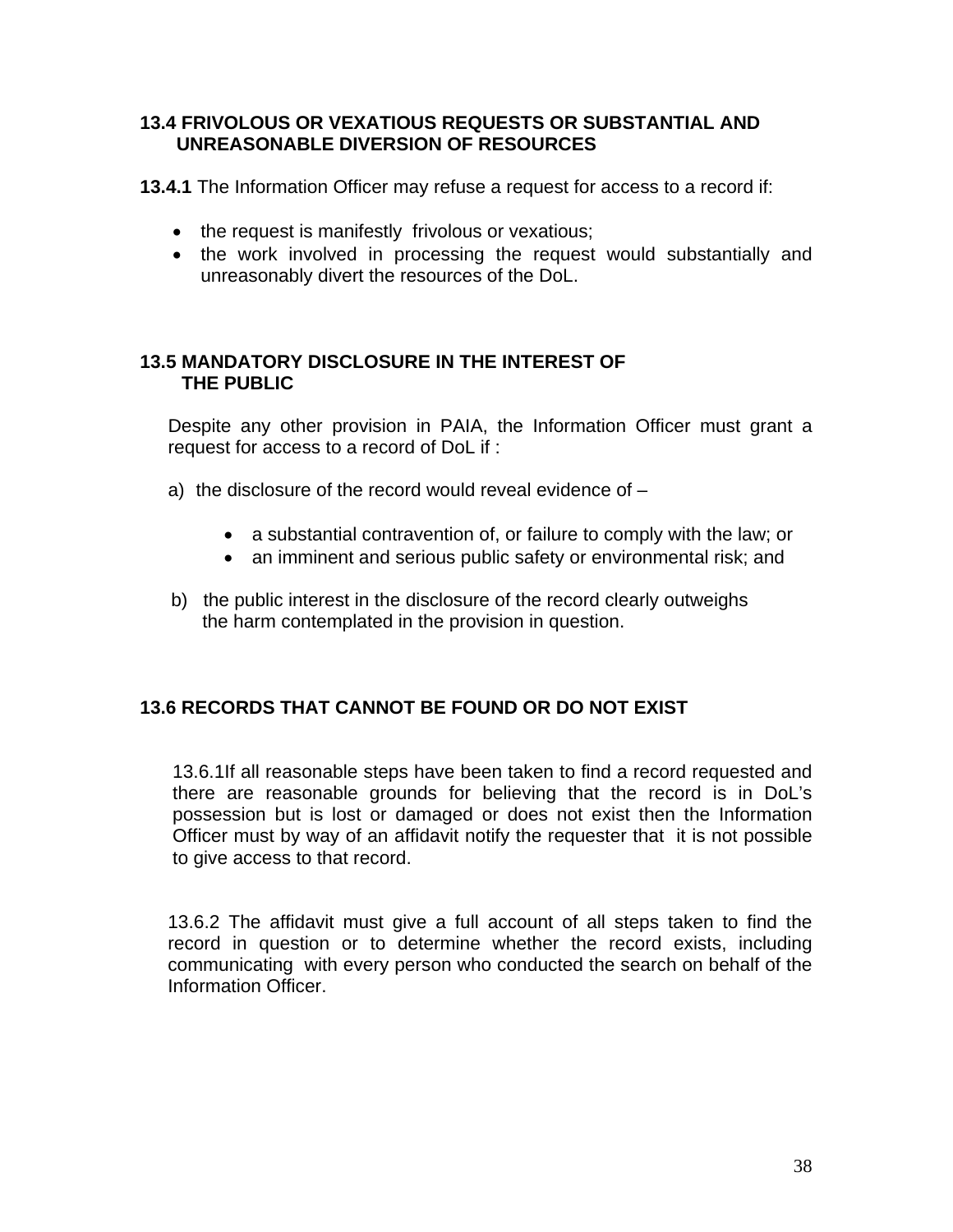## **13.7 PAYMENT OF FEES IN TERMS OF THE REQUEST**

#### **Personal Requester**

A requester who seeks information on records about himself or herself or next of kin if the information is about a deceased individual, is exempted from paying fees.

#### **Request Fees**

Every other requester, who is not a personal requester, must pay the required request fee:

- The information officer must notify the requester (other than a personal requester) by notice, requiring the requester to pay the prescribed fee before further processing the request;
- The request payable to public bodies is R35.00.
- After the information officer has made a decision on the request, the requester must be notified of such a decision in the way in which the requester wanted to be notified in;
- If the request is granted, then a further access fee must be paid for the search, preparation and reproduction and for any time that has exceeded the prescribed hours to search and prepare the record for disclosure.

## **13.8 PAYMENT METHOD**

Every requester who is not a personal requester, must pay the required request fee. The requester must deposit the request fee into DoL's bank account (details of which will be given to the requester by DoL). The proof of the deposit slip must be forwarded to DoL's Deputy Information Officer before any request can be processed.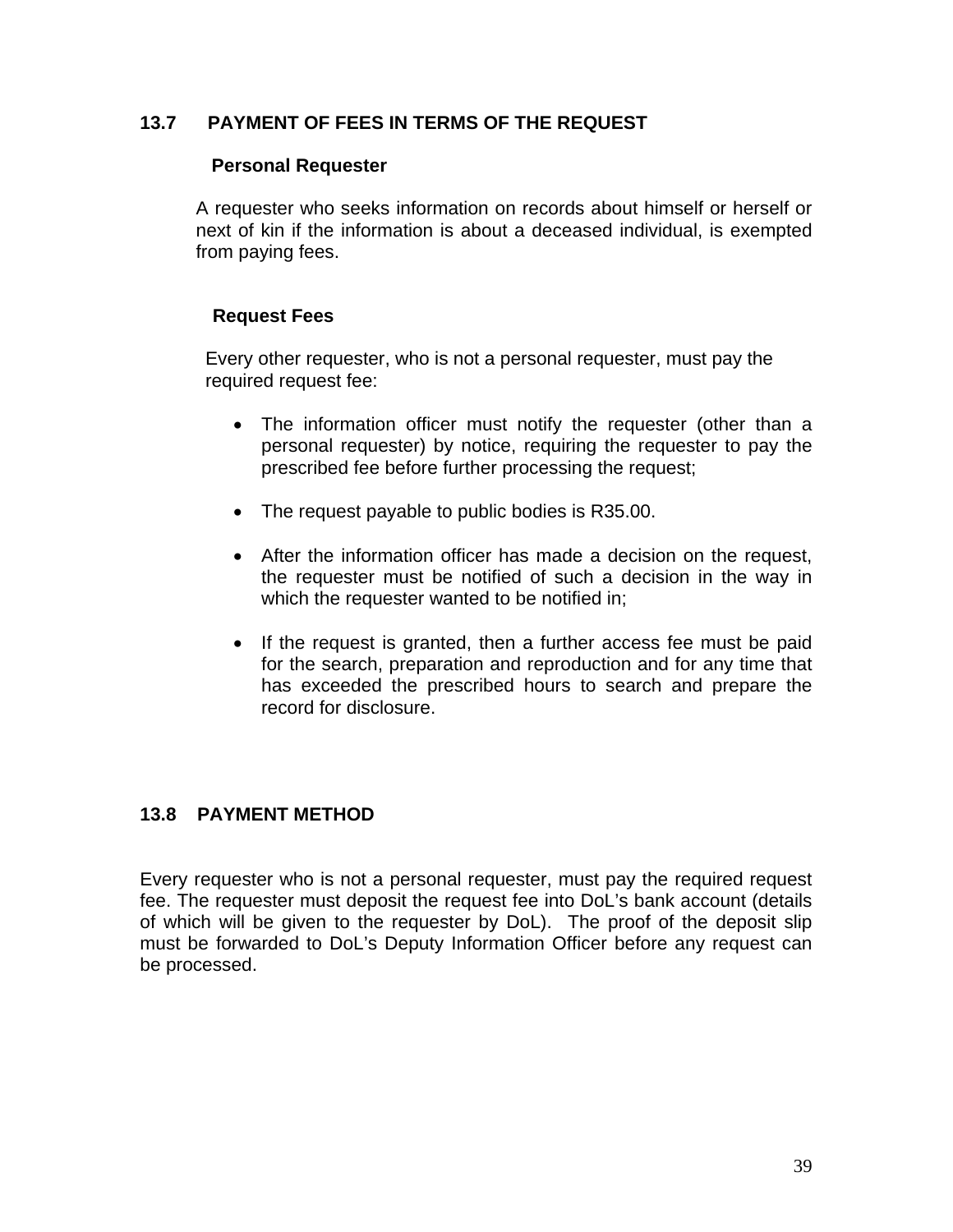## **DETAILS OF DOL'S BANK ACCOUNT**:

Bank ; First National Bank

Account Holder : Department of Labour

Account Number ; 62025135577

Branch : 253145

It is important to note the provisions of **section 22(1)** of the Act to the effect that no request may be processed unless a request fee is paid.

See attached fee schedule prescribed by PAIA at the end of the Manual

## **SECTION 14**

## **NATURE OF SERVICES PROVIDED BY DoL**

DoL provides services to settle disputes and ensure fairness in the workplace. The current Labour Legislation, is the product of extensive consultation with government, labour and employers. DoL facilitates and recognises Foreign and International laws to ensure that the labour legislations are in line with universally accepted Human Rights Principles.

#### **SECTION 15**

.

#### **ARRANGEMENT ALLOWING FOR PUBLIC INVOLVEMENT IN FORMULATING POLICY AND EXERCISE OF POWER**

- 15.1 Each Branch of the department has external advisors who are invited to give public comment in the development of policy.
- 15.2 The South African Law Commission calls for public comments on legislation from experts and the general public.
- 15.3 Draft legislation is published in the Government Gazette for perusal and comment.
- 15.4 DoL's Annual Report and other reports are open to public viewing, reading and commentary.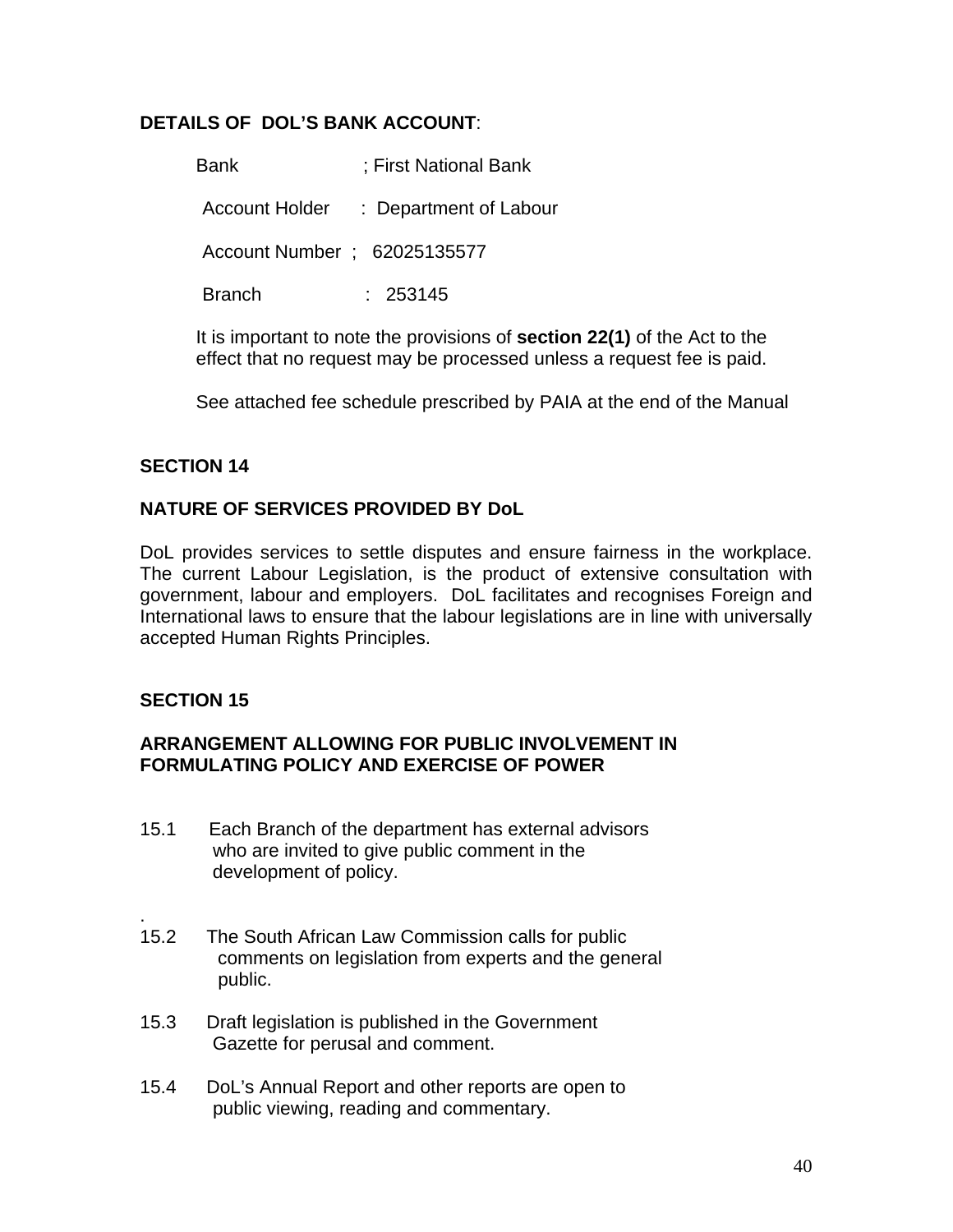#### **SECTION 16**

## **REMEDIES AVAILABLE IF THE PROVISIONS OF THE ACT ARE NOT COMPLIED WITH [s 14(1)H)]**

#### **16.1 REFUSAL OF REQUEST AND INTERNAL APPEALS AGAINST DECISIONS**

- 16.1.1 The Act provides for an internal appeal. A decision of the IO or DIO on the following grounds:
	- (a) a refusal to grant access; or
	- (b) a decision taken in terms of sections 22, 26(1) or 29(3).

The Director-General is the relevant authority to review any decision taken on appeal.

 An aggrieved party has to approach the Courts if dissatisfied with the decision of the Director-General.

#### **16.2 THE INTERNAL APPEAL PROCEDURE**

- .When the requester / third party lodges an appeal, the prescribed appeal Form (Annexure B attached to the end of the Manual), has to be completed and lodged with the Information Office within 60 days.
- The internal appeal must identify the subject of the internal appeal and state the reasons thereof and may include any other relevant information known to the appellant.
- The internal appeal must state the manner and provide the particulars which the appellant desires to be informed of on the decision of the internal appeal in addition to a written reply and specify a postal address or fax number.
- The Information Officer will forward all internal appeals and accompanying documentation to the Deputy Information Officer, who will then forward it to the Relevant Authority, which in this case is the Director General.
- The Information Officer will inform the requester / third party of the outcome of the internal appeal.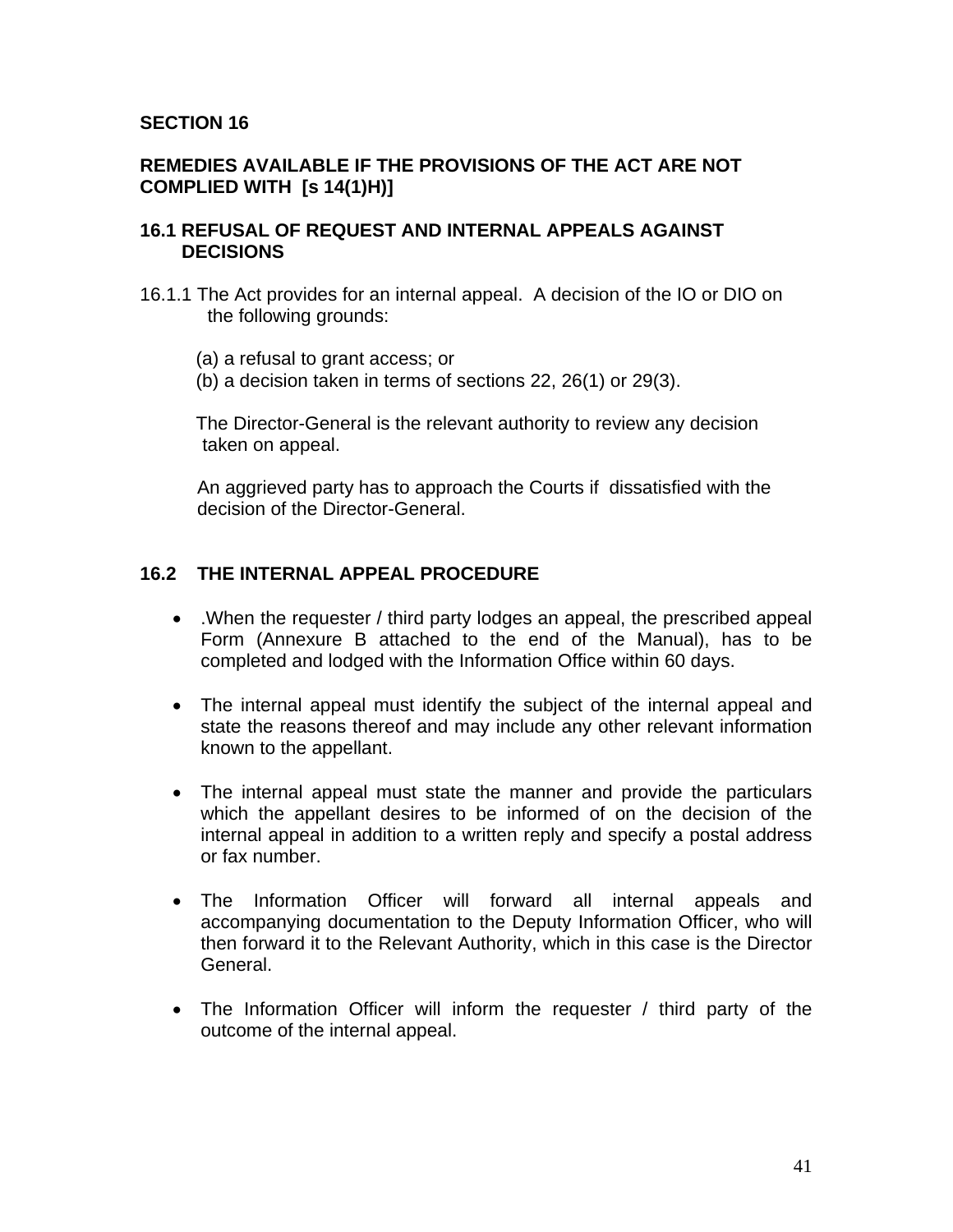• A requester / third party who is dissatisfied with the outcome of the internal appeal may, within 30 days of receipt of the response, submit an application to the court for a final decision.

## **16.3 APPLICATION TO COURT**

#### **16.3.1 Applications regarding the decision of the Director-General or the person designated in writing by the Director-General**

A requester or third party may only, after exhausting the internal appeal procedure against a decision of an Information Officer or Deputy Information Officer, apply to a court for appropriate relief.

A requester whose internal appeal has been unsuccessful or aggrieved by a decision of the Director-General or the person designated in writing by the Director-General to disallow the late lodging of the appeal in terms of section 75(2) of the Act, may by way of an application, within 30 days apply to a court for appropriate relief in terms of section 82.

The unsuccessful third party in an internal appeal to the relevant executing authority may, by way of an application, within 30 days apply to a court for appropriate relief in terms of section 82.

#### • **Other supportive measures**

o Reasons for an administrative action in terms of the Promotion of Administrative Justice Act, 2000 (Section 5); must be furnished where a person's rights have been materially and adversely affected by that administrative action.

#### **SECTION 17**

#### **UPDATING THE MANUAL [Section 14(2)]**

The Manual will be updated within one year after publication of this Manual or whenever changes to the information contained in the manual require an update.

DoL will publish the Manual in three official languages.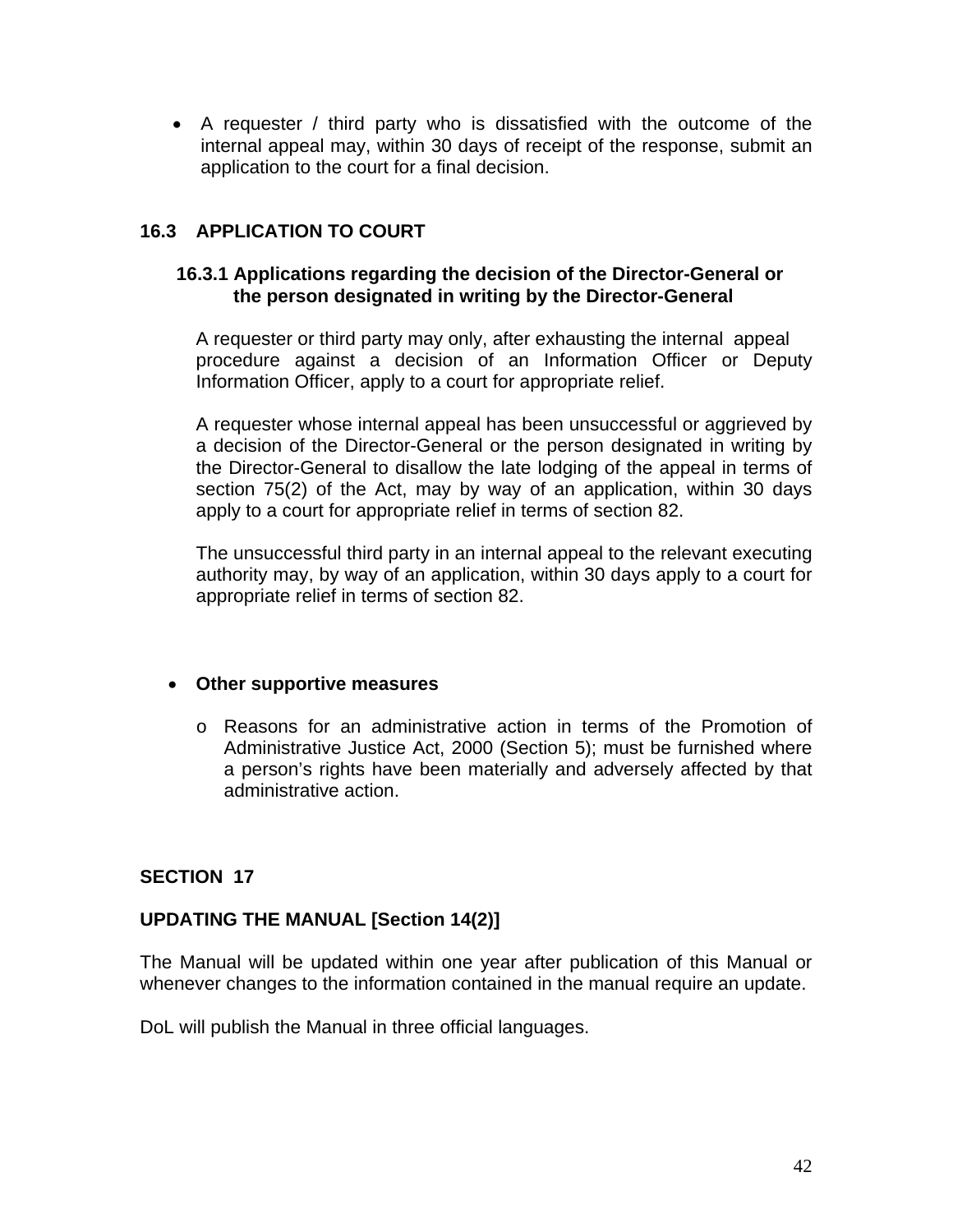#### **SECTION 18**

## **AVAILABILITY OF THE MANUAL [Section 14(3)]**

The Manual will be available in places prescribed by the Legal Deposit Act, 1997 (Act No. 54 of 1997), SAHRC Offices and all Centres of DoL.

The Manual will be made available on the website of DoL: www.labour.gov.za.

#### **SECTION 19**

#### **PRESCRIBED FEES FOR PUBLIC BODIES**

#### **PART II of NOTICE 187 IN THE GOVERNMENT GAZETTE ON 15 FEBRUARY 2002 PRESCRIBES FEES IN RESPECT OF THE GOVERNMENTAL BODIES AS FOLLOWS**

| 1. The fee for the copy of the manual as contemplated in<br>regulation 5(c) is for every copy of an A4-size page or<br>part.        |                   |
|-------------------------------------------------------------------------------------------------------------------------------------|-------------------|
| 2. The fees for reproduction referred to in regulation 7(1) are<br>as follows:                                                      | R <sub>1.00</sub> |
| a) for every photocopy of an A4-size or part thereof                                                                                | R <sub>1.00</sub> |
| b) for every printed copy of an A-size 4 page or part thereof<br>held on a computer or in an electronic or machine<br>readable form | R <sub>0.40</sub> |
| c) for a copy in a computer-readable- form on:                                                                                      |                   |
| (i)stiffy disc                                                                                                                      | R <sub>5.00</sub> |
| (ii)Compact disc                                                                                                                    | R40.00            |
| d) (i) for a transcription of an audio record, for an A4-size page<br>or part thereof                                               | R22.00            |
| (ii) for a copy of visual images                                                                                                    | R60.00            |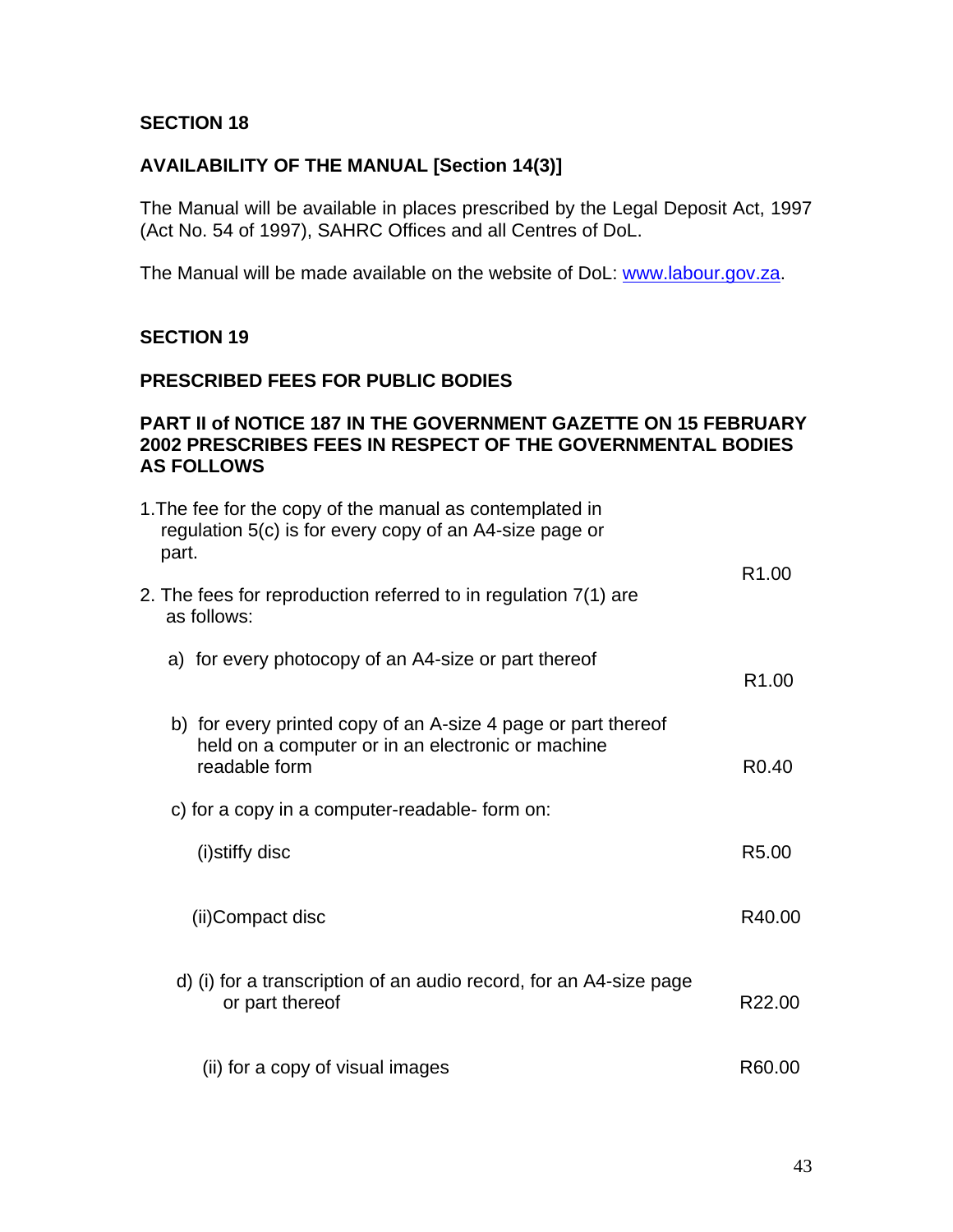| e)(i) for a transcription of an audio record, for an A4-size page<br>or part thereof                                             | R <sub>12.00</sub> |
|----------------------------------------------------------------------------------------------------------------------------------|--------------------|
| (ii) for a copy of an audio record                                                                                               | R <sub>17.00</sub> |
| 3. The request fee payable by every requester, other than a<br>Personal requester, referred to in regulation 7(2)                | R35.00             |
| 4. The access fee payable by a requester referred to in<br>Regulation 7(2) are as follows:                                       |                    |
| 1)(a) for every photocopy of an A4-size page or part<br>thereof                                                                  | R <sub>0.60</sub>  |
| (b) for every printed copy of an A-sized page or part thereof<br>held on a computer or in electronic or machine readable<br>form | R <sub>0.40</sub>  |
| (c) for a copy in a computer-readable form on:                                                                                   |                    |
| (i) Stiffy disc                                                                                                                  | R <sub>5.00</sub>  |
| (ii) Compact disc                                                                                                                | R40.00             |
| (d) (i) for a transcription of visual images, for an A4-size<br>page or part thereof                                             | R22.00             |
| (ii) for a copy of visual images                                                                                                 | R60.00             |
| (e) (i) for a transcription of an audio record, for an A4-size<br>page or part thereof                                           | R <sub>12.00</sub> |
| (ii) for a copy of an audio record                                                                                               | R <sub>17.00</sub> |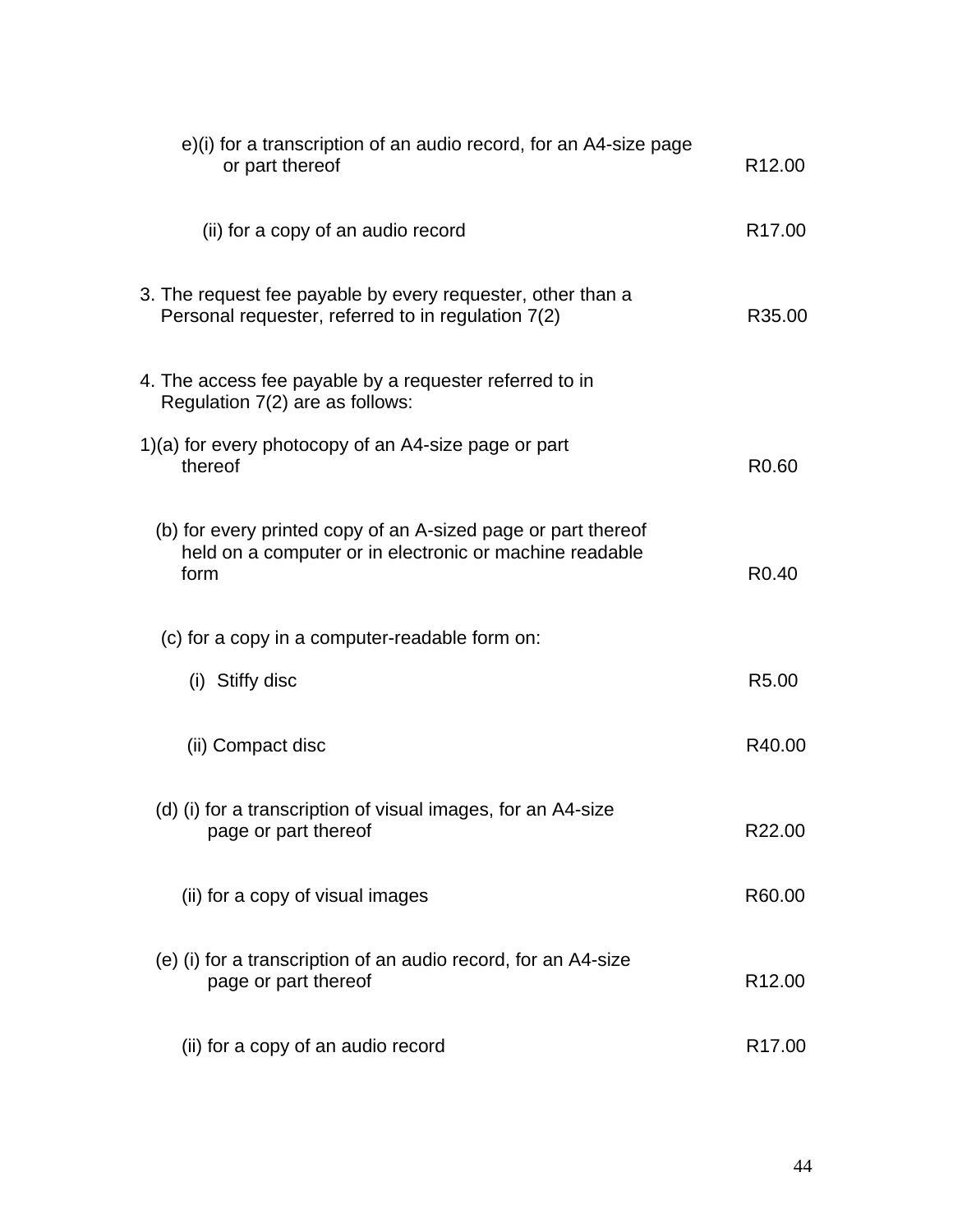- (f) to search for and prepare the record for disclosure, R15.00 for each hour or part of an hour, excluding the first hour, reasonably required for such search and preparation.
- (2) For purposes of Section 22(2) of The Act, the following applies :
- (a) Six hours as the hours to be exceeded before a deposit is payable; and
- (b) one-third of the access fee is payable as a deposit by the requester.
- (3) The actual postage is payable when a copy of a record must be posted to a requester.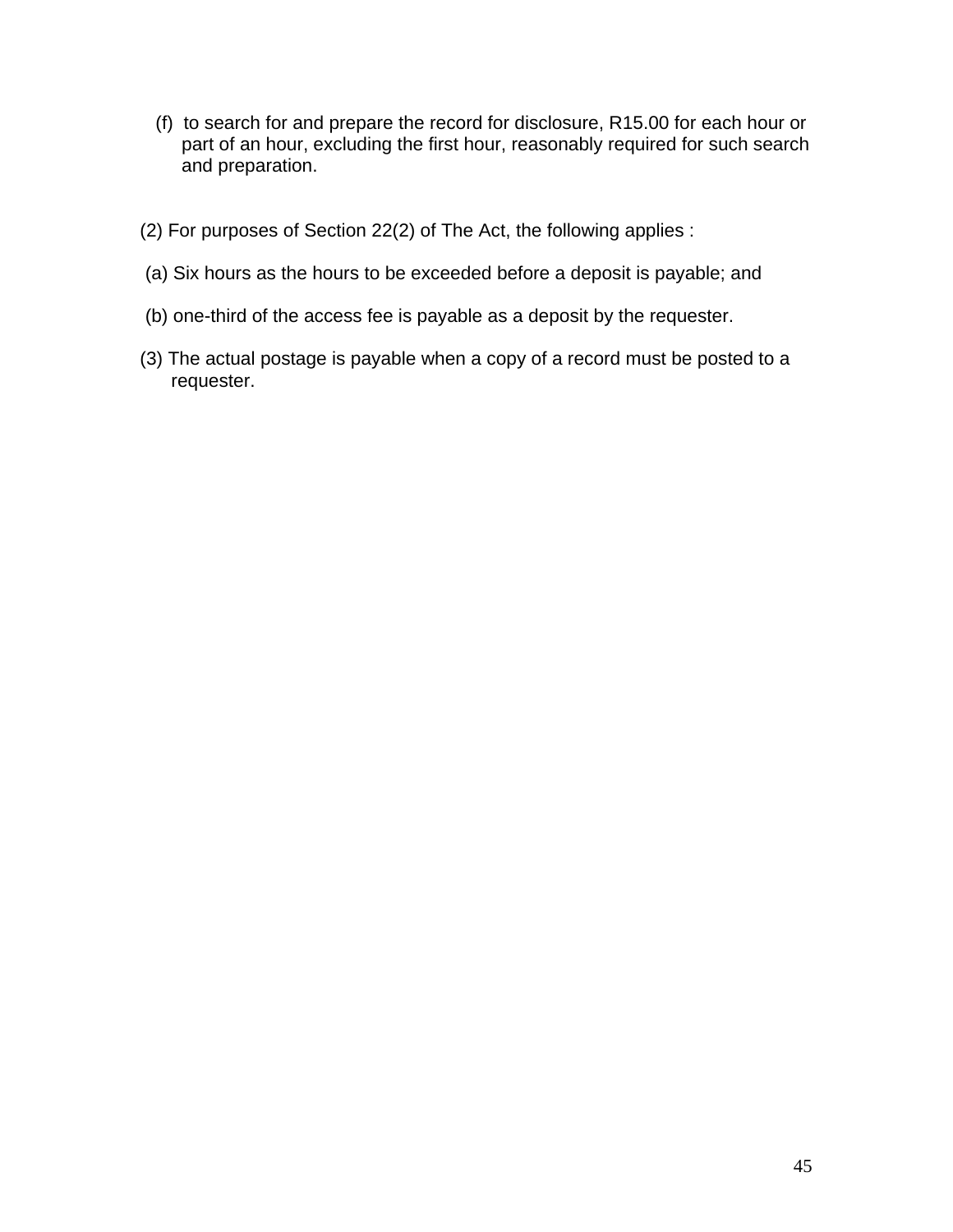## FORM A

## REQUEST **FOR ACCESS TO RECORD OF** PUBLIC BODY

(Section 18(1) of the Promotion of Access to Information Act, 2000

(Act No. 2 of 2000)

[Regulation 6]

#### **FOR DEPARTMENTAL USE**

Reference number:

| Request received by                                                   |  |  |
|-----------------------------------------------------------------------|--|--|
| name and surname of information officer/deputy information officer on |  |  |
| (date) at<br>(place)                                                  |  |  |
|                                                                       |  |  |
|                                                                       |  |  |
| Access fee:                                                           |  |  |
|                                                                       |  |  |

…………………………………………….Signature of information officer/deputy Information Officer

**A Particulars of public body**  The Information Officer/Deputy Information Officer:

#### **B Particulars of person requesting access to the record**

| (a)           | The particulars of the person who requests access to the record must be given below.          |
|---------------|-----------------------------------------------------------------------------------------------|
| (b)           | The address and/or fax number in the Republic to which the information is to be sent, must be |
| given.<br>(C) | Proof of the capacity in which the request is made, if applicable, must be attached.          |

Full names and surname: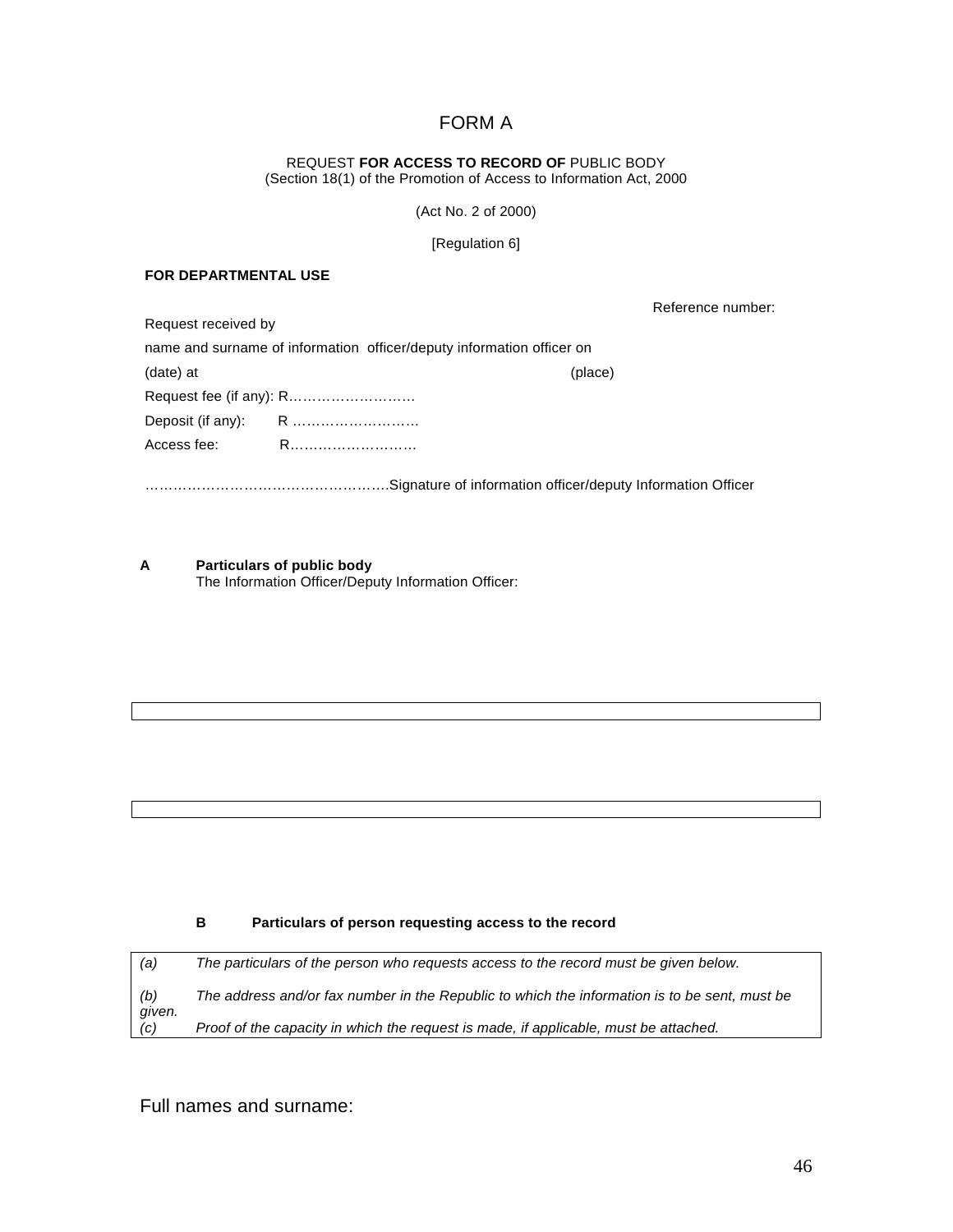Identity number:

Postal address:

Fax number:

Telephone number:

E-mail address:

Capacity in which request is made, when made on behalf of another person:

#### **C. Particulars of person on whose behalf request is made**

*This section must be completed ONLY if a request for information is made on behalf of another person.* 

Full names and surname:

Identity number:

## *D. Particulars of record*

(a) *Provide full particulars of the record to which access is requested, including the reference number if that is known to you, to enable the record to be located. (b) If the provided space is inadequate, please continue on a separate folio and attach it to this form.*  **The requester must sign all the** *additional* **folios.** 

- 1 Description of record or relevant part of the record:
- 2 Reference number, if available:
- 3 Any further particulars of record:

#### **E. Fees**

(a) *A request for access to a record, other than a record containing personal information about yourself, will be processed only after a* request fee *has been paid. (b) You will be notified of the amount required to be paid as the request fee. (c) The* fee payable for access *to a record depends on the form in which access is required and the reasonable time required to search for and prepare a record. (d) If you qualify for exemption of the payment of any fee, please state the reason for exemption.* 

Reason for exemption from payment of *fees:*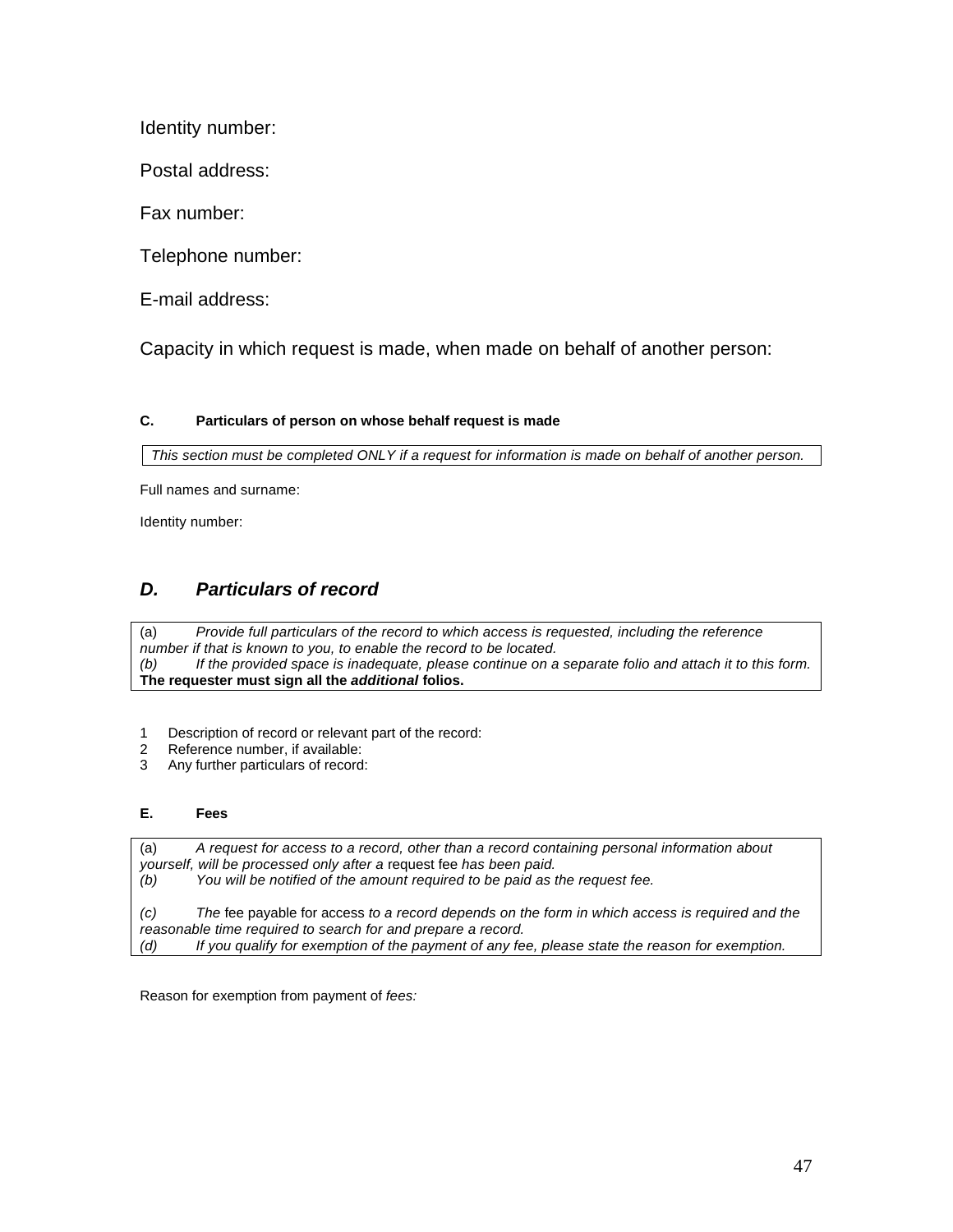#### **F. Form of access to record**

*If you are prevented by a disability to read, view or listen to the record in the form of access provided for in 1 to 4 below, state your disability and indicate in which form the record is required.* 

| Disability:                                                                                                                                                                                                                                                                                                                                                                                                                                                                   |                                                                                                                                             | Form in which record is required: |                                                        |  |  |  |
|-------------------------------------------------------------------------------------------------------------------------------------------------------------------------------------------------------------------------------------------------------------------------------------------------------------------------------------------------------------------------------------------------------------------------------------------------------------------------------|---------------------------------------------------------------------------------------------------------------------------------------------|-----------------------------------|--------------------------------------------------------|--|--|--|
| Mark the appropriate box with an X.<br>NOTES:<br>(a) Compliance with your request for access in the specified form may depend on the form in<br>which the record is available.<br>(b) Access in the form requested may be refused in certain circumstances. In such a case<br>you will be informed if access will be granted in another form.<br>(c) The fee payable for access to the record, if any, will be determined partly by the form in<br>which access is requested. |                                                                                                                                             |                                   |                                                        |  |  |  |
|                                                                                                                                                                                                                                                                                                                                                                                                                                                                               | 1. If the record is in written or printed form:                                                                                             |                                   |                                                        |  |  |  |
|                                                                                                                                                                                                                                                                                                                                                                                                                                                                               | Inspection of record<br>copy of record*                                                                                                     |                                   |                                                        |  |  |  |
|                                                                                                                                                                                                                                                                                                                                                                                                                                                                               | 2. If record consists of visual images -<br>(this includes photographs, slides, video recordings, computer-generated images, sketches, etc: |                                   |                                                        |  |  |  |
|                                                                                                                                                                                                                                                                                                                                                                                                                                                                               | view the images                                                                                                                             |                                   | transcription of the<br>copy of the images*<br>images* |  |  |  |
|                                                                                                                                                                                                                                                                                                                                                                                                                                                                               | 3. If record consists of recorded words or information which can be reproduced in sound:                                                    |                                   |                                                        |  |  |  |
|                                                                                                                                                                                                                                                                                                                                                                                                                                                                               | listen to the soundtrack<br>transcription of soundtrack*<br>(written or printed document)<br>(audio cassette)                               |                                   |                                                        |  |  |  |
| 4. If record is held on computer or in an electronic or machine-readable form:                                                                                                                                                                                                                                                                                                                                                                                                |                                                                                                                                             |                                   |                                                        |  |  |  |
| copy in computer<br>readable form*<br>printed copy of information<br>printed copy of record'<br>derived from the record*<br>(stiffy or compact<br>disc)                                                                                                                                                                                                                                                                                                                       |                                                                                                                                             |                                   |                                                        |  |  |  |
| *If you requested a copy or transcription of a record (above), do you wish the<br><b>YES</b><br>copy or transcription to be posted to you?<br><b>NO</b><br>Postage is payable.                                                                                                                                                                                                                                                                                                |                                                                                                                                             |                                   |                                                        |  |  |  |
| Note that if the record is not available in the language you prefer, access may be granted in the<br>language in which the record is available.                                                                                                                                                                                                                                                                                                                               |                                                                                                                                             |                                   |                                                        |  |  |  |
|                                                                                                                                                                                                                                                                                                                                                                                                                                                                               | In which language would you prefer the record?                                                                                              |                                   |                                                        |  |  |  |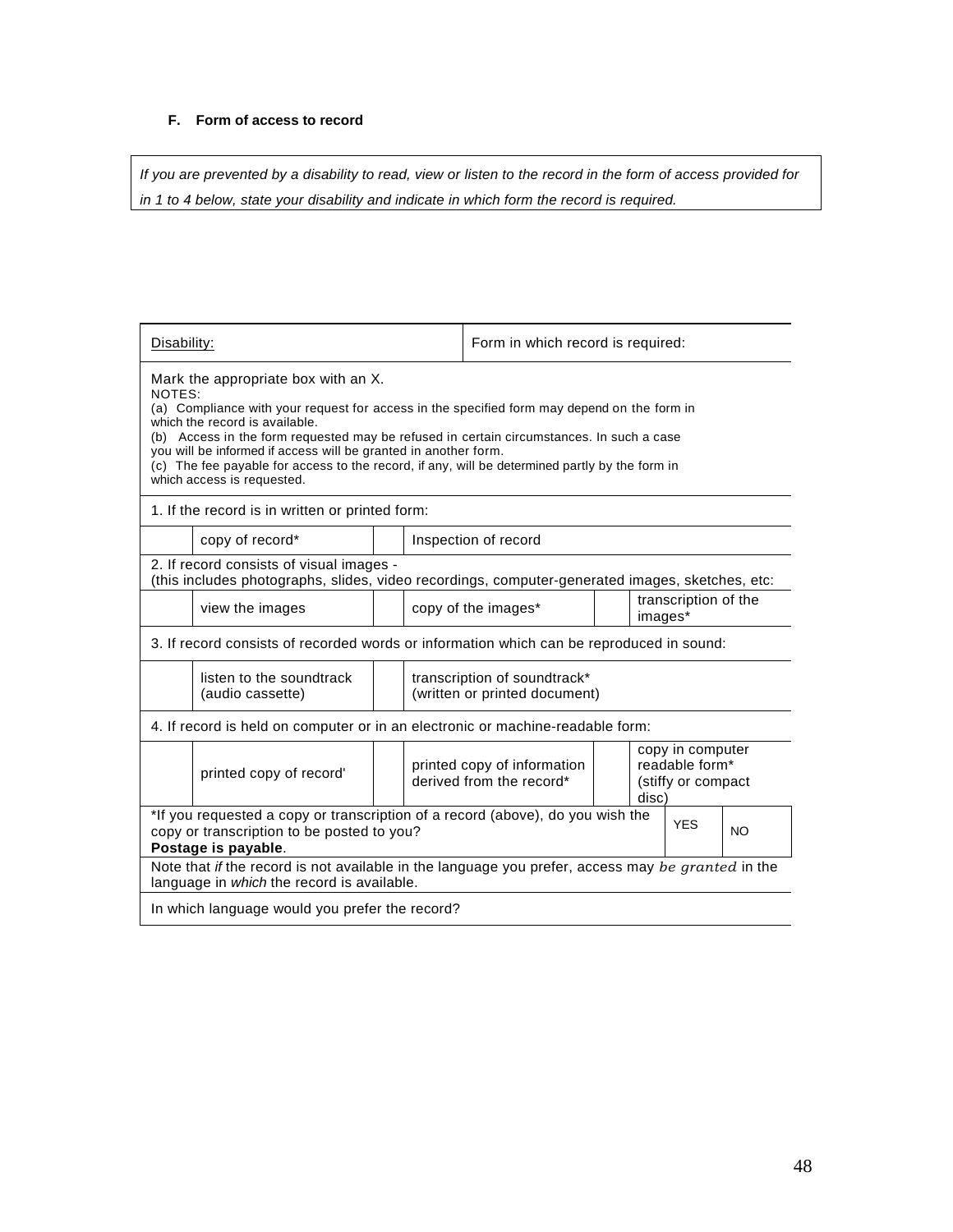## *G. Notice of decision regarding request for access*

You will be notified whether your request has been approved/denied. If you wish to be informed in another manner, please specify the manner and provide the necessary particulars to enable compliance with your request.

How would you prefer to be informed of the decision regarding your request for access to the record? Signed at …………………………….. this ………..day of…………………………… 20

> SIGNATURE OF REQUESTER 1 PERSON ON WHOSE BEHALF REQUEST IS MADE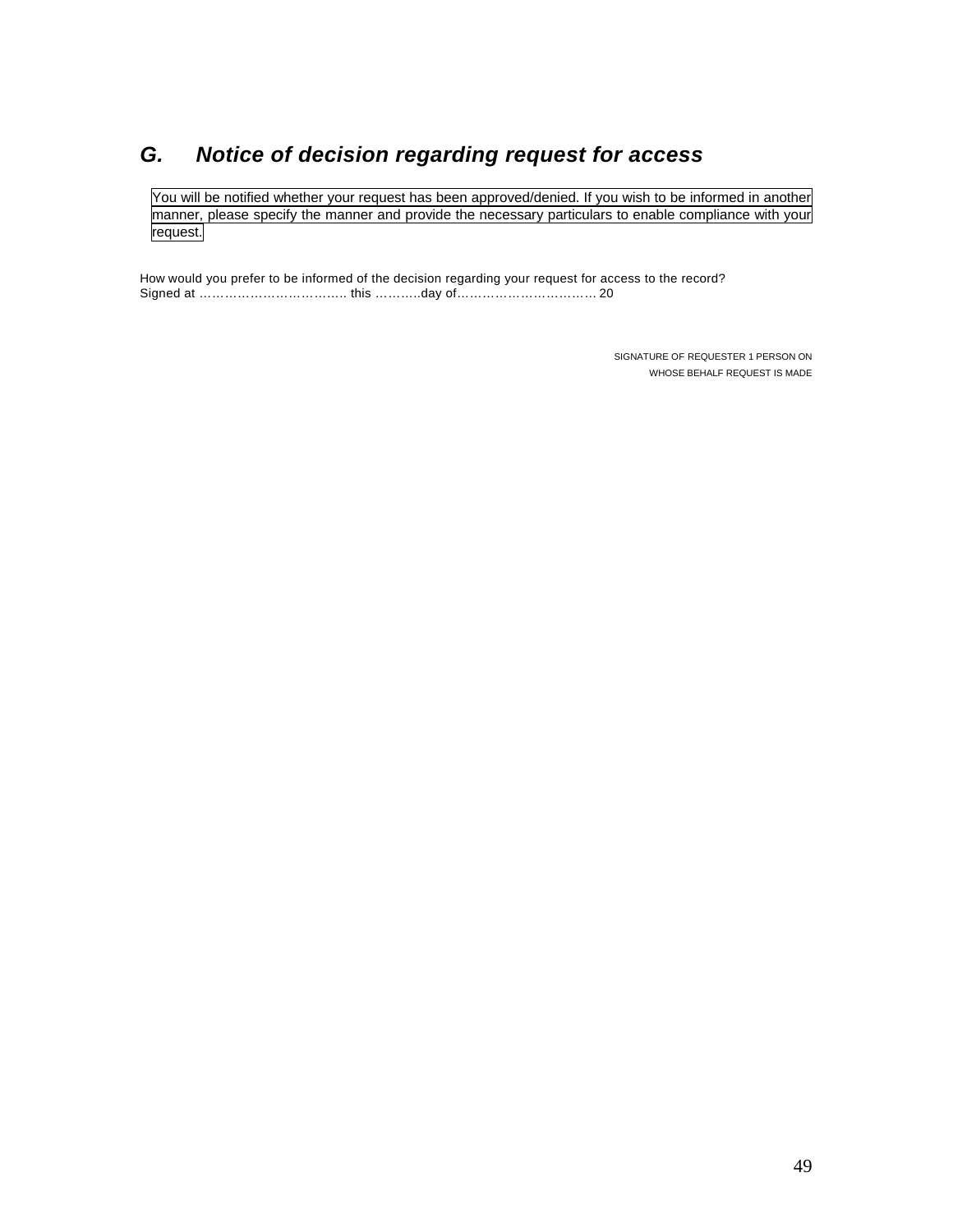#### **FORM B NOTICE OF INTERNAL APPEAL (Section 75 of the Promotion of Access to Information Act, 2000(Act No.2 of 2000) [Regulation 8]**

## **STATE YOUR REFERENCE NUMBER……………………………..**

## **A. Particulars of Public body**

The Information Officer\Deputy Information Officer:

## **B. Particulars of requester\third party who lodges the internal appeal**

a) The particulars of the person who lodge the internal appeal must be given below.

Proof of the capacity in which appeal is lodged, if applicable, must be attached.

b) If the appellant is a third person and not the person who originally requested the information, the particulars of the request must be given at C below.

| - "<br>Full name and Surname |  |
|------------------------------|--|
|                              |  |

| Postal Address:  |  |
|------------------|--|
|                  |  |
|                  |  |
| Telephone Number |  |
|                  |  |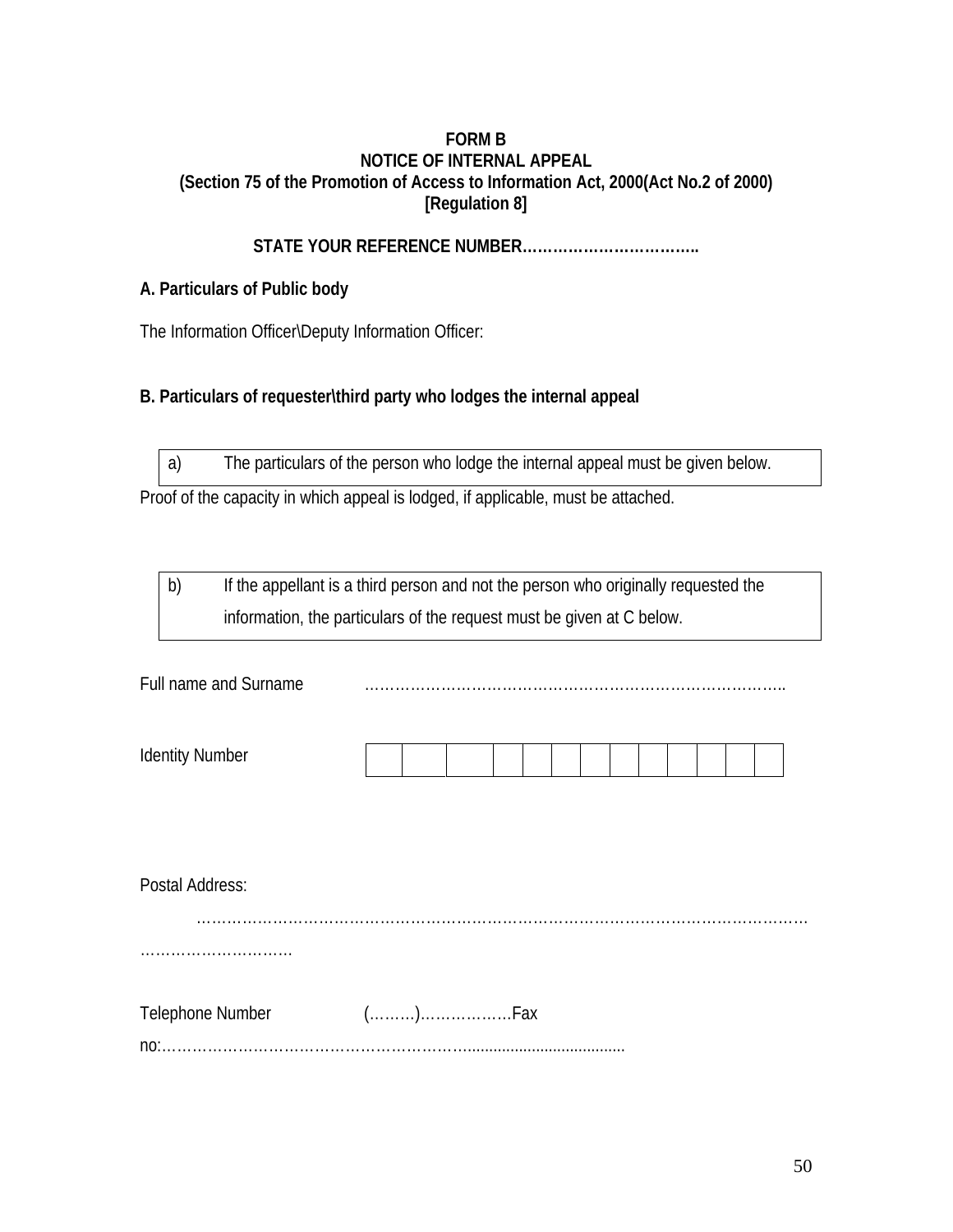E-mail address:

………………………………………………………………………………………..........................

.............

Capacity in which an internal appeal on behalf of another person is lodged:

## **FORM B: NOTICE OF INTERNAL APPEAL**

## **C. Particulars of requester**

This section must be completed ONLY if a third party (other than the requester) lodges the internal appeal

| Full            | names | and | surname: |
|-----------------|-------|-----|----------|
| .               |       |     |          |
| Identity Number |       |     |          |

## **D. The decision against which the internal appeal is lodged**

Mark the decision against which the internal appeal is lodged with an X in the appropriate box:

| Refusal of request for access                                                   |
|---------------------------------------------------------------------------------|
| Decision regarding fees prescribe in terms of section 22 of the Act             |
| Decision regarding the extension of the period within which the request must be |
| dealt with in terms of section 26 (1) of the Act                                |
| Decision in terms of section 29 (3) of the Act to refuse access in the form     |
| requested by the requester                                                      |
| Decision to grant request for access                                            |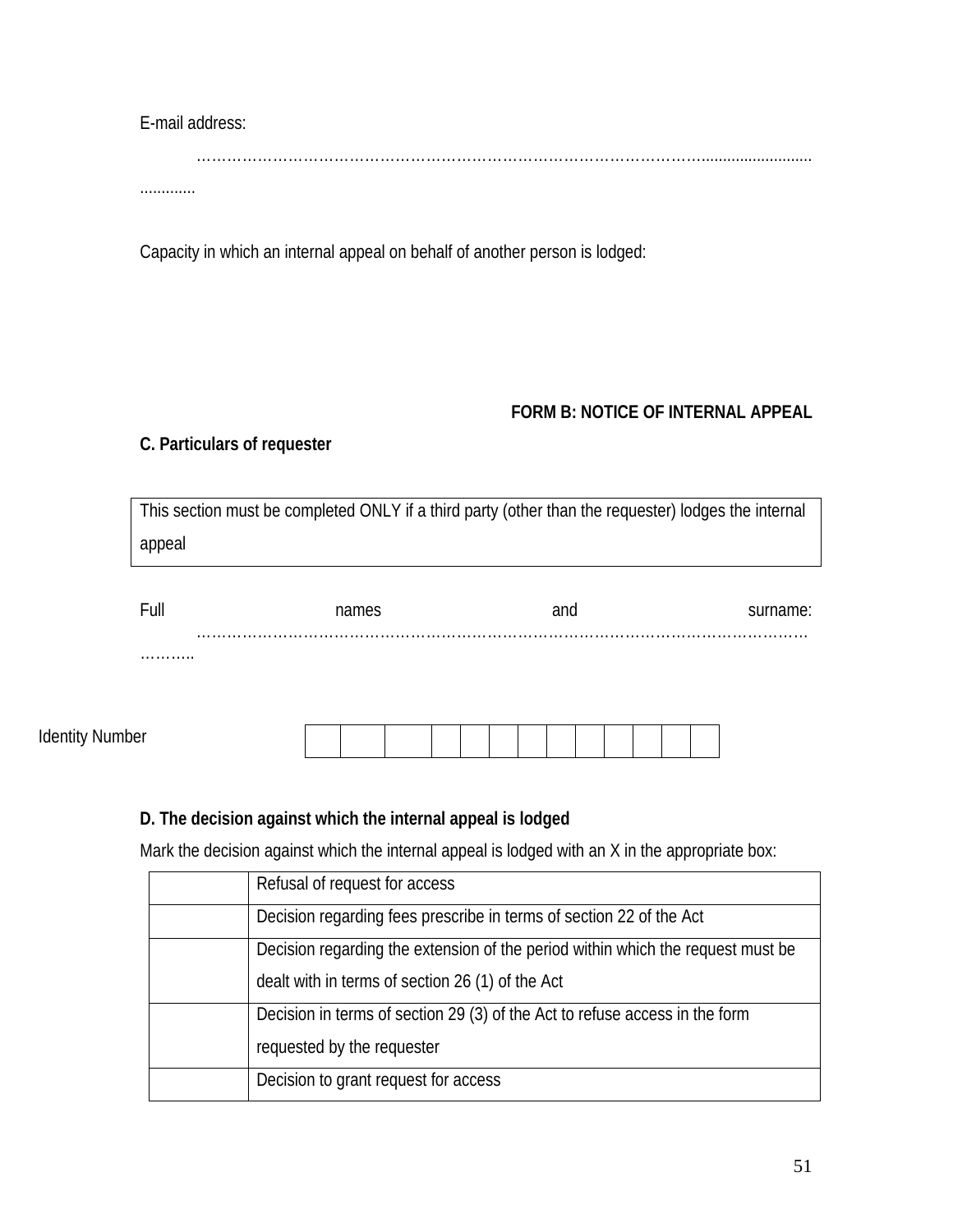## **E. Grounds for appeal**

If the provided space is inadequate, please continue on a separate folio and attach it to this form. You must sign all the additional folios State the grounds on which the internal appeal is based: ………………………………………………………………………………………………………………… ……………………………………….. ………………………………………………………………………………………………………………… ……………………………………….. ………………………………………………………………………………………………………………… ……………………………………….. ………………………………………………………………………………………………………………… ……………………………………….. ………………………………………………………………………………………………………………… ……………………………………….. State any other information that may be relevant in considering the appeal: ………………………………………………………………………………………………………………… ……………………………………… ………………………………………………………………………………………………………………… ……………………………………….. ………………………………………………………………………………………………………………… ……………………………………….. ………………………………………………………………………………………………………………… ………………………………………..

**FORM B: NOTICE OF INTERNAL APPEAL** 

**F. Notice of decision on appeal**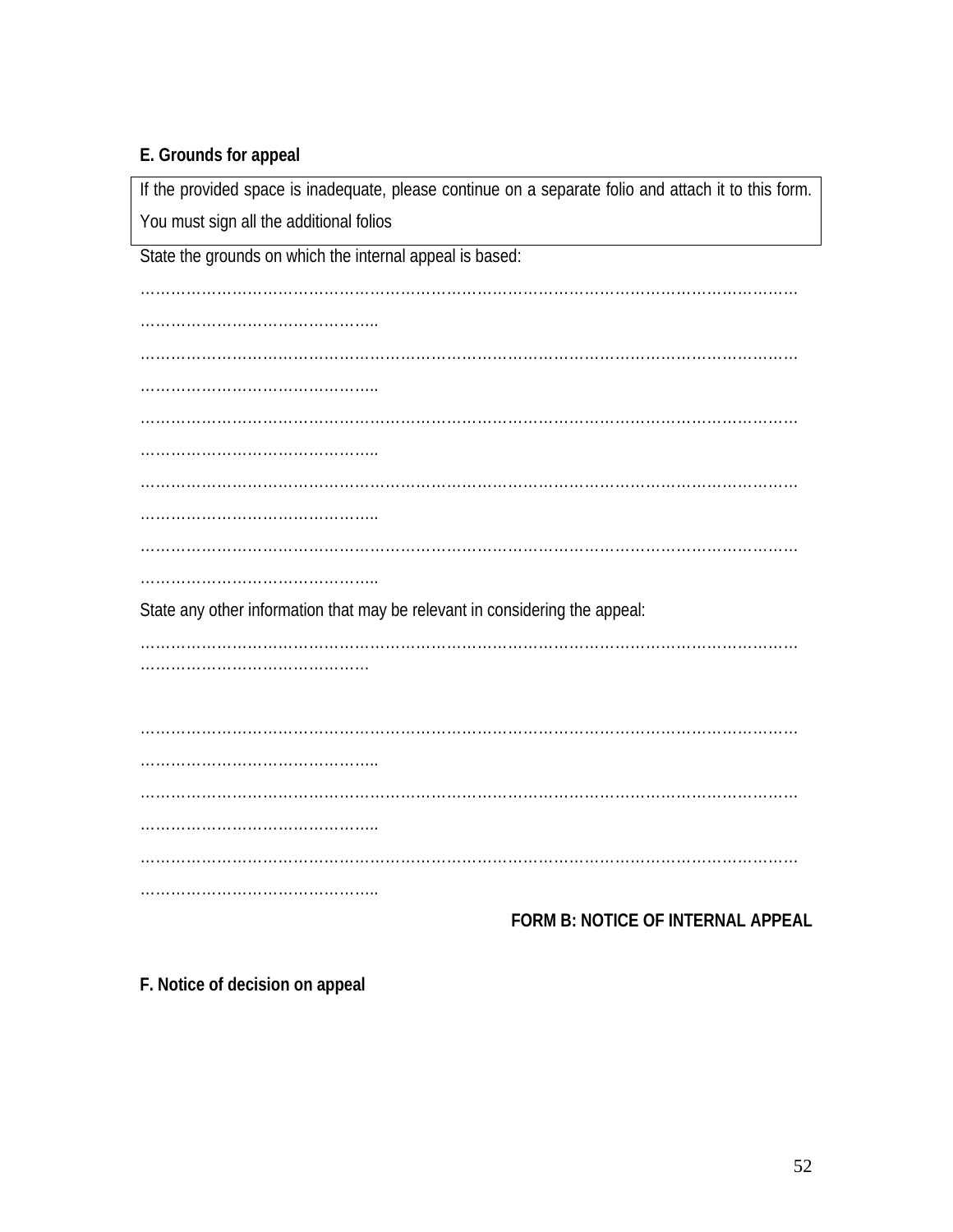You will be notified in writing of the decision on your internal appeal. If you wish to be informed in another manner, please specify the manner and provide the necessary particulars to enable compliance with your request.

State the manner:

……..…………………………………………………………………………………………………………… ……………………

Particulars of manner:

…………………………………………………………………………………………………………

……………………

Signed at ……………………………………………….. this day ……………….of………………………………………..year……………….

………………………………………………………

SIGNATURE OF APPELLANT

| <b>FOR DEPARTMENT USE:</b>           |  |
|--------------------------------------|--|
| OFFICIAL RECORD OF INTERNAL APPEAL:  |  |
|                                      |  |
| officer\deputy information officer). |  |